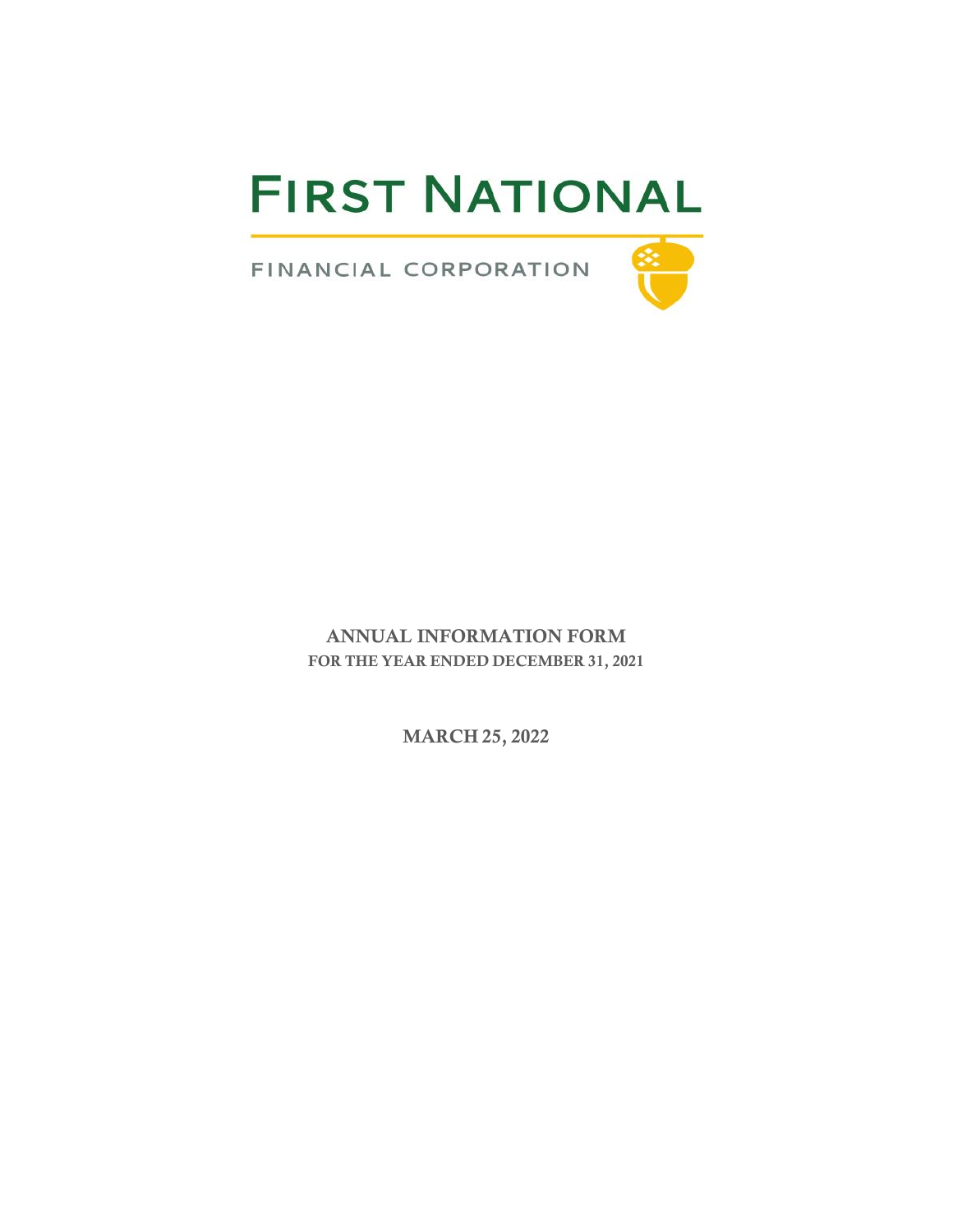## **TABLE OF CONTENTS**

| Originating and Underwriting of Multi-Unit Residential and Commercial Mortgages7 |  |
|----------------------------------------------------------------------------------|--|
|                                                                                  |  |
|                                                                                  |  |
|                                                                                  |  |
|                                                                                  |  |
|                                                                                  |  |
|                                                                                  |  |
|                                                                                  |  |
|                                                                                  |  |
|                                                                                  |  |
|                                                                                  |  |
|                                                                                  |  |
|                                                                                  |  |
|                                                                                  |  |
|                                                                                  |  |
|                                                                                  |  |
|                                                                                  |  |
|                                                                                  |  |
|                                                                                  |  |
|                                                                                  |  |
|                                                                                  |  |
|                                                                                  |  |
|                                                                                  |  |
|                                                                                  |  |
|                                                                                  |  |

# **APPENDICES**

Appendix "A" – Audit Committee Information<br> Appendix "B" – Charter of the Audit Committee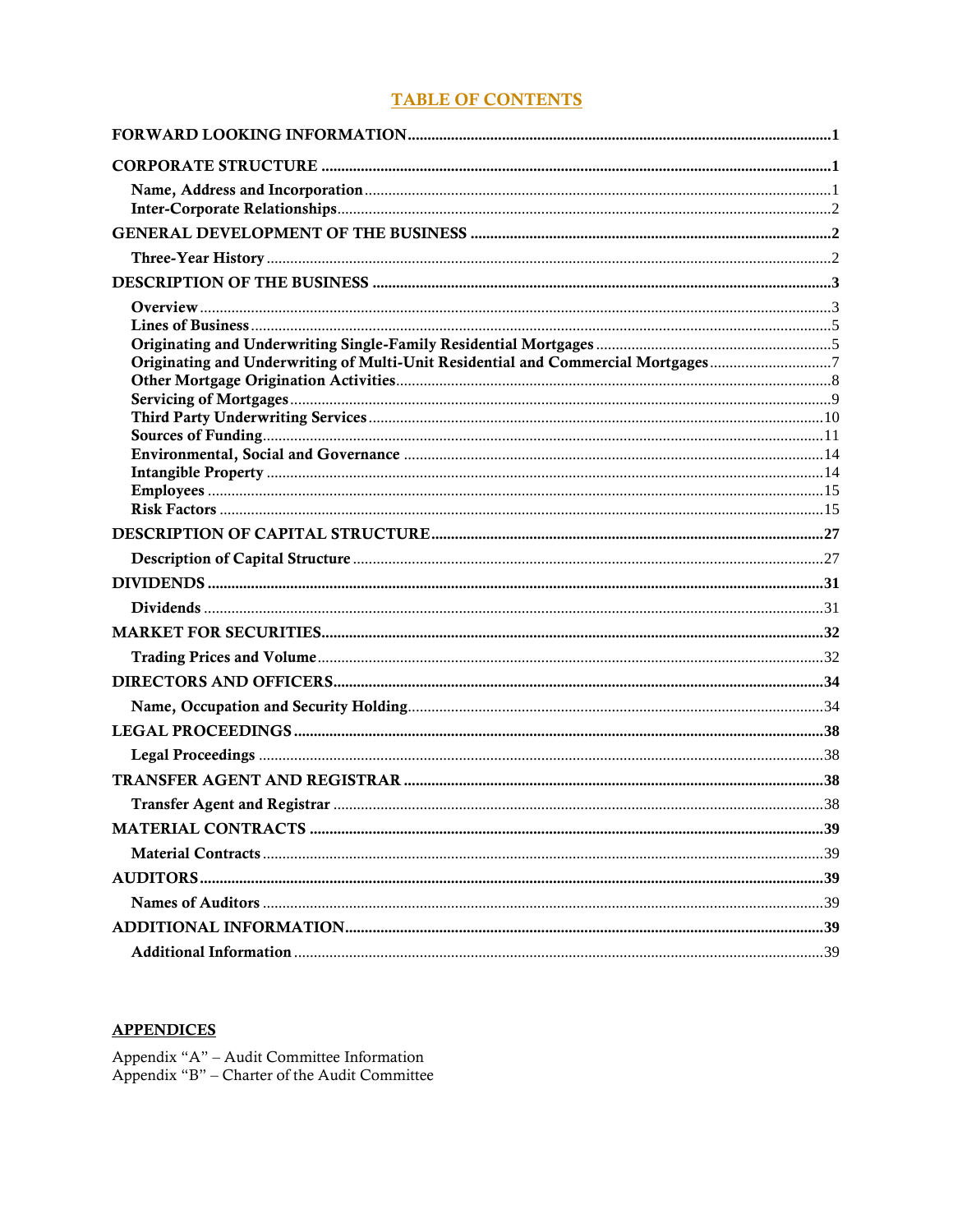## <span id="page-2-0"></span>FORWARD LOOKING INFORMATION

Included in this Annual Information Form, and the information incorporated by reference herein, is certain forward-looking information, as such term is defined under securities laws. This information relates to future events or future performance and reflects management's expectations and assumptions regarding the growth, results of operations, performance and business prospects and opportunities of the Corporation (defined herein) and First National (defined herein). Such forward-looking information reflects management's current beliefs and is based on information currently available to management of the Corporation and a number of assumptions that management believed were reasonable on the day such forward-looking information was presented. Refer, in particular, to the sections of the Corporation's 2021 management's discussion and analysis (the "2021 MD&A") entitled "*Vision and Strategy"*, "*Forward-Looking Information*" and "*Outlook"*, for a discussion of certain assumptions management has made in presenting forward-looking information, which sections are incorporated by reference herein. In some cases, forward-looking information can be identified by terminology such as "may", "will", "should", "expect", "plan", "anticipate", "believe", "estimate", "predict", "potential", "continue" or the negative of these terms or other similar expressions concerning matters that are not historical facts. In particular, information regarding the Corporation's or First National's future operating results and economic performance is forward-looking information. A number of factors could cause actual events or results to differ materially from the events and results discussed in the forward-looking information.

In evaluating this forward-looking information, investors should specifically consider various factors, including the risks outlined under "*Risk Factors*" of this Annual Information Form and under the section entitled "*Risks and Uncertainties Affecting the Business*" in the 2021 MD&A, which may cause actual events or results to differ materially from any forward-looking information. These and other risk factors that could cause actual results to differ materially from our expectations expressed in or implied by such forward-looking information are discussed throughout this Annual Information Form and in the 2021 MD&A, including in the section entitled "*Risks and Uncertainties Affecting the Business"*, which section is incorporated by reference herein.

Although the forward-looking information contained in this Annual Information Form, and the information incorporated by reference herein, is based on what management of the Corporation considers reasonable assumptions based on information currently available to it, there can be no assurance that actual events or results will be consistent with this forward-looking information, and management's assumptions may prove to be incorrect.

Except as may be required by Canadian securities law, the Corporation disclaims any intention or obligation to update or revise any forward-looking information, whether as a result of new information, future events or otherwise. Unless otherwise stated in this Annual Information Form, the information contained herein is as at December 31, 2021, and all currency references are in Canadian dollars.

## <span id="page-2-1"></span>CORPORATE STRUCTURE

## <span id="page-2-2"></span>Name, Address and Incorporation

First National Financial Corporation (the "Corporation") is the successor to First National Financial Income Fund (the "Fund"), following completion of the conversion of the Fund from an income trust to a corporate structure by way of a court-approved plan of arrangement under the *Business Corporations Act* (Ontario) (the "OBCA") on January 1, 2011 (the "Arrangement"). Immediately subsequent to the completion of the Arrangement, the resulting corporation amalgamated to form the Corporation. In October 2021, the head and registered office of the Corporation was relocated to 16 York Street, Suite 1900, Toronto, Ontario, M5J 0E6.

On January 1, 2011, the effective date of the Arrangement, the Corporation became a reporting issuer in all of the provinces and territories of Canada and became subject to the informational reporting requirements under the securities laws of such jurisdictions as a result of the Arrangement.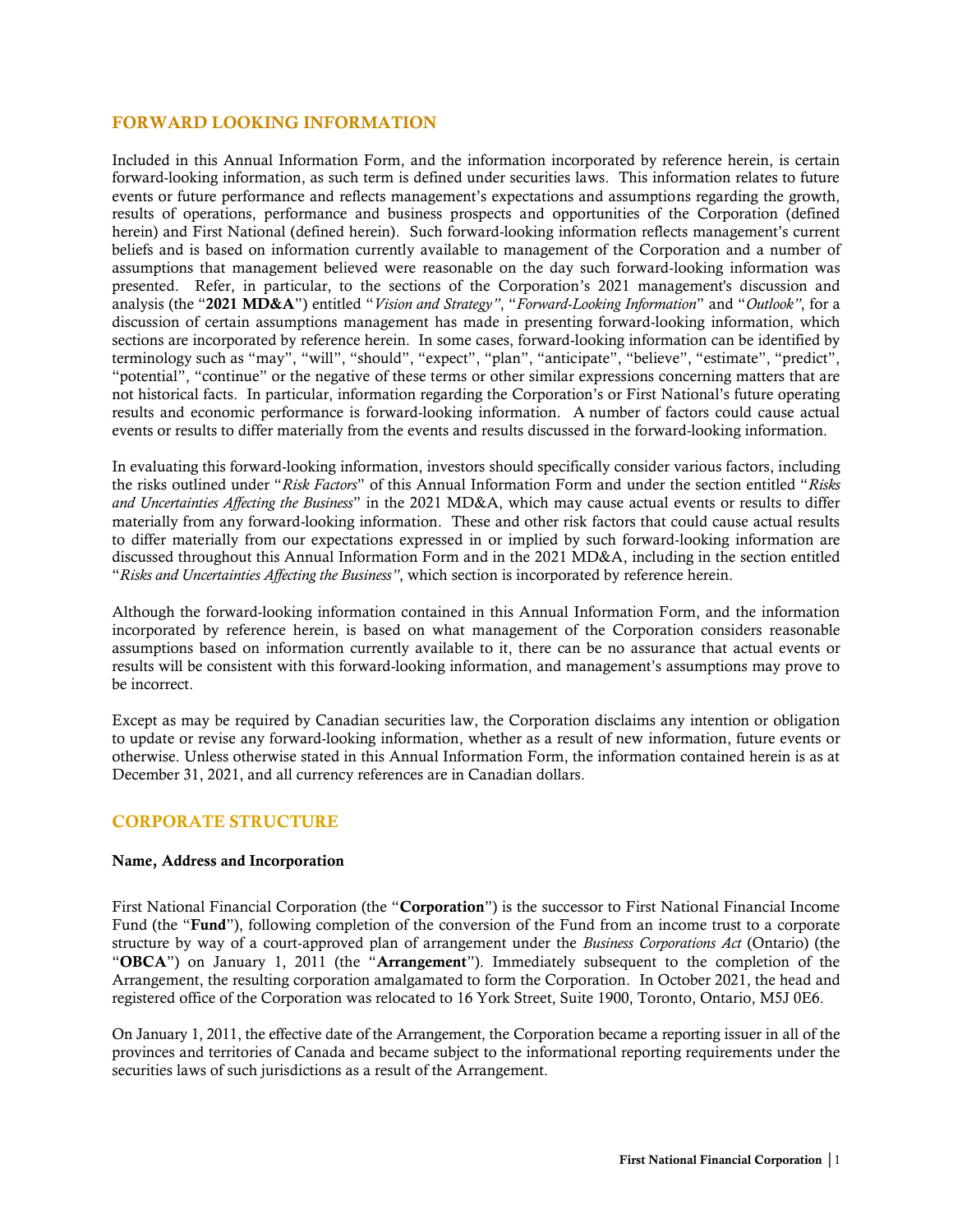#### <span id="page-3-0"></span>Inter-Corporate Relationships

The Corporation holds a 99.99% voting interest in First National Financial LP (the "Limited Partner") and a 100% voting interest in First National Financial GP Corporation (the "General Partner"), the general partner of the Limited Partner. The Corporation also holds a 100% interest in First National Mortgage Corporation. On August 10, 2016, the Corporation transferred 100% of the voting shares in First National Asset Management Inc. to the General Partner. References in this Annual Information Form to "First National" are to the Limited Partner (together, as applicable, with the General Partner).

The Limited Partner is a limited partnership established under the laws of the Province of Ontario pursuant to a limited partnership agreement dated as of April 19, 2006, as amended and restated on June 15, 2006, and further amended and restated on January 1, 2011.

The General Partner is a corporation incorporated under the laws of the Province of Ontario. The General Partner holds a 0.01% voting interest in the Limited Partner. The General Partner also holds a 100% voting interest in First National Asset Management Inc.

Both First National Asset Management Inc. and First National Mortgage Corporation are corporations incorporated under the laws of the Province of Ontario.

## <span id="page-3-1"></span>GENERAL DEVELOPMENT OF THE BUSINESS

#### <span id="page-3-2"></span>**History**

First National is a Canadian-based originator, underwriter and servicer of predominantly prime single-family residential, multi-unit residential and commercial mortgages. First National sources its single-family residential mortgages almost exclusively through independent mortgage brokers and its existing customer base and sources its multi-unit residential and commercial mortgages largely through its experienced in-house mortgage underwriters, who are employees of First National. First National funds the mortgages it originates primarily through institutional placements and a diversified range of securitization alternatives. Over the past ten years, First National has experienced stable and consistent growth in revenue and EBITDA. An important source of First National's stable and growing revenue and performance is its mortgage servicing business. First National services virtually all mortgages generated through its mortgage origination activities and management believes that First National is the largest third-party servicer of multi-unit residential and commercial mortgages in Canada.

The value of First National's mortgages under administration has grown from approximately \$835 million as at March 31, 1997 to \$123.9 billion at December 31, 2021. This is an annualized increase of almost 5% from September 30, 2021, when the value was \$122.3 billion, and an increase of 4% from December 31, 2020, when the value of mortgages under administration was \$118.7 billion. Revenue for the year ended December 31, 2021, grew by 1% over the comparative year, and income before income taxes increased by 2% for the year ended December 31, 2021, in comparison to the prior year. First National's 1% growth in revenue for the year ended December 31, 2021, was driven primarily by changes in capital markets. In 2020 revenue was lower because of losses on financial instruments, which decreased revenue by \$67 million. In 2021 the Company recorded gains of \$5.8 million which increased revenue. The Corporation continued to securitize a portion of its mortgage origination such that as at December 31, 2021, the Corporation had almost \$35 billion of securitized mortgage assets in its portfolio. This growth has helped to fuel increases in Net interest – securitized mortgages. First National's servicing business and third-party underwriting and fulfillment services business also continued to grow.

For more than 10 years, the Corporation has arranged credit facilities with syndicates of financial institutions which it has used primarily to fund mortgages accumulated for sale and securitization. First National entered into a revolving credit facility with a syndicate of lenders on January 27, 2014. In May and June 2021, the facility was amended to increase the aggregate commitment to \$1.5 billion and to extend the maturity date to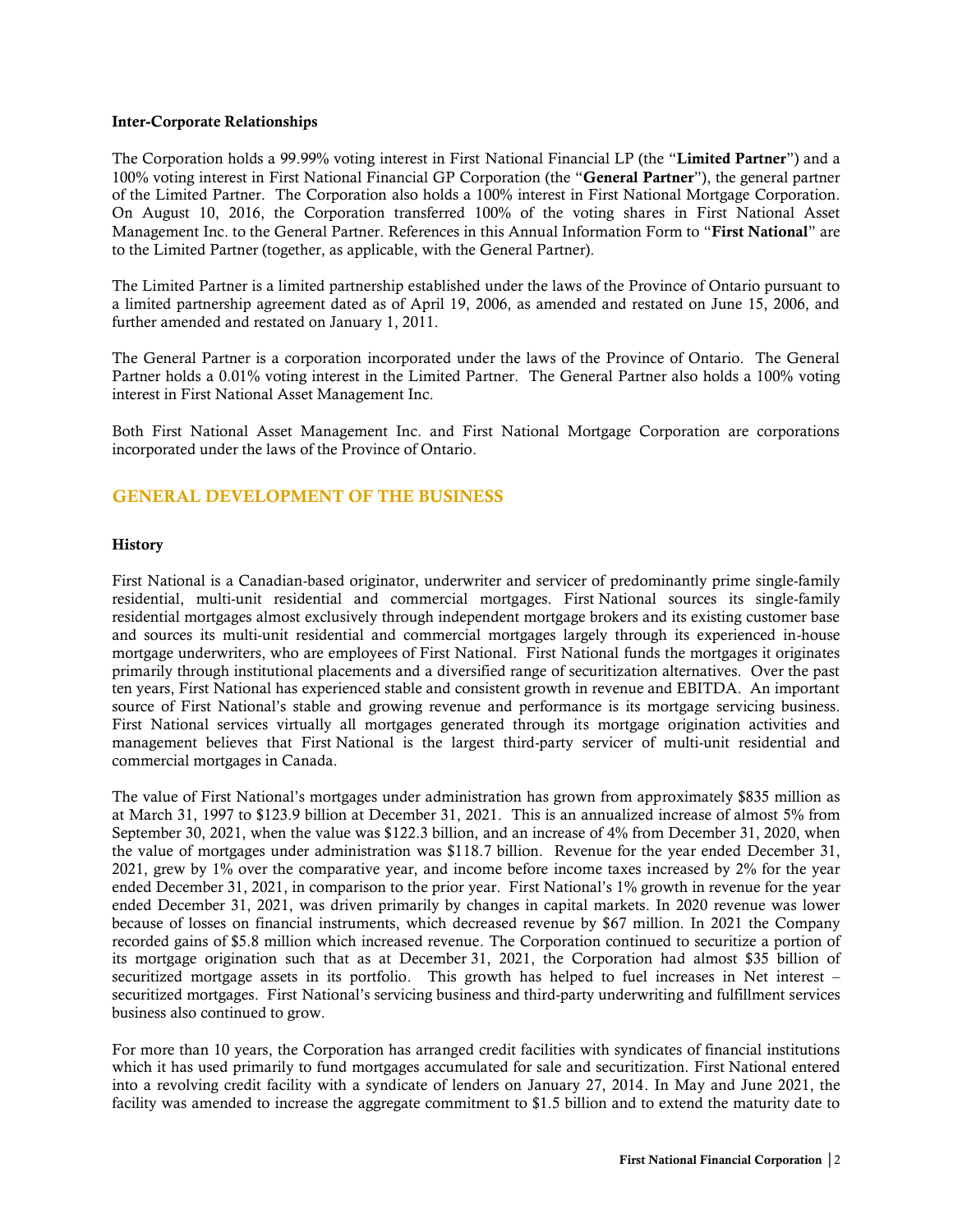2026 (the "Credit Facility"). The additional commitment was arranged to fund growing amounts of mortgages accumulated for sale and securitization and for general corporate purposes.

In November 2019, the Corporation issued 200,000 3.582% Series 2 Senior Unsecured Notes (the "Series 2 Notes") due November 25, 2024 for gross proceeds of \$200,000,000. In November, 2020, the Corporation issued 200,000 2.961% Series 3 Senior Unsecured Notes (the "Series 3 Notes") due November 17, 2025 for gross proceeds of \$200,000,000. The net proceeds of the Series 2 Notes and Series 3 Notes were used to repay bank indebtedness under the Credit Facility. The Corporation repaid all amounts outstanding under the Corporation's 4.01% Series 1 Senior Unsecured Notes (the "Series 1 Notes"), issued in April, 2015, on the maturity date of April 9, 2020.

The Corporation was significantly affected by the COVID-19 pandemic. In the first quarter of 2020, financial markets experienced significant volatility and the Corporation incurred large losses on account of the fair value of financial instruments. These losses offset operational results which were relatively favorable. In March 2020 First National executed its business continuity plan in response to the disruption caused by the COVID-19 pandemic. The plan implemented a "work from home" contingency strategy. Shortly thereafter, approximately 95% of First National's staff across the country transitioned to working from home. The plan's successful implementation allowed First National to remain operationally effective and productive during the pandemic period which has continued through the end of 2021. The Corporation believes that the value of First National's business model was demonstrated over the final three quarters of 2020. By designing systems that do not rely on face-to-face interactions, First National's business practices resonated with mortgage brokers and borrowers alike during the pandemic period. Both the residential and commercial segments benefited from reduced competition and First National increased its market share while earning wider spreads. These trends continued into the first two quarters of 2021. Accordingly, both segments recorded strong origination volumes and higher profitability. In mid 2021, competition for mortgage assets returned and mortgage spreads narrowed abruptly. Accordingly while origination continued to be strong in the final two quarters of 2021, profitability was lower than in the comparative period in 2020. Much like the Corporation's experience following the 2009 financial crisis, the Corporation benefited from wider mortgage coupons relative to funding costs on new originations.

## <span id="page-4-0"></span>DESCRIPTION OF THE BUSINESS

#### <span id="page-4-1"></span>**Overview**

The value of First National's mortgages under administration has grown from approximately \$835 million as at March 31, 1997 to \$123.9 billion as at December 31, 2021. The value of First National's mortgages under administration has increased every year from 1990 through 2021. For the year ended December 31, 2021, mortgages under administration grew to \$123.9 billion from \$118.7 billion as at December 31, 2020, a rate of increase of 4%. During the fourth quarter of 2021, mortgages under administration grew to \$123.9 billion from \$122.3 billion at the end of September 30, 2021, an annualized increase of 5%. This growth is primarily organic, created from new originations of \$33.2 billion generated in the year ended December 31, 2021, net of normal run-off. This represents a 17% increase from the year ended December 31, 2020 when originations totalled \$28.3 billion and reflects growth in the single-family market, including First National's alternative single-family mortgage product, and record commercial segment origination. For the year ended December 31, 2021, new non-originated servicing business amounted to \$196.2 million of new mortgages. As at December 31, 2021, approximately 68% of First National's total mortgages under administration (by value) were single-family residential mortgages and 32% were multi-unit residential or commercial mortgages.

First National's revenues and earnings are driven by the value of its mortgage origination, the number of mortgages pledged under securitization, and its mortgages under administration. During the fiscal year ended December 31, 2021, First National generated revenues of approximately \$1,394.6 million and net income of approximately \$194.6 million.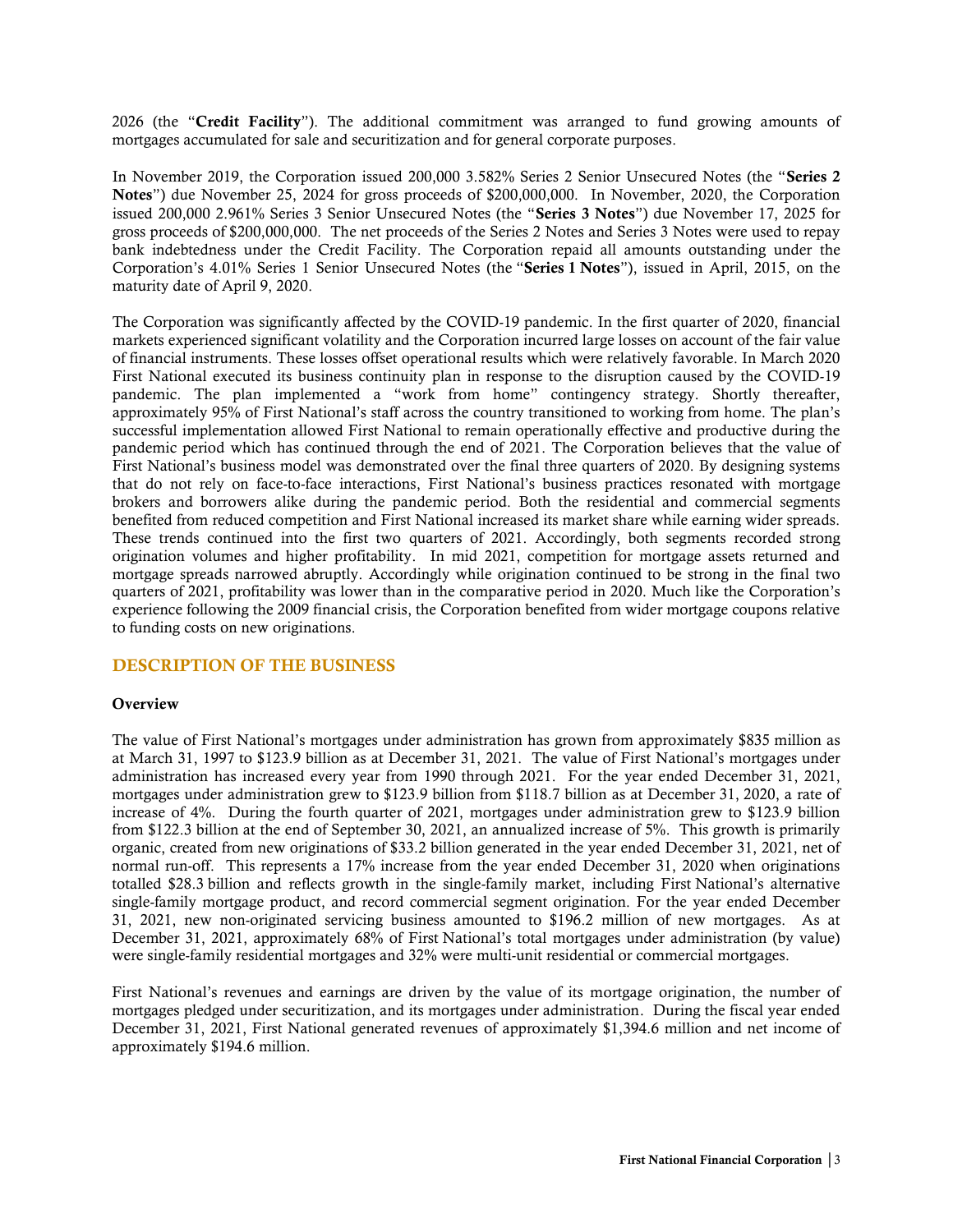First National's origination activities are funded through a variety of sources, providing First National with the opportunity to earn stable and recurring income from servicing mortgages it originates on behalf of institutional investors and others.

First National also focuses on the capital markets to meet its funding requirements. This focus has provided First National with the flexibility to finance mortgages in a cost-effective and efficient manner. First National has developed access to, and utilizes, institutional placements and several securitization programs, including asset backed commercial paper ("ABCP"), National Housing Act – Mortgage Backed Securities ("NHA-MBS"), the Canada Mortgage Bonds Program (the "CMB") and commercial mortgage backed securities ("CMBS"), as funding sources. First National's ABCP, NHA-MBS, and CMBS conduits, together with the CMB, have permitted First National to expand the scope of funding sources available to it for further mortgage origination and to continue to grow the value of its mortgages under administration. Since late 2007, First National has been an approved issuer of NHA-MBS and a seller into the CMB, which gives First National access to these capital markets as a funding source. Since 2012, First National has established several arrangements with bank-sponsored ABCP conduits, providing First National with an additional source of funding. Historically, First National used the CMBS market to directly fund commercial mortgages. However, following economic turmoil in late 2015, First National changed its strategy such that it only continued to originate mortgages on an agency basis for one large CMBS issuer. In 2017, First National established another arrangement with a bank-sponsored ABCP conduit and First National Asset Management Inc. became an approved issuer of NHA-MBS and a seller into the CMB. These developments have further expanded First National's funding options.

First National services virtually all mortgages generated through its mortgage origination activities. Mortgage servicing is a key component of First National's overall business strategy, and revenues in this line of business are driven directly by the value of First National's mortgages under administration. Mortgage servicing is a significant source of stable and recurring income as First National benefits from servicing the original loan and from having the opportunity to renew the same. Substantial value accrues to First National upon the renewal of a mortgage relative to a new origination as generally no fees are payable to mortgage brokers on the renewal of an existing mortgage.

First National offers a wide range of products in the single-family residential, multi-unit residential and commercial mortgage markets. This range of products offered by First National enables it to take advantage of the cross-referral opportunities between the various markets (including enhanced broker convenience and increased product exposure) and to leverage operational synergies such as shared management, risk analysis, information technology, accounting and finance, capital markets and servicing and administration, which support First National's range of products.

In the third quarter of 2014, First National entered into a strategic agreement with a large Canadian schedule I bank (the "Bank") to provide underwriting and fulfillment processing services for mortgages originated by the Bank through the single-family residential mortgage broker channel. Under the strategic agreement, First National employs a customized software solution based on its industry leading MERLIN™ technology to accept mortgage applications from the Bank in the mortgage broker channel and underwrite these mortgages in accordance with the Bank's underwriting guidelines. The Bank funds all the mortgages underwritten under the agreement and retains full responsibility for mortgage servicing and the client relationship. First National considers the agreement a way to leverage its capabilities and strengths in the mortgage broker channel and add diversity to First National's service offerings. In each year of this mandate the amount of volume underwritten has increased. The agreement was renewed by the parties in the first quarter of 2021.

First National has always used technology to ensure the efficiency and effectiveness of its operations, both during the origination process and then subsequently in the servicing and administration phase. This is particularly true for its MERLIN™ underwriting system, Canada's first web-based real-time broker information system. By creating a paperless, 24/7 commitment management platform for mortgage brokers, First National is now ranked among the top three lenders by market share in the broker channel. This has translated into increased single-family origination volumes and higher closing ratios (the percentage of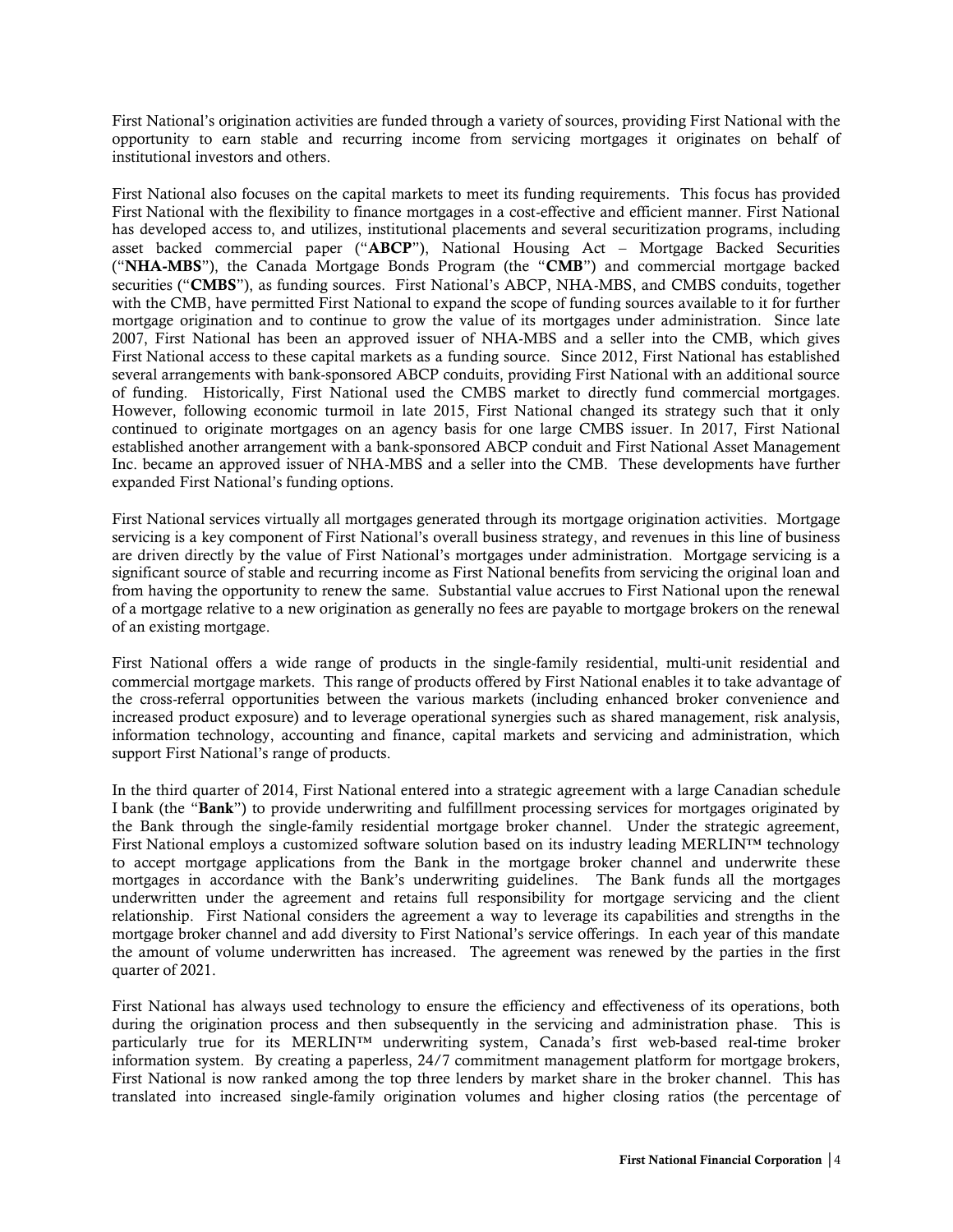mortgage commitments First National issues that become closed mortgages). The investment in business processes and technology has resulted in lower costs of origination, servicing and administration, and provides First National with an operational cost advantage. Management expects continued productivity improvements and lower per unit costs as First National's mortgage origination volume and mortgages under administration continue to grow.

First National employs various techniques to manage risk and is committed to the origination of high quality, low risk mortgages and the minimization of credit and interest rate risk to First National. Approximately 97% of First National's mortgages under administration are funded through sources that result in no residual credit risk to First National. First National also engages in an extensive interest rate management program with respect to all mortgages originated by First National with the objective of eliminating the economic impact of any changes in interest rates to which First National may be exposed.

## <span id="page-6-0"></span>Lines of Business

First National's two primary lines of business are the origination and underwriting of predominantly prime single-family residential, multi-unit residential and commercial mortgages and the servicing of mortgages under administration.

#### <span id="page-6-1"></span>Originating and Underwriting Single-Family Residential Mortgages

First National originates and underwrites predominantly prime single-family residential mortgages through its residential underwriting branches in Toronto, Calgary, Vancouver and Montreal. Single-family residential mortgages are sourced almost exclusively from an extensive network of third-party residential mortgage brokers. First National's principal markets are the large urban areas of Ontario, Alberta, British Columbia and Quebec.

Single-family residential mortgage originators provide mortgage financing to purchasers and owners of singlefamily dwellings. For mortgage classification purposes, single-family dwellings consist of residential properties containing up to four dwelling units. Single-family residential mortgages are generally categorized by the underwriting criteria applied by the originator. "Prime" or "A" describes single-family residential mortgages originated under lending criteria traditionally applied by Canadian chartered banks, and generally includes mortgages that secure principal amounts that do not exceed 80% of the value of the related mortgaged properties (or 95% in cases where the mortgages are insured by qualified mortgage insurers such as Canada Mortgage and Housing Corporation ("CMHC"), Sagen MI Canada Inc. (formerly Genworth Financial Mortgage Insurance Company Canada) ("Sagen") or Canada Guaranty Mortgage Insurance Company ("Canada Guaranty")). "Alt-A" describes single-family residential mortgages that are originated using broader underwriting criteria than those applied in originating prime mortgages. Alt-A borrowers are generally considered "A" quality borrowers in terms of their credit histories (e.g., no prior bankruptcies or other significant credit issues), but do not qualify for a prime mortgage because of non-conformities, such as the types of property being financed (e.g., vacation homes) and the degree of income disclosure and verification required (e.g., where the borrower is self-employed or receives commission-based income). Finally, "sub-prime" describes single-family residential mortgages that are provided to credit impaired borrowers who do not meet the standard underwriting criteria for prime quality borrowers. Management believes that prime single-family residential mortgages currently account for the largest part of the singlefamily residential mortgage market, with Alt-A mortgages and sub-prime mortgages accounting for the balance.

In 2018, new mortgage qualification rules under the Office of the Superintendent of Financial Institution's ("OSFI") B-20 guidelines (the "B-20 Guidelines") affected First National's single-family origination business. The B-20 Guidelines introduced stricter regulatory requirements for OSFI regulated mortgage lenders in the underwriting of uninsured single-family mortgages. In particular, the B-20 Guidelines require that prospective borrowers have enough income to qualify for a mortgage using an interest rate that is the greater of the actual interest rate on the mortgage plus 2% and the 5-year benchmark rate published by the Bank of Canada. While compliance with the B-20 Guidelines is not required of First National, First National adopted the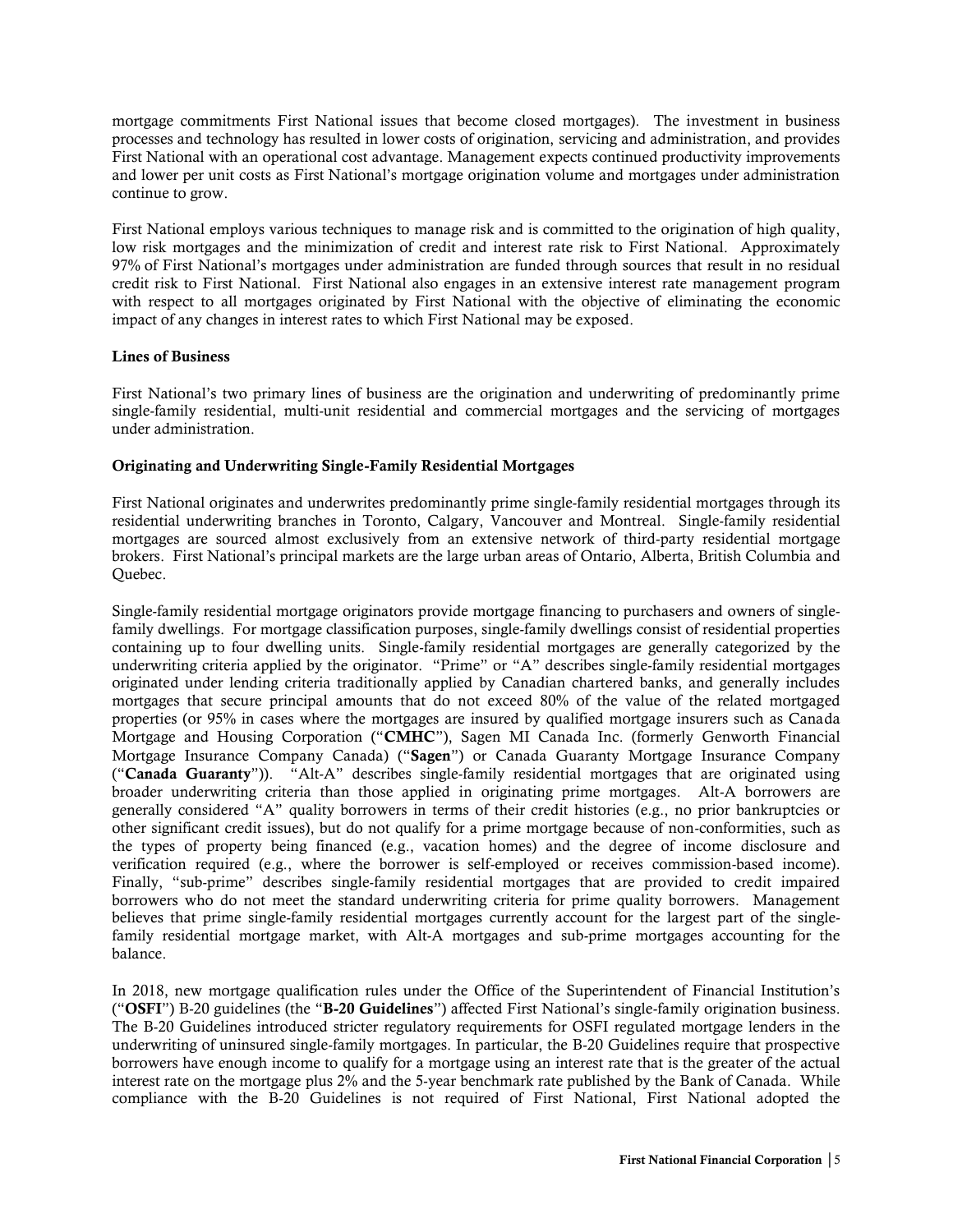B-20 Guidelines to ensure that mortgages originated by it are considered "B-20 compliant". Generally, B-20 Guidelines reduce housing affordability as borrowers require more income to support a comparable sized mortgage arranged under the previous rules. Given its customer base of regulated financial institutions, First National will be effectively subject to the B-20 Guidelines so long as they are in effect.

In June 2021, the Minister of Finance of the Government of Canada announced changes to the mortgage qualification rules under the B-20 Guidelines. The change was largely made to change the second benchmark for the qualifying rate from the 5-year benchmark rate published by the Bank of Canada to a set rate of 5.25%. This rate was confirmed by the Minister of Finance in December 2021 as part of its annual review.

The year ended December 31, 2021 showed single-family origination volumes of \$23.4 billion, which compares to \$19.2 billion for the year ended December 31, 2020. Approximately 48% of the prime singlefamily mortgages originated during the fiscal period ended December 31, 2020, were insured through CMHC, Sagen or Canada Guaranty including mortgages insured using portfolio insurance. The percentage of insured mortgages in First National's overall single-family residential mortgage portfolio is approximately 65%.

First National focuses its mortgage origination activity on predominantly prime residential mortgages due in part to the inherent quality of this type of portfolio and its expertise in servicing this type of portfolio, resulting in a relatively low arrears rate. Management believes that the high percentage of CMHC, Sagen and Canada Guaranty insured mortgages, together with the relatively low arrears rate of its prime single-family residential mortgages under administration, is indicative of the high quality of the residential mortgages originated by First National.

## Excalibur Mortgage Product

In 2018, First National relaunched its alternative single-family mortgage products ("Excalibur"). Alternative lending describes single-family residential mortgages that are originated using broader underwriting criteria than the underwriting criteria applied in originating prime mortgages. Alternative borrowers are generally considered "A" quality borrowers in terms of their credit histories but do not qualify for a prime mortgage because of non-conformities, such as the degree of income disclosure and verification required. The Excalibur program also includes a product for borrowers with recently remediated credit. These mortgages generally have higher interest rates than prime mortgages. When it was first launched in 2018, the product was originated solely for placement with institutional investors and First National earned a one-time placement fee and servicing income over the term of the mortgages. Beginning in 2019, First National commenced a program to fund a portion of its originations through a bank-sponsored special purpose entity. In 2020, First National commenced another program to fund a portion of the Excalibur origination through a different bank-sponsored special purpose entity. Both of these programs increase First National's opportunities for potential returns associated with such mortgages but also increase its exposure to the risks associated with such mortgages.

In the first quarter of 2021, First National entered into an agreement with a Schedule I bank for the launch of a co-branded secured credit card product. Under this arrangement, First National will provide underwriting and fulfillment services to the bank. The bank will issue the secured credit cards, fund all cash advances and will be fully responsible for servicing the secured credit cards. This arrangement leverages First National's distribution in the mortgage brokerage channel and will expand the product options under the Excalibur program. This program was launched in the first quarter of 2021.

Management believes that one of the principal reasons mortgage brokers continue to refer business to First National is because of First National's superior service level and its proprietary technology systems. First National has always used technology to ensure the efficiency and effectiveness of its operations, both during the origination process and then subsequently in the servicing and administration phase. In the fourth quarter of 2017, First National launched its Merlin by First National application for use with Apple and Android devices. The application provides mortgage brokers with real time information on all current mortgage applications submitted to First National including status of applications, outstanding closing conditions and messaging options.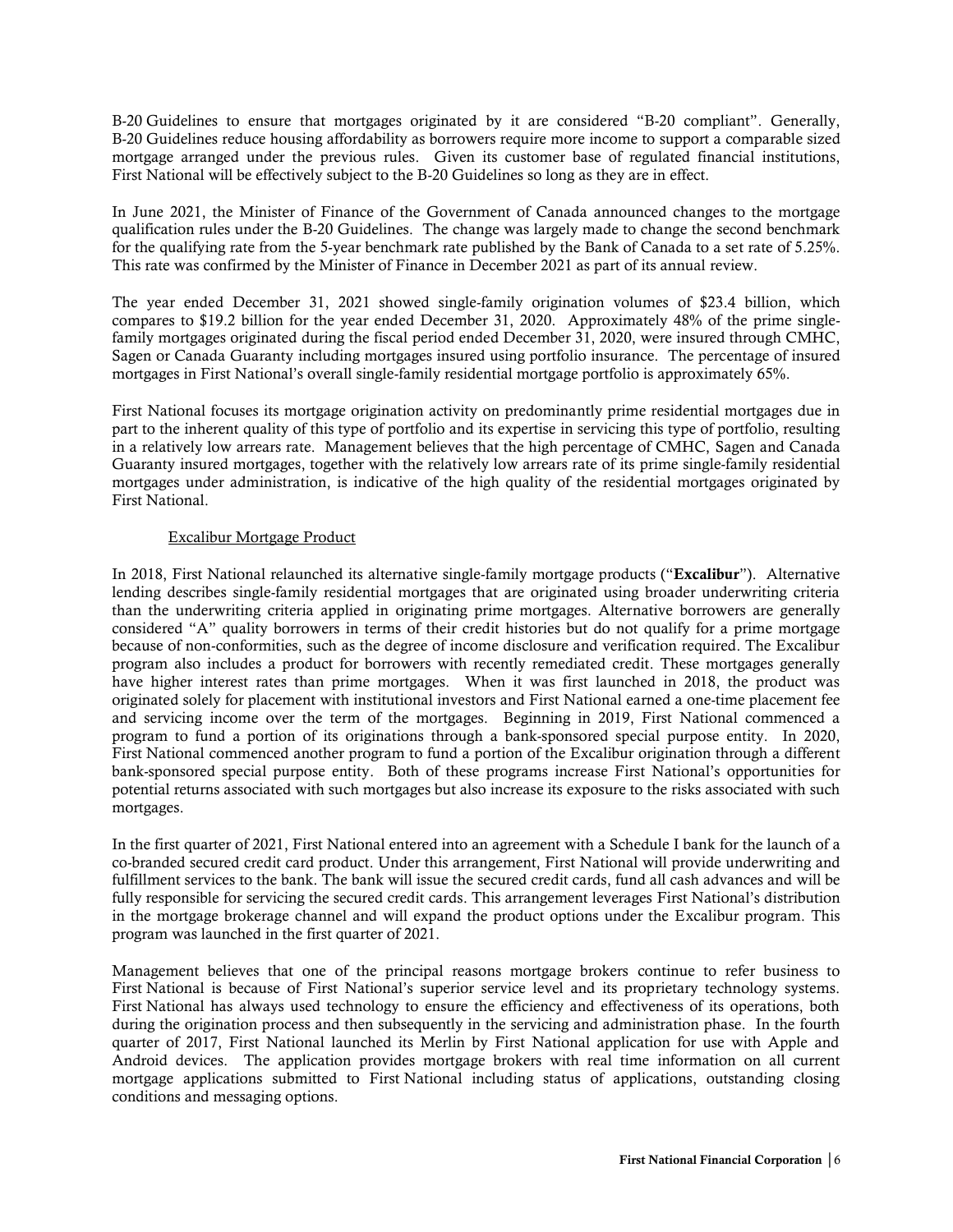First National's single-family residential mortgage origination activities provide a number of substantial benefits to First National, which include:

- generating a significant, continuing and regular source of revenue through placement, securitization and servicing activities;
- increasing First National's portfolio of mortgages under administration, thereby allowing First National to lower its per unit origination and servicing costs and increase its servicing revenue; and
- in the case of certain securitization programs, accrual of substantial residual value to First National upon the maturity of the mortgages.

In the prime segment of the residential mortgage market, First National's principal competitors are the federally regulated banks and other entities originating mortgages from mortgage brokers.

## <span id="page-8-0"></span>Originating and Underwriting of Multi-Unit Residential and Commercial Mortgages

Management believes First National is one of the largest multi-unit residential and commercial mortgage originators in Canada. First National originates and underwrites two categories of multi-unit residential and commercial mortgages: (i) conventional multi-unit residential and commercial mortgages, and (ii) CMHC-insured multi-unit residential mortgages.

First National's multi-unit residential and commercial origination activities provide a number of substantial benefits to First National, which include:

- generating a significant, continuing and regular source of revenue through placement, securitization and servicing activities;
- increasing First National's portfolio of mortgages under administration, thereby allowing First National to lower its per unit origination and servicing costs and increase its servicing revenue; and
- generating business relationships with borrowers across Canada for renewal and refinance opportunities.

During the fiscal period ending December 31, 2021, First National originated \$9.7 billion of multi-unit residential and commercial mortgages, of which 65% were CMHC-insured. As at December 31, 2021, First National had \$39.0 billion of multi-unit residential and commercial mortgages under administration of which 82% were CMHC-insured. Management believes that the percentage of CMHC-insured multi-unit residential and commercial mortgages, together with the low arrears rate of its multi-unit residential and commercial mortgages under administration, is indicative of the high quality of the multi-unit residential and commercial mortgages originated by First National.

## Conventional Multi-Unit Residential and Commercial Mortgages

First National originates a range of conventional first mortgages, which management characterizes as multiunit residential mortgages and commercial mortgages, including industrial, retail, office and other commercial properties, with a full range of loan amounts. First National relies on its experienced in-house commercial mortgage underwriters, who are employees of First National, to source and underwrite these mortgages. Many borrowers seeking small multi-unit residential and commercial mortgages approach single-family residential brokers. As such, First National's network of mortgage broker relationships is also an important origination source for smaller sized multi-unit residential and commercial mortgage products.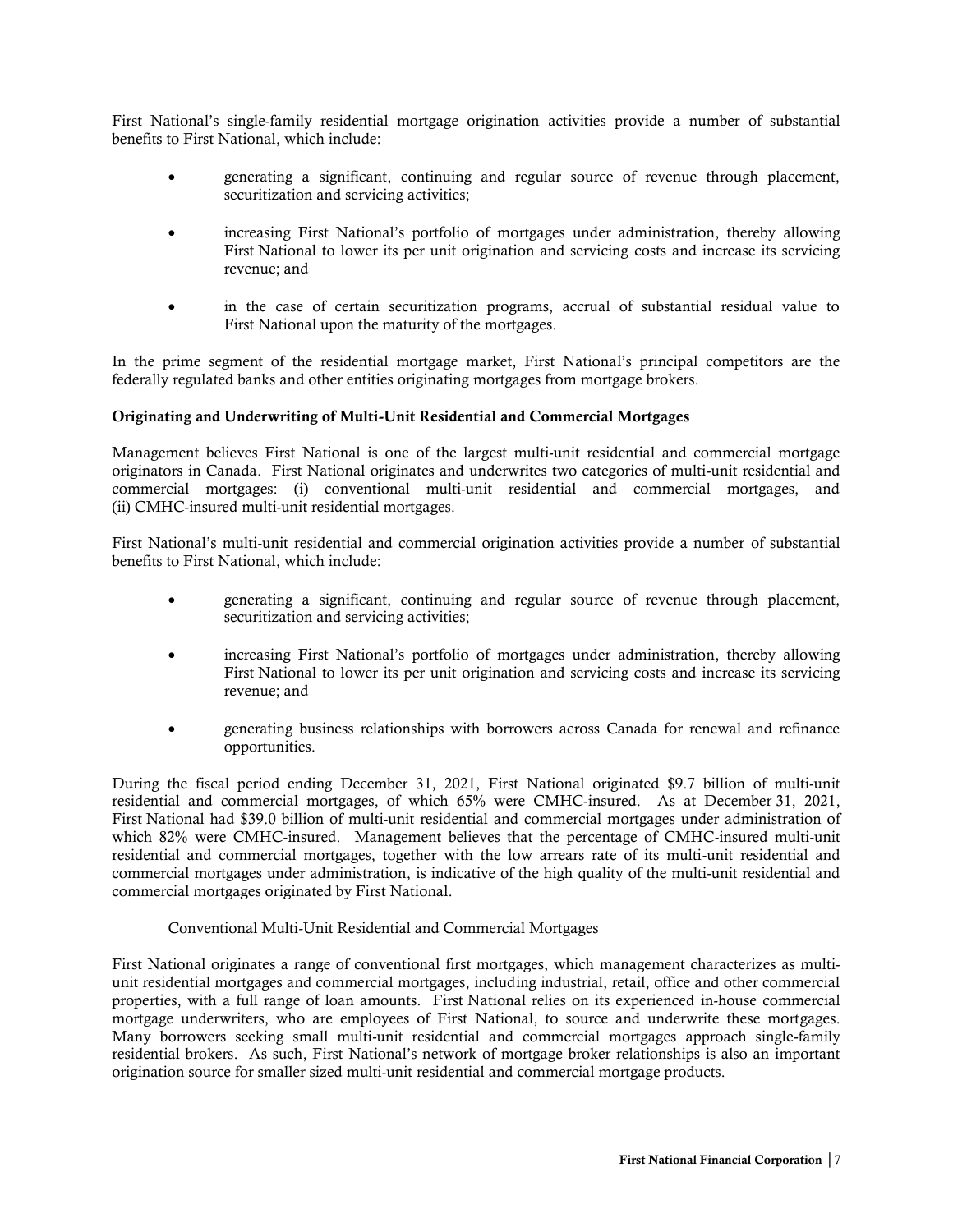During the year ended December 31, 2021, First National originated approximately \$3.5 billion of conventional multi-unit residential and commercial mortgages and as at December 31, 2021, had approximately \$7.1 billion of conventional multi-unit residential and commercial mortgages under administration. In the last three years these mortgages have largely been placed with institutional investors. In virtually all cases, mortgage servicing is retained by First National. The majority of conventional commercial mortgages are originated for institutional investors and First National earns a placement fee upon placement based on the spread between the interest rate on the mortgage and the net yield to the investor. First National did not participate in any CMBS transactions in 2021.

For conventional commercial mortgages, First National's principal competitors tend to be the major life insurance companies and the federally regulated banks.

## CMHC-Insured Multi-Unit Residential Mortgages

As an approved lender under the National Housing Act, First National originates CMHC-insured multi-unit residential mortgages on apartment buildings, and also on long-term residential care facilities. First National relies on its experienced in-house commercial mortgage underwriters, who are employees of First National, to source and underwrite these mortgages. Management believes that First National is the largest originator of CMHC-insured multi-unit residential mortgages in Canada.

During the year ended December 31, 2021, First National originated approximately \$6.3 billion of CMHC-insured multi-unit residential mortgages and as at December 31, 2021, had approximately \$32.0 billion of CMHC-insured multi-unit residential mortgages under administration. These mortgages are either: (i) securitized directly through the CMB; (ii) securitized directly through the NHA-MBS market; (iii) placed with institutions; or (iv) securitized through First National's ABCP program. In virtually all cases, the mortgage servicing is retained by First National. When mortgages are securitized directly, either through the CMB, the NHA-MBS market or an ABCP Conduit, First National effectively secures long-term matched funding for the related mortgages and earns an ongoing net interest margin over the term. This margin is based on the spread between the interest rate on the mortgage and the net yield to the investors in the security. In the case of placement with institutional investors, First National earns a one-time placement fee upon placement with the institution. In addition, First National may at times recognize a deferred placement fee on that portion of the spread between the interest rate on the mortgage and the net yield to the institution.

First National's principal competition in this sector are the federally regulated banks, life insurance companies and other non-bank originators involved in origination for CMB funding. For CMHC-insured multi-unit residential mortgages, First National competes primarily on price combined with a high standard of service and expertise. Management believes that First National's established relationship with CMHC and knowledge of CMHC's underwriting policies and procedures, particularly in the long-term residential care facility area, as well as its ability to make commitment decisions quickly, are important competitive advantages in this segment.

#### <span id="page-9-0"></span>Other Mortgage Origination Activities

Over the past several years, First National has developed a program for providing short-term secured bridge facilities in support of its multi-unit residential and commercial mortgage origination activities. By providing a bridge facility, First National is often able to secure the origination for the subsequent long-term mortgage financing. First National competes with the federally regulated banks in this area. This program evolved as existing borrowers of First National required short-term mortgages to fund acquisitions and renovations in advance of securing long term mortgage financing. All transactions are approved by First National's Commercial Credit Committee or the Executive Vice President, the most senior lending authority in First National. Almost all transactions are with existing borrowers of First National and have terms of less than 18 months.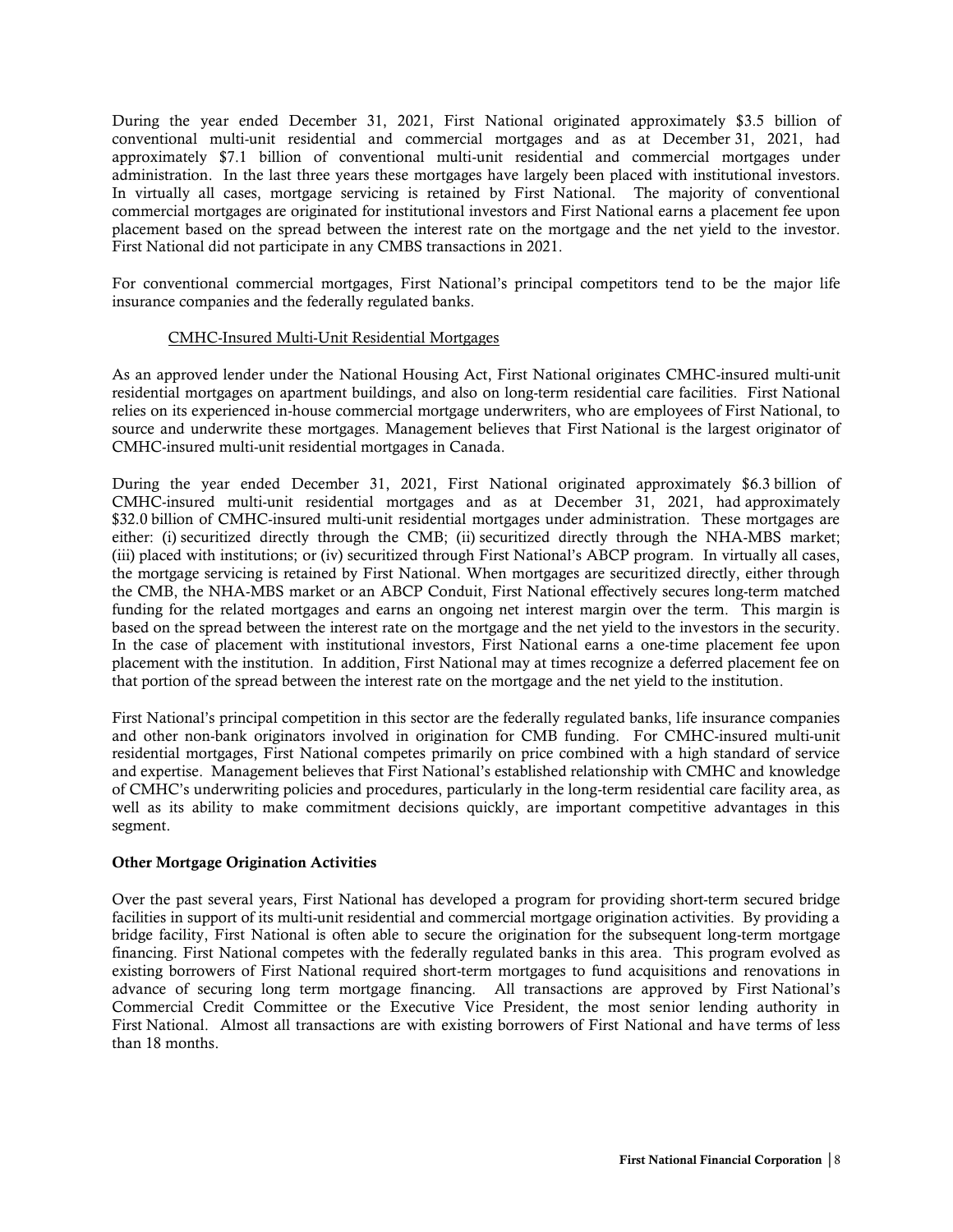First National generally provides bridge loans where long term replacement funding has been identified. Accordingly, these mortgages are neither placed with institutions nor securitized and, as such, are financed with First National's internal resources. First National generally earns a fee for providing the bridge financing and generally places the long-term mortgage financing with one of First National's institutional investors or securitization conduits.

During the fiscal period ended December 31, 2021, First National originated approximately \$557.5 million in short term bridge facilities. In comparison, during the fiscal period ended December 31, 2020, First National originated approximately \$213.5 million in short term bridge facilities.

## <span id="page-10-0"></span>Servicing of Mortgages

First National services substantially all of the single-family residential and multi-unit residential and commercial mortgages that it originates whether the mortgage is placed with an institutional investor or through one of First National's securitization vehicles. In addition, First National services mortgages, which have not been originated by First National, on behalf of third-party institutional investors and securitization structures. Many institutions and securitization structures do not have in-house mortgage servicing capabilities and require external providers for this function. Mortgage servicing provides First National with a stable and consistent source of revenue. First National earns a monthly servicing fee based on the value of its mortgages under administration. This fee is earned each month during the term of the mortgage. The amount of the fee is dependent on the type of the mortgage (single-family residential, multi-unit residential or commercial), the size of the mortgage and the obligations under the servicing contract. The average term of the mortgages in First National's portfolio of mortgages under administration is 43 months.

The principal functions of mortgage servicing are: (i) the collection of mortgage payments from the borrower and the remittance of these payments to the investor; (ii) accounting of the amounts due under the mortgage; (iii) verifying that the borrower fulfills its obligations (such as maintaining property insurance and paying realty taxes) under the mortgage; (iv) enforcing the mortgage security in the event of a borrower default; and (v) otherwise administering the mortgage on behalf of the investor in accordance with the mortgage servicing agreement.

First National's mortgage servicing activities provide a number of substantial benefits to First National, which include:

- a stable and consistent source of revenue which grows over time as the value of serviced mortgages under administration increases;
- economies of scale result in increasing profit margins as the value of serviced mortgages under administration increases;
- ongoing contact with the borrower enhancing the opportunities for further mortgage originations;
- generally, upon the maturity of the mortgage, the opportunity for First National to again place or securitize the renewed mortgage, thereby earning renewal origination income and ensuring the continuation of servicing income; and
- the ability to earn interest income on funds held in trust.

Management views First National's major competition in the servicing sector as being MCAP Service Corporation in the case of single-family residential mortgages and U.S. based third party servicers such as Midland Loan Services, Inc. in the case of multi-unit residential and commercial mortgages.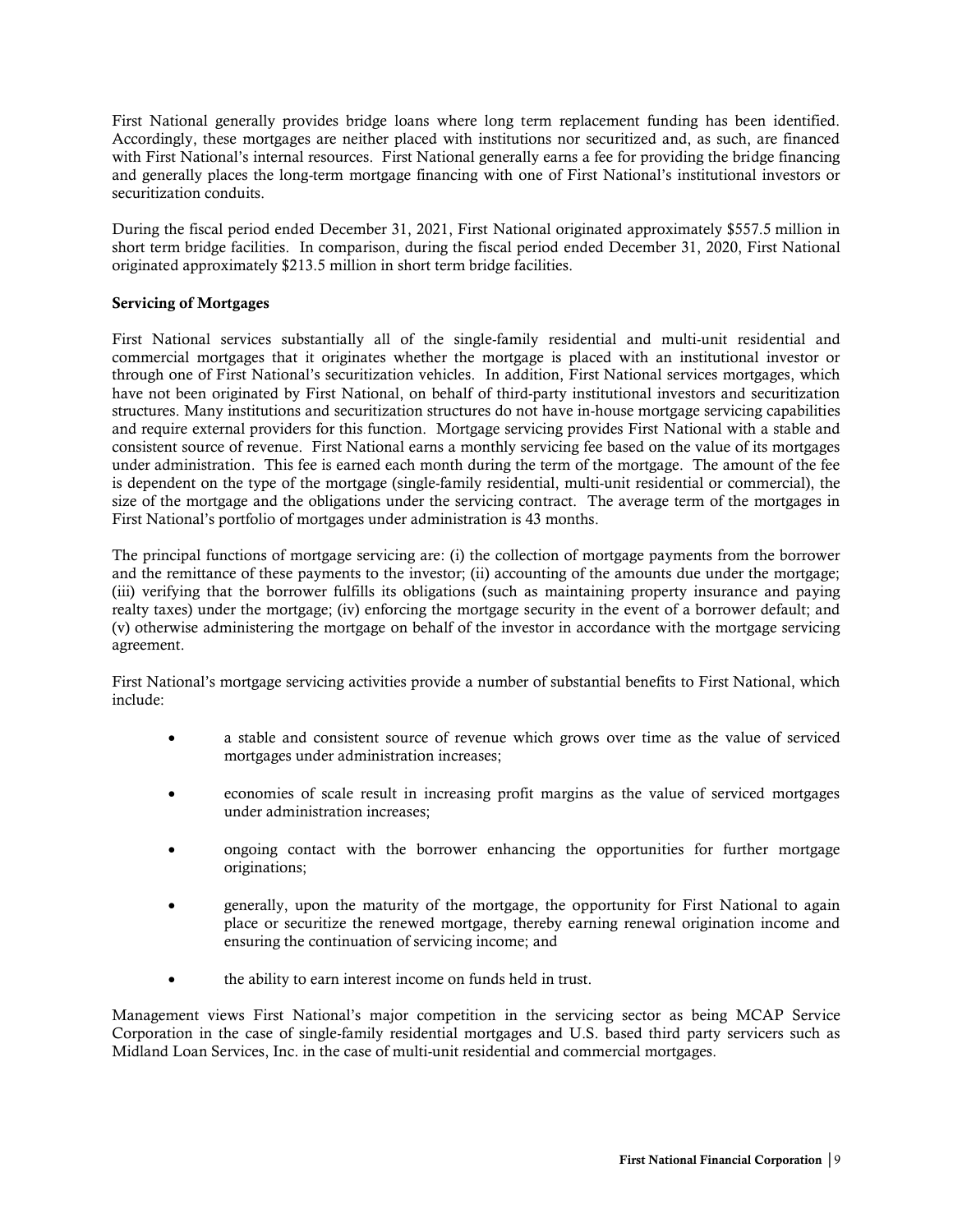In addition to First National's own and third-party securitization vehicles, First National's portfolio of servicing clients includes a broad range of Canadian institutional investors. In total, First National services mortgages for approximately 119 different institutional investors, including federally regulated banks, life insurance companies, trust companies, pension funds and securitization vehicles.

The mortgage servicing related to CMBS is more complex than traditional mortgage servicing. Instead of a single entity performing the mortgage servicing function there is a ''*Master Servicer*'', a ''*Primary Servicer*'' and a ''*Special Servicer*''. The Master Servicer enters into an agreement with the trustee of the CMBS pool to service and administer the mortgages in the pool for the benefit of the investors in the various classes of the CMBS. The Master Servicer is responsible for: (i) the collection of the mortgage payments from the borrower and the remittance of these payments to the trustee; (ii) an accounting of the amounts due under the mortgage; (iii) verifying that the borrower fulfills its obligations (such as maintaining property insurance and paying realty taxes) under the mortgage; and (iv) making certain decisions with respect to the mortgages in the pool on behalf of the CMBS investors.

A Primary Servicer performs a subset of the Master Servicer's obligations. The Primary Servicer is the principal point of contact with the borrower and often is a mortgage originator who wishes to maintain contact with the borrower for relationship reasons. The Master Servicer and Primary Servicer are the same entity for the majority of CMBS pools where there is a single originator. The Special Servicer is responsible for enforcing the mortgage security in the event of borrower default. The Master Servicer and Special Servicer are often different entities.

First National has been rated and/or approved as a Master, Primary and Special Servicer for CMBS by Standard & Poor's ("S&P") and Fitch Ratings, Ltd. ("Fitch"). In addition to recognizing high standards of commercial mortgage servicing, these ratings are a pre-requisite for servicers wishing to service mortgages on behalf of vehicles issuing investment and non-investment grade debt rated by these agencies. First National is also rated by S&P as ''ABOVE AVERAGE'', which is S&P's second highest of five possible ratings, for residential and commercial mortgage servicing. First National has paid customary rating fees to S&P and Fitch in connection with some or all of the above-mentioned ratings. In addition, the Corporation has made customary payments in respect of certain services provided to First National by each of S&P and Fitch.

Since 2002, First National has been appointed the Master Servicer or Primary Servicer for approximately \$6 billion of multi-unit residential and commercial mortgages in CMBS pools. From time to time, First National is presented with opportunities to acquire the mortgage servicing businesses of third parties in respect of defined portfolios. First National intends to opportunistically pursue portfolio acquisitions that have long-term benefits to it.

First National has also expanded its servicing business to include the provision of mortgage administration services to other mortgage originators. In 2009, First National expanded into this sector, and entered into arrangements with another mortgage originator to provide mortgage administration services to a substantial portion of that originator's ongoing mortgage portfolio

## <span id="page-11-0"></span>Third Party Underwriting Services

In 2014, First National expanded its lines of business to include third party underwriting and processing services for third parties. Since then, this line of business has grown to include mandates from a number of other Canadian charter banks for similar services.

First National may further expand this line of business as additional opportunities arise.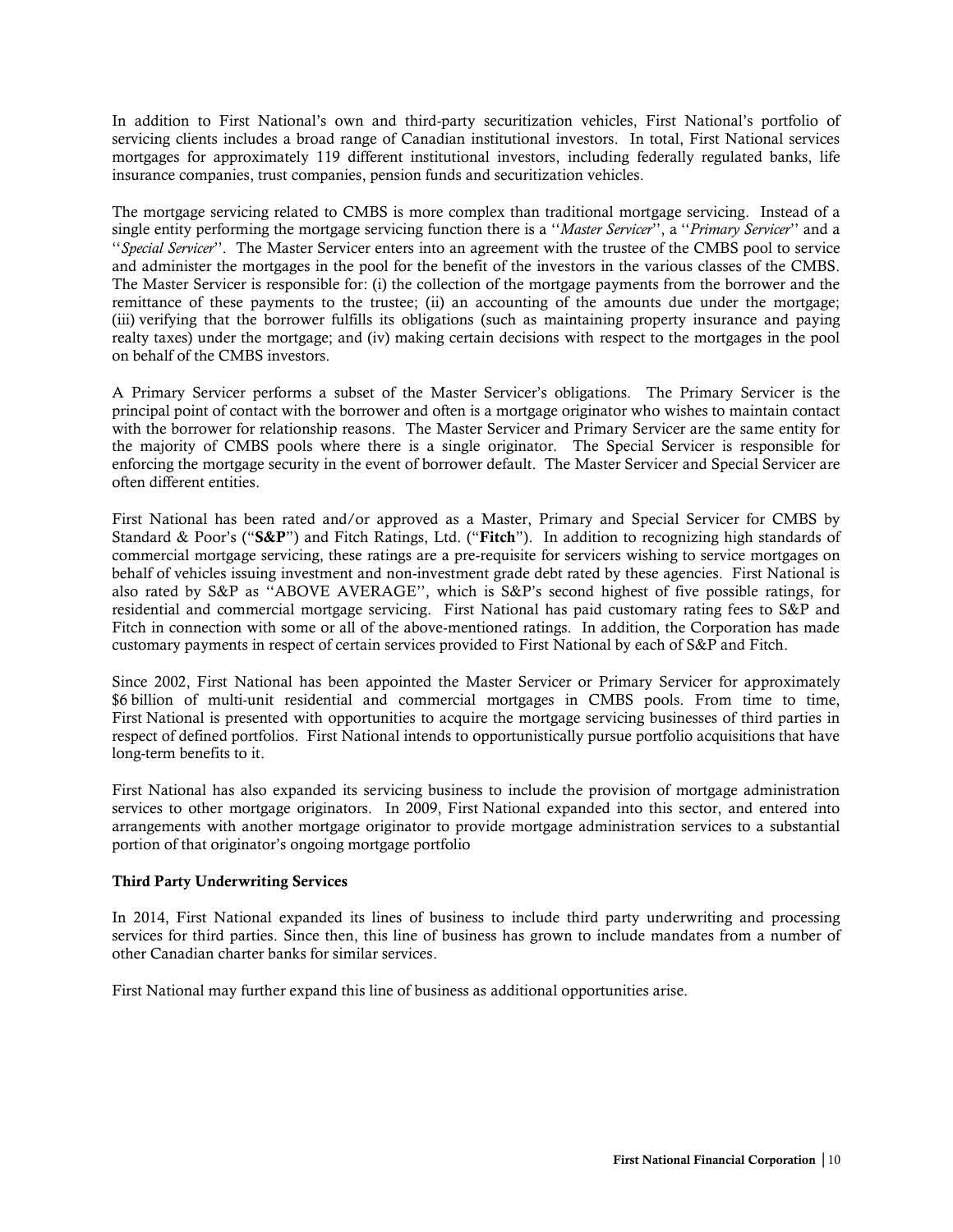#### <span id="page-12-0"></span>Sources of Funding

First National utilizes the capital markets to meet a large component of its funding requirements. First National is not an OSFI-regulated, deposit-taking institution and, as such, does not finance its originations through CDIC-insured deposits. First National has diverse sources of funding for the mortgages it originates, including institutional placements and securitizations including NHA-MBS, CMB and ABCP.

#### Institutional Placements

During the fiscal period ended December 31, 2021, including renewed mortgages, First National placed \$20.0 billion of single-family residential mortgages and \$7.8 billion of multi-unit residential and commercial mortgages with institutional investors. Upon the placement of a mortgage with an institutional investor, First National receives cash proceeds equal to the principal amount of the mortgage plus a placement fee that is based on that principal amount. In addition, during the term of the mortgage, First National earns a servicing fee for administering the mortgage. Upon the placement of a mortgage with an institutional investor, the institutional investor takes on all credit risk. In addition, First National may recognize a gain on sale from the portion of the spread between the interest rate on the mortgage and the net yield to the institution which is earned as a deferred placement fee and received over the term of the mortgage.

Mortgage placements with institutional investors provide a number of substantial benefits to First National, including:

- institutional investors acquire the obligations and entitlements of mortgages at the time of commitment and assume any interest rate risk associated with the commitment period (being the exposure to changes in interest rates between the commitment date and funding date on fixed rate mortgages);
- all of the income earned from institutional placements, other than future servicing fees, is received in cash at the time of placement;
- placement fees received tend to be consistent over a range of capital markets conditions; and
- institutional investors generally have substantial ongoing demand for residential mortgages.

First National has strategically cultivated mutually beneficial relationships with a select number of institutional investors for the placement of its mortgages. While management believes there is extensive demand from other potential institutional investors in the market for First National's mortgages at competitive pricing, First National has chosen to enter into relationships with institutional investors who have the ability to enter into relatively larger scale transactions. Benefits to this approach include: large and consistent demand, ease of processing, minimization of relationship management needs, alignment of credit criteria and system integration.

During the commitment period prior to closing a mortgage, borrowers typically have the option of accepting a lower mortgage interest rate should interest rates decline during this period. First National manages this "pipeline'' risk through hedging activity.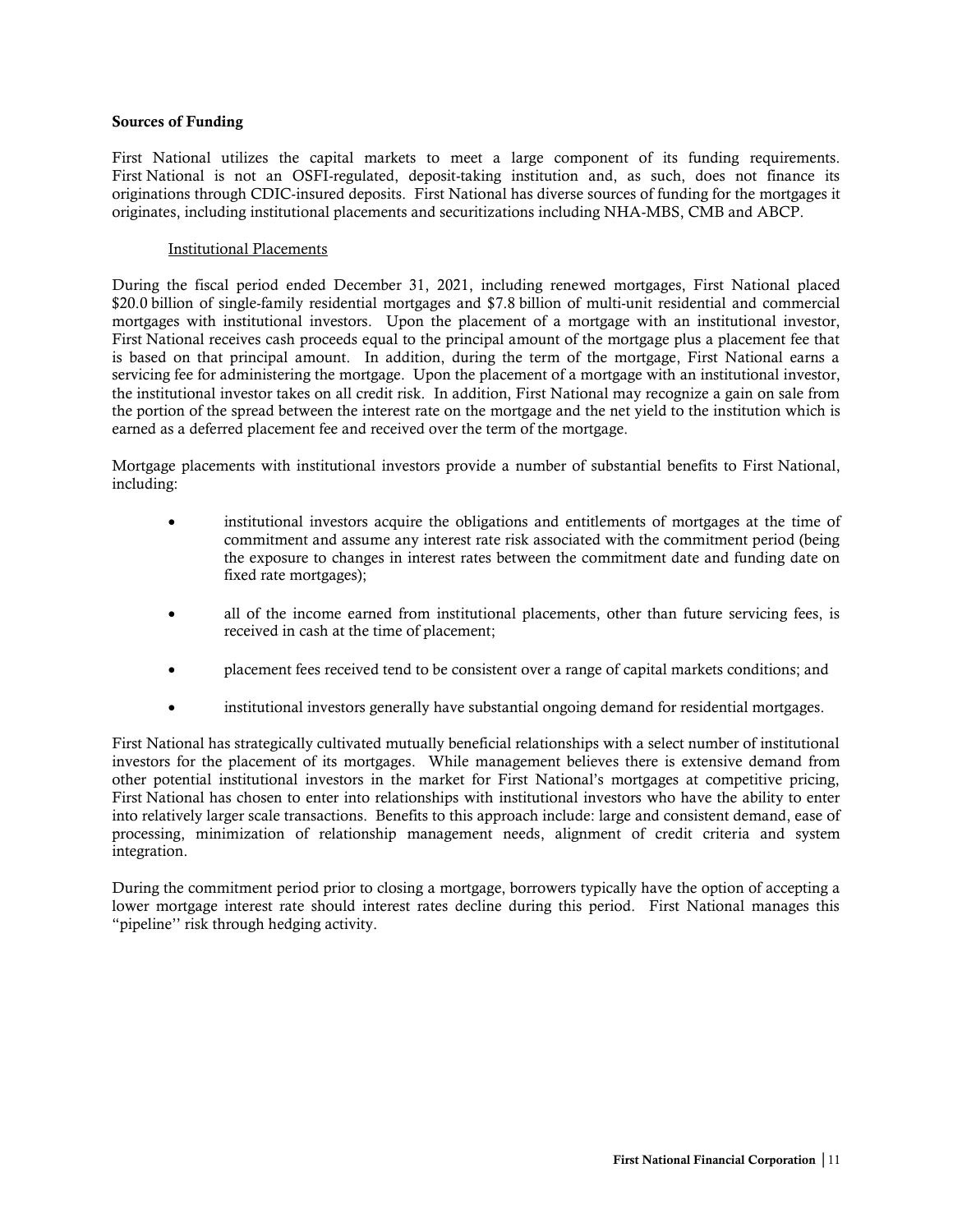#### Securitization by First National

Securitization involves selling mortgages to special purpose entities (including trusts) referred to as securitization vehicles, which buy the mortgages and then issue interest bearing mortgage backed notes or ownership certificates. Currently, First National participates in four securitization programs: NHA-MBS, CMB, ABCP and CMBS. In 2021, First National securitized \$8.9 billion of single family mortgages and \$4.0 billion of multi-unit residential mortgages.

#### NHA-MBS Program

First National has been involved in the issuance of NHA-MBS since 1995. In December 2007, First National was approved by CMHC as an issuer of NHA-MBS and as a seller into the CMB program, one of the first non-OSFI regulated companies in Canada to be so approved. Issuer status provides First National with another funding source that it is able to access independently.

In November 2017, First National Asset Management Inc. was approved by CMHC as an issuer of NHA-MBS and as a seller into the CMB, further expanding First National's funding options. As First National and First National Asset Management Inc. are related, more allocation into the CMB is not obtained through such approval. Instead, by purchasing mortgages from arms' length lenders First National Asset Management Inc. will gain access to the CMB using the CMB allocations of the originating lenders. It is hoped that by buying mortgages from such arms length's lenders, First National Asset Management Inc. can participate in the CMB utilizing First National's expertise. In 2021, First National Asset Management Inc. issued approximately \$3.9 million of NHA-MBS and securitized those pools in the CMB Program. This amount was lower than in 2020 as the excessive liquidity in the financial system as a result of the pandemic made it more difficult to acquire mortgages at profitable prices.

The direct securitization of NHA-MBS provides a number of benefits to First National:

- First National retains the entirety of the mortgage spread on each transaction;
- First National has less reliance on another company in executing its business strategy; and
- the market can more easily assess the strength of First National as NHA-MBS issuance is recorded publicly.

Perhaps the only significant disadvantage is that direct securitization by First National requires an investment of First National's capital.

CMHC, as the administrator of the NHA-MBS program, allocates the amount of guarantees it issues for market NHA-MBS thereby limiting the amount of market pools an issuer can issue. Generally, First National has been allocated sufficient guarantees such that its plans related to issuance were not affected significantly. First National is subject to future allocation decisions by CMHC and there can be no assurance that it will be allocated sufficient guarantees such that its plans related to future issuances will not be affected.

Since 2014, CMHC has announced from time to time increases to the price of guarantee fees charged to issuers of NHA-MBS, including volume-related increases. Such price increases may affect the profitability of NHA-MBS securitization, unless spreads on insured mortgages increase to offset these fees.

Currently there is a tiered NHA-MBS guarantee fee pricing structure such that guarantees issued to one issuer over \$9 billion of issuance have a higher price.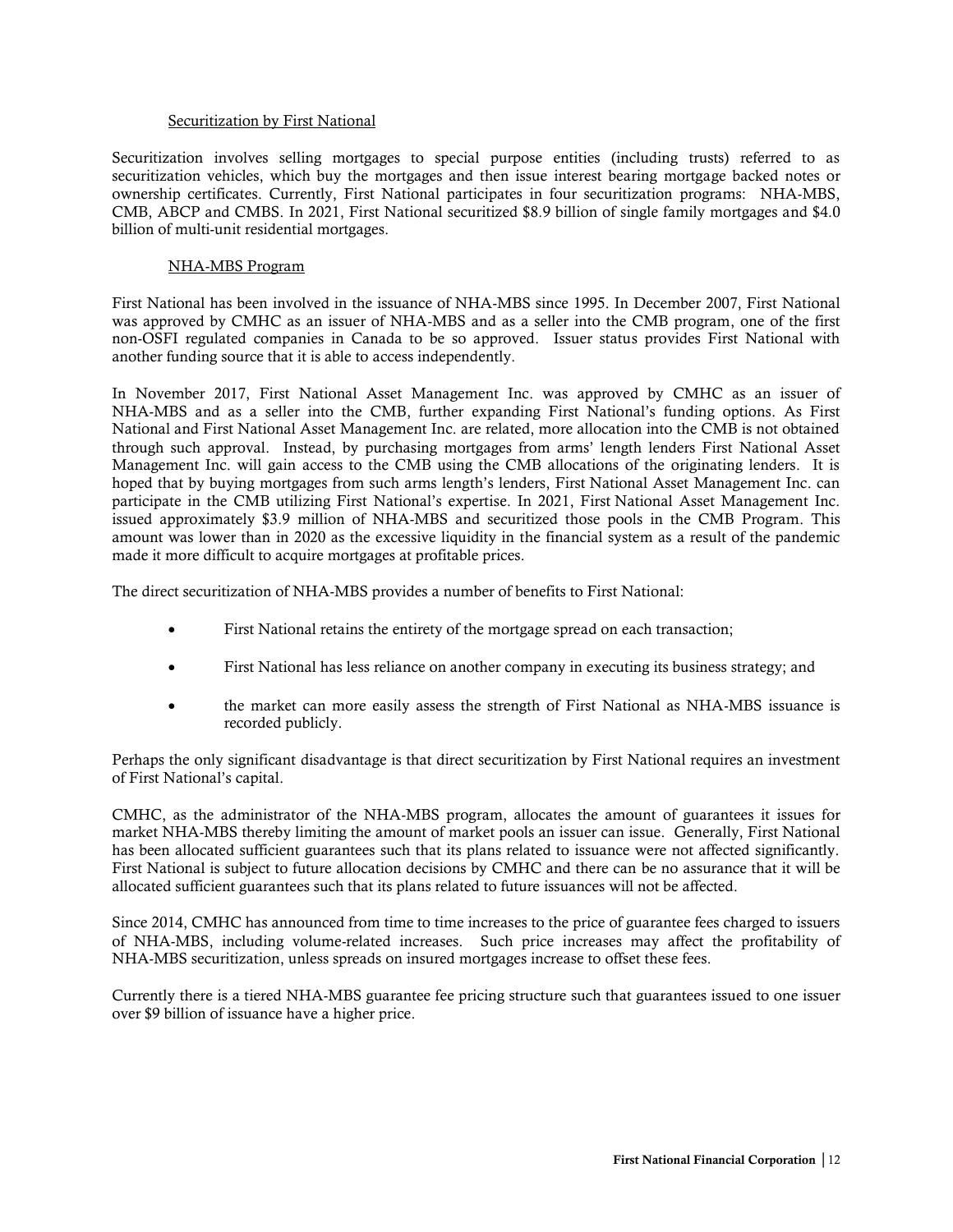#### *CMB*

The CMB program is a CMHC initiative whereby the Canada Housing Trust ("CHT") issues securities to investors in the form of semi-annual interest-yielding five (5) and ten (10) year bonds. The proceeds of these bonds are used to buy NHA-MBS. As an approved CMB seller, First National can make direct sales into the program. Because of the similarities to a traditional Government of Canada bond (both have fixed period unamortizing terms with a government guarantee), the CMB trades in the capital markets at a modest premium to the yields on Government of Canada bonds. First National's ability to sell into the CMB has given First National access to lower costs of funds on both single-family and multi-family mortgage securitizations. Because these funding structures do not amortize, First National can fund future mortgages through this channel as the original mortgages amortize or pay out. First National also enjoys some demand for mortgages from investment dealers who sell directly into the CMB. Because of the effectiveness of the CMB, there have been requests from approved CMB sellers for larger issuances. CHT has indicated that it will not unduly increase the size of its issuances and has created guidelines through CMHC that limit the amount that can be sold by each seller into the CMB each quarter. First National is subject to these limitations.

For 2022, the Minister of Finance of the Government of Canada has authorized CMHC to provide up to \$150 billion of new guarantees to market NHA-MBS and up to \$40 billion of new guarantees for CMB.

#### *ABCP Programs*

First National currently sponsors one special purpose vehicle, FNFC Trust, which finances a portion of its originated mortgages through the issuance of ABCP. FNFC Trust does not issue ABCP directly. Instead it receives loans against its mortgage collateral from direct ABCP issuers, which currently include several ABCP issuing special purpose entities sponsored by several banks. First National also sells its originated mortgages directly to several bank-sponsored special purpose vehicles which issue ABCP. These lenders to FNFC Trust and the other bank-sponsored conduits (collectively, "ABCP Conduits") issue securities to investors.

First National has entered into a series of purchase and sale agreements with the ABCP Conduits with respect to First National's prime residential and CMHC-insured multi-unit residential origination business. Pursuant to the purchase and sale agreements, First National sells an undivided interest in an underlying mortgage pool to the ABCP Conduits. The ABCP Conduits, in turn, have arrangements with vehicles sponsored by Canadian investment dealers. These arrangements enable the ABCP Conduits to issue ABCP to fund the purchase of mortgages from First National. The cash received from the sale of ABCP flows directly back to First National. Upon the sale of a mortgage to an ABCP Conduit, First National receives cash proceeds equal to the principal amount of the mortgages and is entitled to receive the difference between the yield on the mortgages and the cost of the ABCP over the remaining life of the mortgages. This stream of income is known as an ''*Interest Only strip*'' or ''*I/O strip*'' and is retained by First National. First National records net interest margin as the interest strip is received each month. First National is required to post cash collateral and finance over-collateralization or short-term notes (referred to as ''*credit enhancement*s''), based on the principal amount of the mortgages within the ABCP Conduits. Except for these credit enhancements and First National's retained co-ownership interest in the applicable ABCP mortgage pool, the ABCP investors and FNFC Trust have no recourse to First National in the event of a default of the mortgages. The cash collateral is shown as an asset on the balance sheet and is generally returned to First National upon the repayment of the mortgage.

When fixed rate mortgages are sold into FNFC Trust or the bank-sponsored special purpose entities an interest rate swap is entered into, effectively converting the floating rate funding into fixed rate term funding. This strategy protects First National from changes in interest rates and is designed to lock in First National's spread over the full term of the mortgages.

Securitizations through the ABCP program provide a number of substantial benefits to First National, including: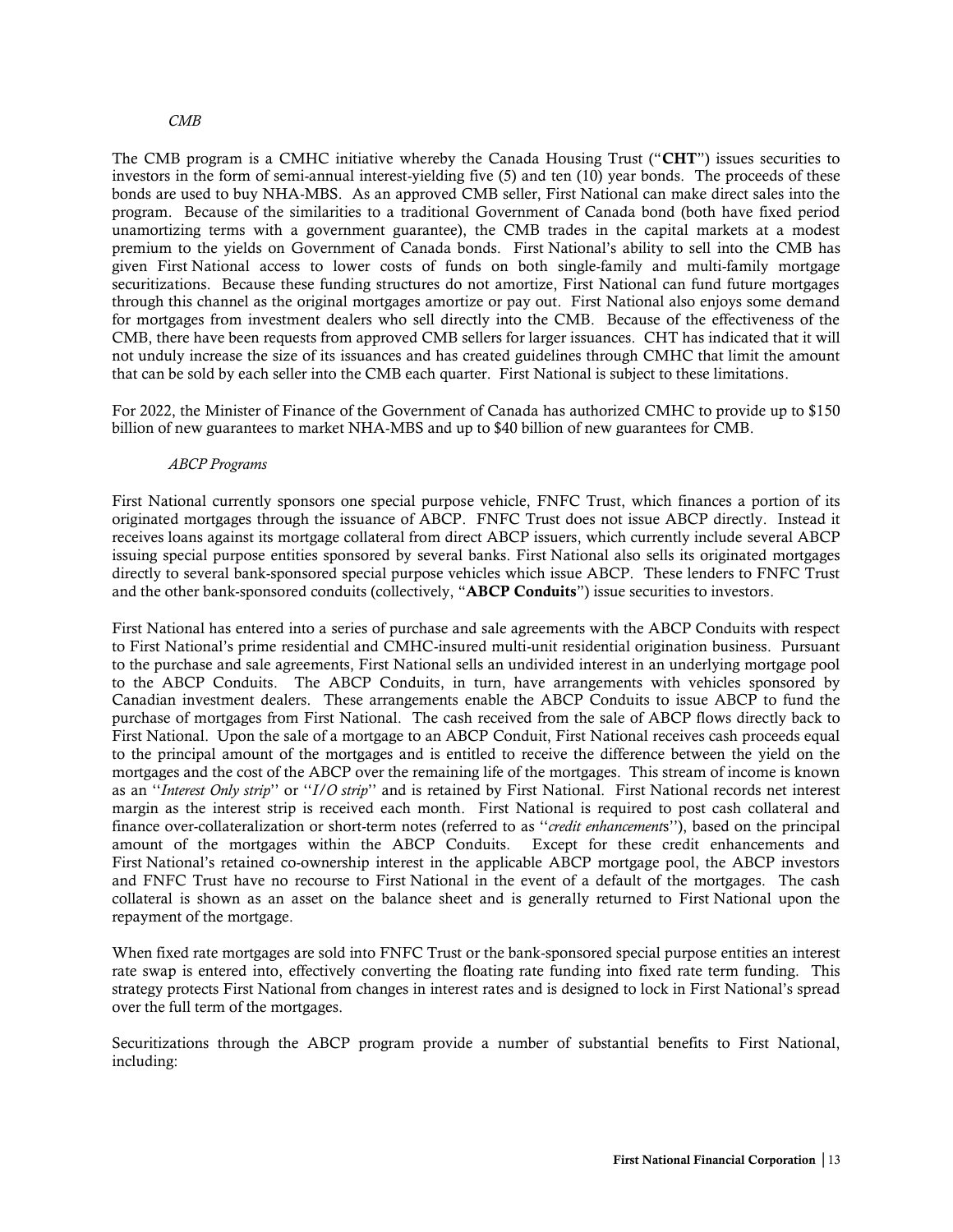- the economic value of such a securitization can be higher than the placement fees otherwise earned from institutional placements; and
- the securitizations are transacted through the broader capital markets rather than with private institutions, providing a diverse and independent source of funding.

Beginning in 2019, First National commenced a program to fund a portion of the Excalibur origination through a bank-sponsored special purpose entity. In 2020, First National grew the program to add another bank-sponsored special purpose entity as party to the 2019 securitization agreement. In 2021, First National arranged another standalone securitization agreement with another bank sponsored special purpose entity. Through these arrangements, First National increases its exposure to the potential returns and risks associated with such mortgages.

## *CMBS Conduits*

First National became a participant in the CMBS industry in Canada in 2002 when it entered into a nonexclusive arrangement with a Canadian federally regulated bank. Under the terms of that arrangement, First National and the federally regulated bank originated multi-unit residential and commercial mortgages for inclusion in CMBS pools issued by Schooner Trust, a special purpose trust created and sponsored by the federally regulated bank for the purpose of issuing CMBS. Under this arrangement, First National participated in the profits of the issuance based on the mortgages it contributed to the issue. During the intervening period, First National originated various amounts of mortgages for CMBS transactions sponsored by various Canadian Banks. Generally, First National is positioned to originate additional mortgages should the CMBS market become more viable.

Upon the securitization of mortgages into a CMBS pool, various classes (AAA, AA etc.) of bonds secured by, or certificates representing co-ownership interests in, mortgages in the pool are issued. A final class of bonds, known as ''*Interest Only strips*'' or ''*I/O strips*'', representing the cash flows from the difference between the interest rate on the mortgages in the CMBS pool and coupon rates on the bonds or certificates, is sold at the time of issue. First National's share of the proceeds from the sale of all these classes less the face value of the mortgages, any costs of origination and the costs of issuance is recognized as a placement fee. During the term of the mortgages in the CMBS pool, First National earns a servicing fee for acting as the Primary Servicer and frequently administration fees for acting as the Master Servicer. As of December 31, 2021, First National was either Primary or Master Servicer for approximately \$1.6 billion of multi-unit residential and commercial mortgages in CMBS pools.

## <span id="page-15-0"></span>Environmental, Social and Governance

First National issued its initial Public Accountability Statement in the fall of 2021. This report explores First National's approach to sustainability and provides environmental, social and governance disclosure that has been reviewed and approved by our Board of Directors. It complements First National's Management Information Circular, Annual Information Form, Management Discussion and Analysis and Annual Report, all of which offer more information about the financial position, priorities, responsibilities and commitments of the consolidated operations of First National. The Public Accountability Statement can be found on First National's website.

## <span id="page-15-1"></span>Intangible Property

First National is the owner of a number of trademarks including the First National Financial Corporation design, First National Financial LP and Acorn design, MERLIN®, MERLIN design, EXCALIBUR®, and EXCALIBUR design.

First National regards all of its trademarks as having substantial value and as being an important factor in the marketing of its products. First National's policy is to pursue registration of its trademarks whenever appropriate and to vigorously oppose any infringement of its trademark rights.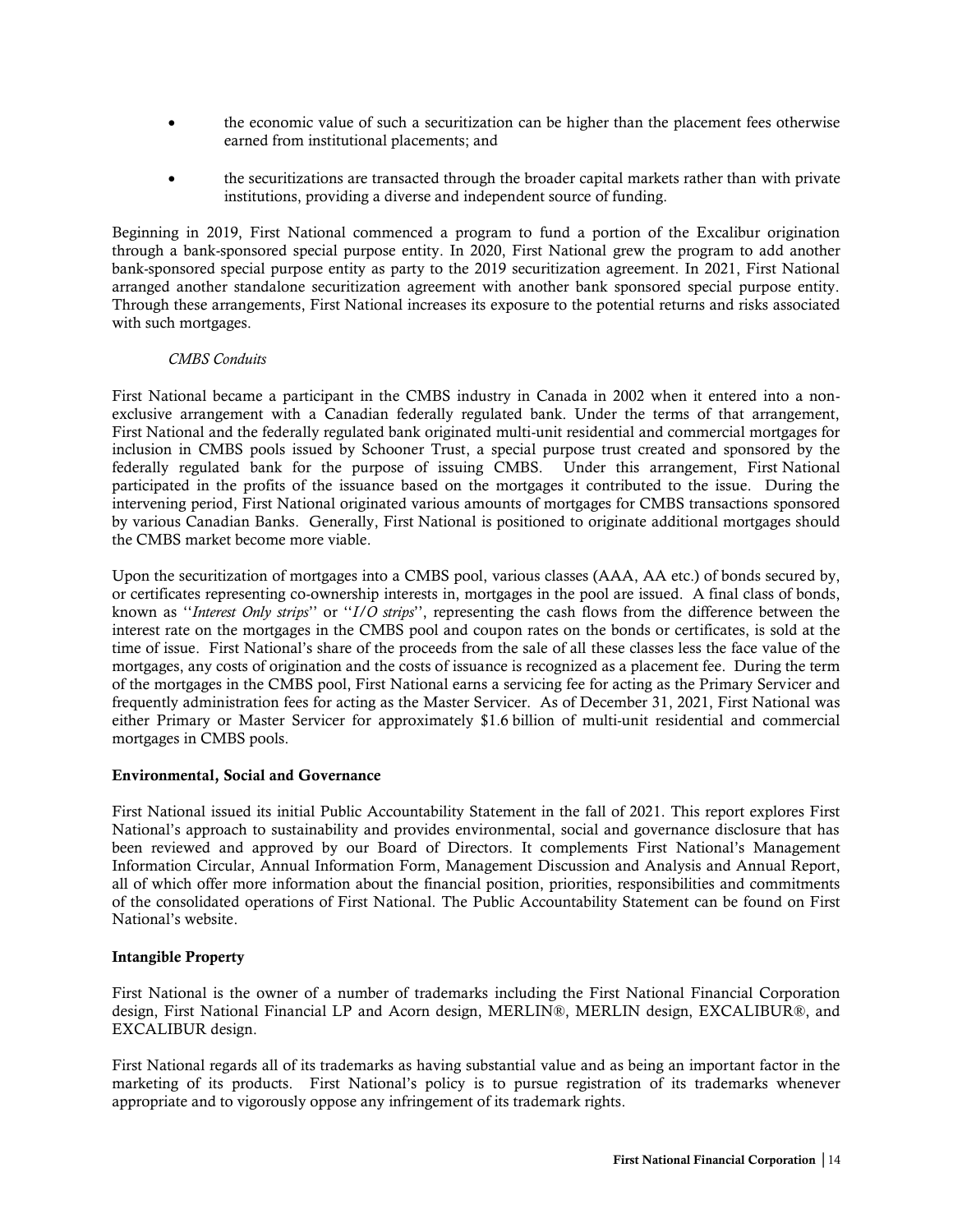## <span id="page-16-0"></span>Employees

As of December 31, 2021, First National had approximately 1579 active employees in offices located in Toronto, Montreal, Halifax, Calgary and Vancouver.

#### <span id="page-16-1"></span>Risk Factors

An investment in the Corporation's securities involves a number of risks. In addition to the other information contained in this Annual Information Form and the Corporation's other publicly filed disclosure documents, prospective purchasers should give careful consideration to the following factors, which are qualified in their entirety by reference to, and must be read in conjunction with, the detailed information appearing elsewhere in this Annual Information Form. Any of the matters highlighted in these risk factors could have a material adverse effect on the Corporation's business, financial condition or results of operations, or on the amount of cash available for dividends to the Corporation's shareholders (the "Shareholders"). Additional risks and uncertainties not currently known to the Corporation, or that the Corporation currently considers immaterial, may also have a material adverse effect on the Corporation's business, financial condition, or results of operations or on the amount of cash available for dividends to Shareholders.

## Risks Related to the Business

#### *Impact of the COVID-19 Pandemic*

The COVID-19 pandemic has disrupted the economy and put unprecedented strains on governments, health care systems, businesses and individuals around the world. The impact and duration of the COVID-19 pandemic are difficult to assess or predict. It is even more difficult to predict the impact on the global economic market, which will depend upon the actions taken by governments, businesses and other enterprises in response to the pandemic. The COVID-19 pandemic has already caused, and may result in further, significant disruption of global financial markets and economic uncertainty. The COVID-19 pandemic has resulted in authorities implementing numerous measures to try to contain the virus, such as travel bans and restrictions, quarantines, shelter-in-place or total lock-down orders, and business limitations and shutdowns. Such measures have contributed to unemployment and negatively affected consumer and business spending. The extent to which the COVID-19 pandemic affects our financial results will depend on future developments, which are still somewhat uncertain and cannot be predicted. This includes new information that may emerge concerning the severity of COVID-19 variants and the actions taken by governments to curtail or treat its impact, including shelter-in-place directives, business limitations and shutdowns, travel bans and restrictions, loan payment deferrals (whether government-mandated or voluntary), moratoriums on debt collection activities and other actions, which, if imposed or extended, may impact the economies in which the Corporation now, or may in the future, operate. Adverse market conditions resulting from the spread of COVID-19 could materially adversely affect our business results of operations and financial condition.

An increase in delinquent payments by borrowers may negatively affect the Corporation's financial position. No assurance can be made regarding the policies that may be adopted by the Bank of Canada, Canadian federal, provincial or municipal governments, their agencies or any foreign government to address the effects of COVID-19 or market volatility. It is possible that the Bank of Canada may make further interest rate cuts or that it may continue interest rate increases. Any such increases or decreases may occur at a faster rate than expected. To the extent that interest rates increase as a result of the Bank of Canada's actions or otherwise, the availability of refinancing alternatives for mortgages and other loans may be reduced. No assurance can be made regarding such matters or their effect on real estate markets generally and on the value and performance of mortgage loans. The Corporation actively monitors regulatory developments and will adjust to any regulatory changes that may arise as a result of the COVID-19 pandemic.

The COVID-19 pandemic has led to disruptions of the Corporation's business activity and a sustained outbreak may have a negative impact on the Corporation and its financial performance in the future. The Corporation has business continuity policies in place and is developing additional strategies to address potential disruptions in operations. However, no assurance can be made that such strategies will mitigate the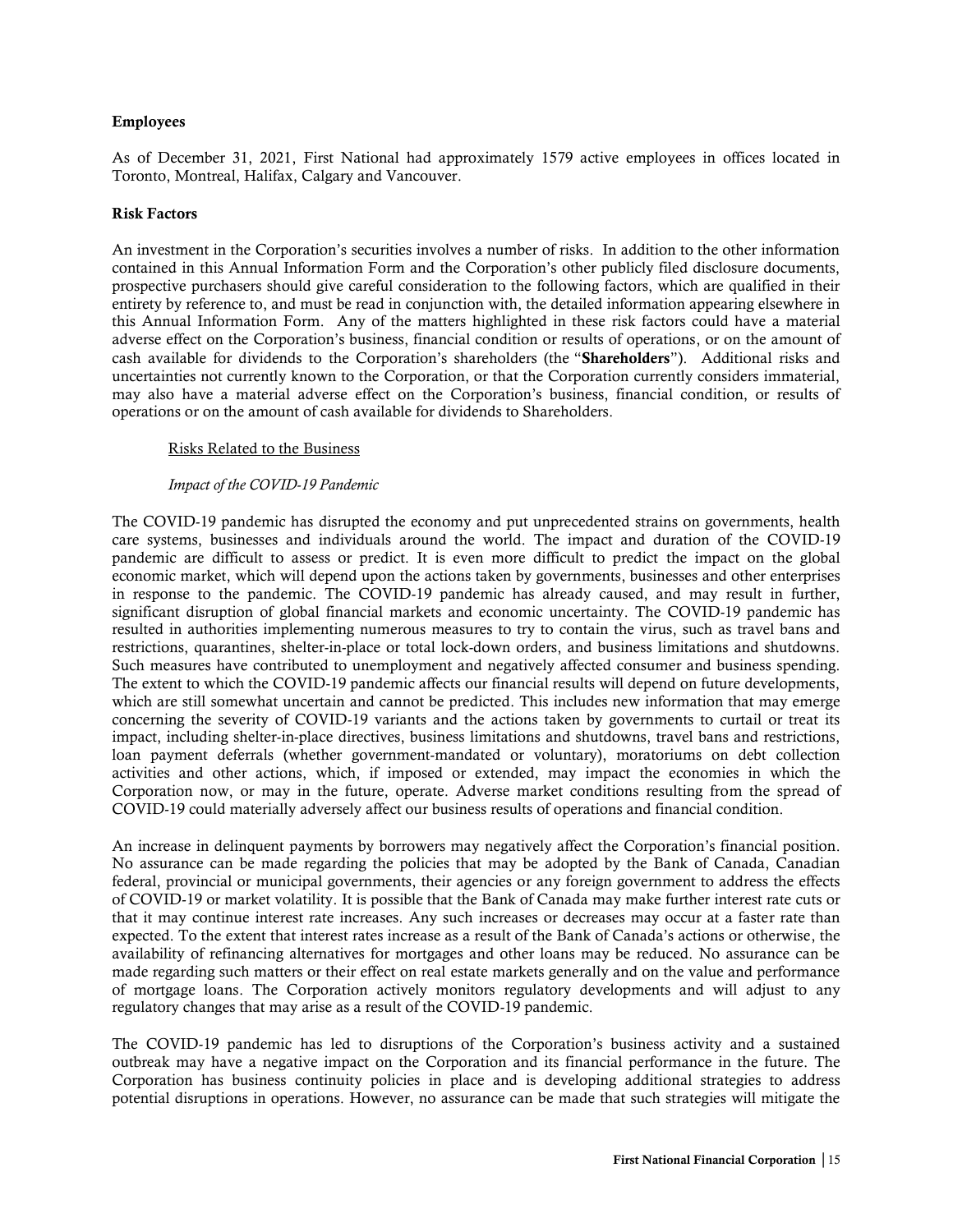adverse future impacts related to the COVID-19 pandemic. A prolonged COVID-19 pandemic could adversely impact the health of the Corporation's employees, customers and other stakeholders

### *Reliance on Sources of Funding and Credit Market Disruption*

First National uses primarily institutional placements and securitization vehicles and, to a lesser extent, its own equity and available secured and unsecured debt as sources of capital for financing mortgages. First National's securitization programs access the capital markets for the issuance of NHA-MBS, CMB, ABCP and CMBS. First National's ability to continue to fund and securitize mortgages, to honour its mortgage commitments to borrowers and to ultimately collect on its retained interests is dependent upon the performance of existing securitization structures, on market conditions for these types of instruments and on commitments of institutional investors. Changes in market conditions, rating agency ratings or requirements, accounting standards, the commitments of institutional investors, the performance of the mortgage portfolio or regulatory requirements could result in an increase in the costs within the securitization structures, temporary periods in which the structures or institutional placements are not available or permanent unavailability of the structures or institutional placements. First National's retained interest in securitization structures may be adversely affected by these changes or the underlying performance of the assets in the structure. Any such adverse changes may require First National to recognize a write down of the retained interest in future periods due to First National's gain on sale accounting.

If the mortgages First National has placed or securitized in the past perform poorly, such mortgages may adversely affect the perceived value of any future mortgages First National attempts to place or securitize. First National's access to the mortgage placement and securitization markets depends upon a number of factors, including general economic conditions, spreads on mortgages relative to other investments, conditions in the securities markets generally and conditions in the asset-backed securities market specifically. Accordingly, a decline in the securitization or placement markets or a change in either market's demand for First National's mortgages could adversely affect First National's ability to place or securitize its mortgages, which could negatively impact First National's financial condition and results of operations and decrease the amount of cash available for distribution. In addition, in order to permit growth in First National's value of mortgage originations, First National will need access to higher levels of funding from institutional placements and securitizations.

First National cannot predict the duration of its funding sources, nor can it predict the extent to which a future credit market disruption could affect First National's ability to raise capital for financing mortgages. Since First National is unable to predict if the capital markets (including ABCP) will continue to function at levels experienced in the previous year, it is also unable to predict whether funding spreads and liquidity will continue to provide First National with cost efficient funding for its mortgages.

In November 2019, the Corporation issued the Series 2 Notes. In November 2020, the Corporation issued the Series 3 Notes. The net proceeds of the Series 2 and Series 3 Notes were used to repay bank indebtedness under the Credit Facility in November 2019. On the maturity date of April 9, 2020, the Corporation repaid all amounts outstanding under the Series 1 Notes. The Credit Facility is used primarily to fund mortgages accumulated for sale and securitization and for general corporate purposes.

The lenders under the Credit Facility have a charge over First National's and the Corporation's assets, including its mortgage assets, and the Credit Facility requires that First National and the Corporation adhere to certain financial covenants. Failure to adhere to these financial covenants could result in the cancellation and requirement to repay the debt facilities. If the lenders under the Credit Facility terminate or do not renew the facilities, or First National cannot replace the maturing facilities on favourable terms, First National may not be able to continue to fund mortgage originations and securitization receivables, which could have a material adverse effect on First National's business, financial condition and results of operations, and on the amount of cash available for dividends to Shareholders.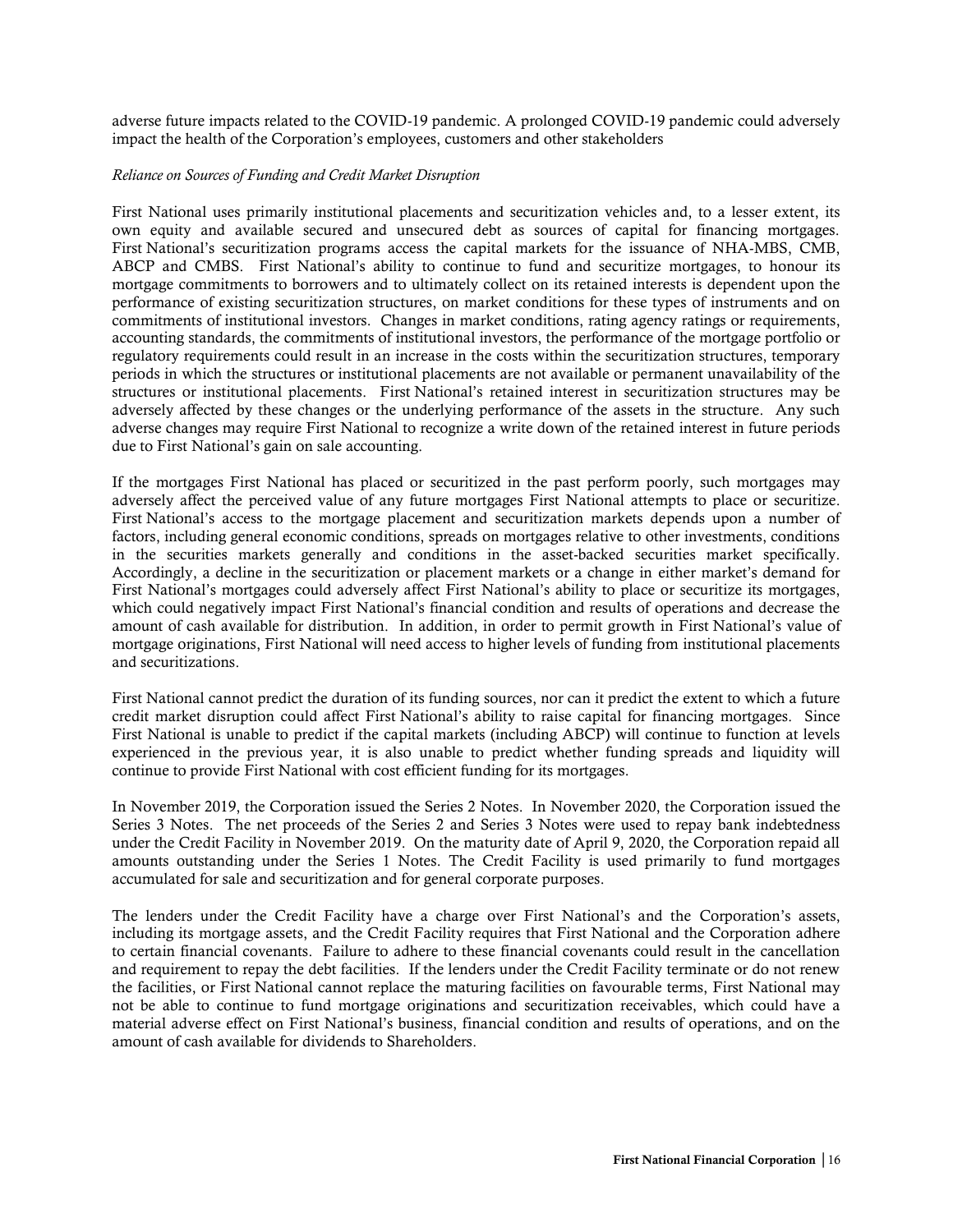The Corporation may need to increase the borrowing capacity available under its credit facilities in order to increase mortgage originations and grow the business of First National. If the Corporation is unable to increase its borrowing capacity, its ability to grow First National's business may be impaired.

#### *Customer Concentration Risk*

In 2021, First National placed 29% of all new mortgages it originated with one institutional investor that is a Canadian financial institution. Placement fees and mortgage servicing income from this institutional investor represent approximately 19.6% of First National's total revenue, an increase from 13.1% in 2020. If this institutional investor was to terminate its relationship with First National or reduce its acquisitions of mortgages from First National and First National was unable to replace such institutional investor with another institutional investor or obtain alternative securitization sales at similar pricing for mortgages purchased, this could have a material adverse effect on First National's business, financial condition and results of operations, and on the amount of cash available for dividends to Shareholders. First National also has the risk that one or more institutional investors do not honour the mortgage purchase commitments made to First National. Due to the large size of such commitments, there would be a significant adverse financial impact on the Corporation.

#### *Reliance on Independent Mortgage Brokers*

First National's mortgage operations are dependent on a network of mortgage brokers. The mortgage brokers with whom First National does business are not contractually obligated to do business with First National. Further, First National's competitors also have relationships with the same brokers and actively compete with First National in its efforts to expand its broker network and originate mortgage loans. First National may find it difficult to attract new mortgage business from this network of brokers, or sustain current levels, to meet its needs. The failure by First National to sustain or increase its current level of mortgage origination from these sources could have a material adverse effect on First National's business, financial condition and results of operations and on the amount of cash available for dividends to Shareholders.

## *Changes in Interest Rates and Hedging Activity*

Rising interest rates generally reduce the demand for credit, including mortgages, increase the cost of borrowing and may discourage potential borrowers from purchasing new properties, refinancing their existing mortgages or obtaining cash to retire other debt. Consequently, First National may originate fewer mortgages, or a lower dollar amount of mortgages, in a period of rising interest rates. Increases in interest rates may also cause a lack of liquidity among First National's institutional investors, potentially reducing the number of mortgages such purchasers would otherwise buy. Increases in interest rates could have a material adverse effect on First National's business, financial condition and results of operations and on the amount of cash available for dividends to Shareholders.

In order to reduce the risk of interest rate fluctuations, First National engages in hedging activity in the capital markets during the period between the time a residential or commercial mortgage is committed to the borrower and the time the mortgage is funded and placed with an institutional investor or sold to a securitization vehicle. First National's hedging strategies generally involve large notional values of Government of Canada or Canada Housing Trust issued bonds. Accordingly, this activity has certain risks, as the reliance on an unsuccessful hedging strategy, or the use of ineffective hedges may result in or magnify losses and could have a material adverse effect on First National's business, financial condition and results of operations and on the amount of cash available for dividends to Shareholders. These risks include but are not limited to bond market liquidity and the Corporation's ability to transact at market rates.

First National attempts to always match floating rate yields on mortgage assets with floating interest rate funding. While the funding interest rates offered by the ABCP market are considered to be floating rate, and the yields offered on mortgage assets may also be floating rates (or swapped into floating rates), the actual benchmarks used to set these rates are not the same and the differences between the benchmarks fluctuate from time to time. Single-family residential mortgages are typically priced with reference to a prime rate. Fixed rate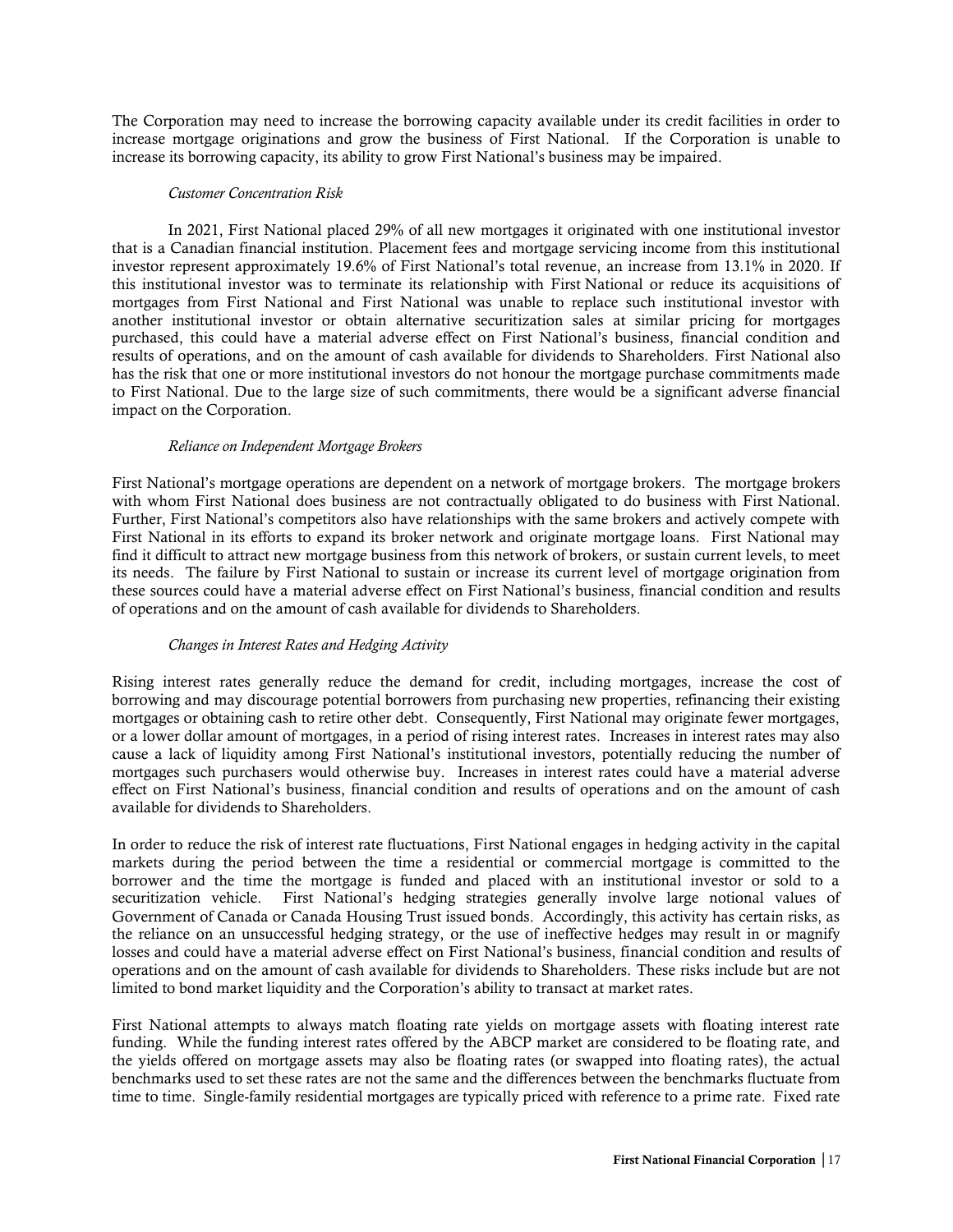single-family residential mortgages are typically swapped to a banker's acceptance-linked rate. Multi-unit residential and commercial mortgages are typically priced with reference to the previous month's actual cost of funds provided by the bank sponsored ABCP conduits. The mortgage assets generate yields tied to different market reference rates while the cost of funds is based on actual ABCP rates set in the market based on supply and demand. The difference between these market reference rates and actual ABCP rates paid will vary. This variability is called ''*basis risk*''. While this variability is often minimal, it is difficult to economically hedge or entirely eliminate such variability and First National does incur this basis risk as part of its normal course operations.

In periods of declining interest rates, prepayments on mortgages tend to increase as a result of borrowers taking advantage of lower interest rates to refinance higher interest rate mortgages, or as a result of borrowers purchasing new properties and prepaying their existing mortgages. A reduction in the number of mortgages under First National's administration could result in a decrease in the amount of funds received from servicing these mortgages. This could have a material adverse effect on First National's business, financial condition and results of operations and on the amount of cash available for dividends to Shareholders. Significant declines in bond yields also result in losses on account of the change in value of financial instruments employed for First National's hedging activities. First National's hedging program is designed to mitigate the interest rate risk of holding mortgages from commitment date to the date of securitization. However, the offsetting gain on the hedged mortgages will be realized over the 5 and 10-year terms of the mortgages as interest rate spread is earned. The mismatch between the payment of cash on the close out of hedge positions and longer payback period realized on the mortgages impacts First National's liquidity. First National is also exposed to widening credit spreads between the date of hedging and the ultimate securitization of the related mortgage.

## *Reliance on Financial Models*

First National uses internal financial models that utilize, wherever possible, market data to value certain of First National's assets and liabilities, including a portion of mortgages pledged under securitization, mortgage and loan investments, deferred placement fees receivable and swap derivatives. These models are complex and use asset-specific data and market inputs for interest and discount rates. If the estimates or assumptions used in these models prove to be incorrect, First National may be required to record impairment charges. Even if the general accuracy of First National's value models is validated, valuations are highly dependent upon the reasonableness of First National's assumptions and the predictability of the relationships that drive the results of the models. In preparing these models, First National makes certain assumptions, many of which are beyond its control, including, among other things:

- the rates of prepayment and repayment for mortgage loans;
- projected rates of delinquencies, defaults and liquidations;
- future interest rates;
- future credit spreads; and
- discount rates.

If these assumptions or relationships prove to be inaccurate, market conditions change or if errors are found in First National's models, the value of certain of First National's assets may decrease. First National may be required to record impairment charges, which could impact First National's ability to satisfy minimum net worth covenants and borrowing conditions in debt agreements and may adversely affect First National's business, financial condition or results of operations.

## *Repurchase Obligations and Breach of Representations and Warranties on Mortgage Placements*

First National places the mortgages it originates as soon as is practicable after committing to the mortgages. Mortgage placements are made under agreements with institutional investors and securitization conduits which are, in many respects, favourable to the mortgage purchaser. When placing mortgages, First National makes a variety of customary representations and warranties regarding itself, its mortgage origination activities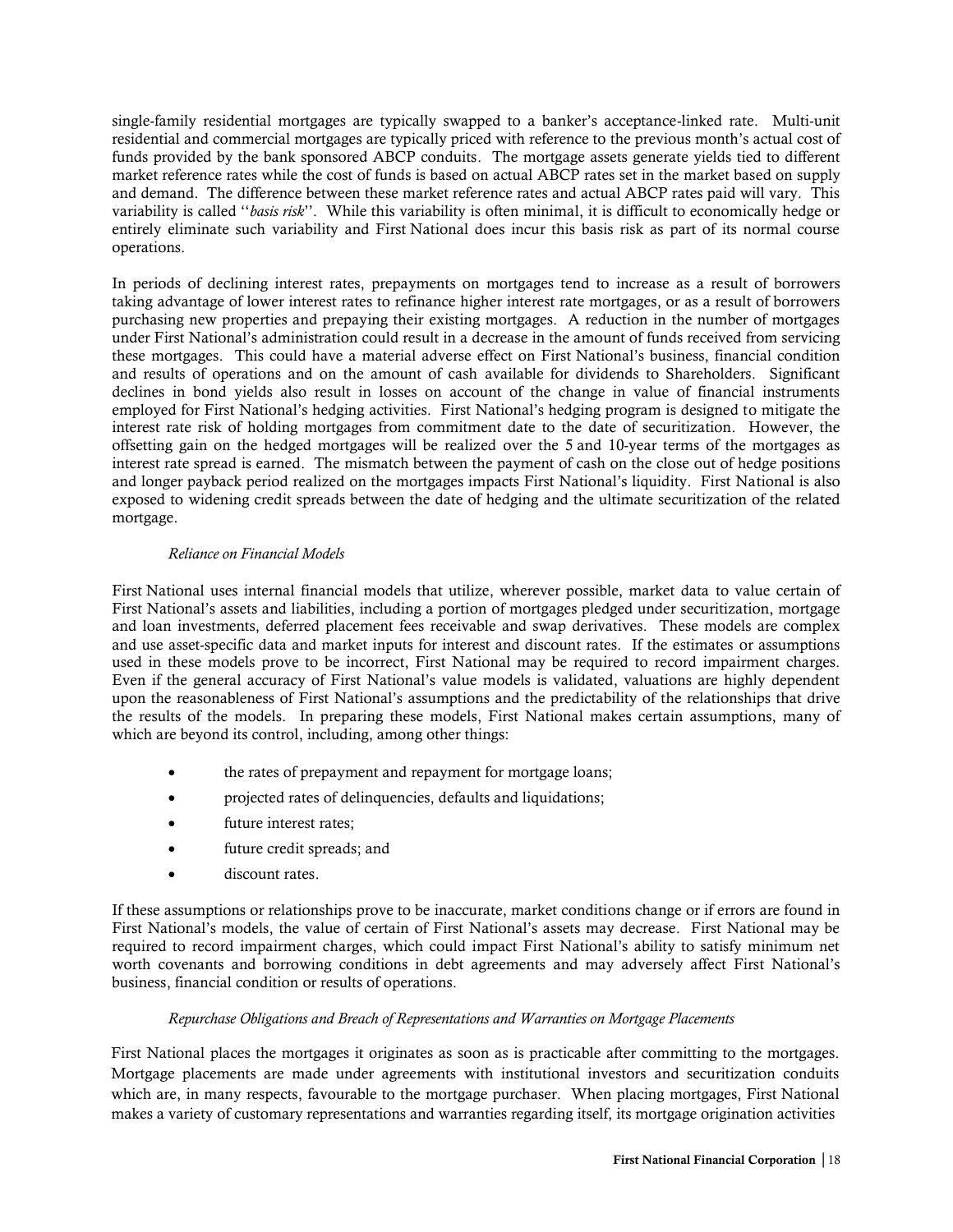and the mortgages that are placed. These representations and warranties survive for the life of the mortgages and relate to, among other things, compliance with laws, mortgage underwriting and origination practices and standards, the accuracy and completeness of information in the mortgage documents and mortgage files, and the characteristics and enforceability of the mortgages. In many cases, these provisions do not have any cure periods and are not subject to any materiality threshold.

Through its mortgage origination and underwriting processes, First National attempts to verify that its mortgages are originated and underwritten in accordance with the applicable requirements and comply with representations and warranties made by First National. There can be no assurance, however, that First National will not make mistakes or that certain employees or brokers will not deliberately violate First National's underwriting or other policies, and breaches of representations and warranties may occur from time to time. First National's mortgage sale agreements generally require it to repurchase or substitute mortgages in the event it has breached a representation or warranty made to the mortgage purchaser, and/or to indemnify the mortgage purchaser against any loss or damage it may suffer. Any requirement for First National to repurchase or substitute a significant number of mortgages that it has placed or to indemnify mortgage purchasers could have a negative impact on First National's financial condition and results of operations and could decrease the amount of cash available for distribution. Significant breaches of mortgage sale agreements may also discourage mortgage purchasers from doing business with First National, which could have a negative impact on First National's ability to sell mortgages and could have a material adverse effect on First National's business, financial condition and results of operations and on the amount of cash available for dividends to Shareholders.

When First National funds mortgages, it relies heavily upon information supplied by third parties including the information contained in the mortgage application, property appraisal, title information and employment and income documentation. If any of this information is misrepresented and the misrepresentation is not detected before mortgage funding, the value of the mortgage may be significantly lower than expected. Whether the mortgage applicant, the mortgage broker, another third party or one of First National's employees makes a misrepresentation, First National generally bears the risk of loss associated with the misrepresentation. A mortgage subject to a misrepresentation may be unsaleable in the ordinary course of business or may be subject to repurchase or substitution if it is sold before detection of the misrepresentation or may require First National to indemnify the mortgage purchaser. The persons and entities that made a misrepresentation are often difficult to locate and it may be difficult to collect from them any monetary losses First National may have suffered. While First National has controls and processes designed to help it identify misrepresented information in its mortgage origination operations, there can be no assurance these controls and processes have detected or will detect all misrepresented information.

## *Servicing Advances*

During any period in which a borrower does not make contractual payments, First National may be required under certain servicing agreements to advance its own funds to meet contractual principal and interest remittance requirements for investors, pay property taxes and insurance premiums, legal expenses and other protective amounts. First National may also advance funds to maintain, repair and market real estate properties on behalf of investors and insurance companies. As home values change, First National may have to reconsider certain of the assumptions underlying its decisions to make advances, and in certain situations contractual obligations may require First National to make certain advances for which it may not be reimbursed. In addition, in the event a mortgage loan serviced by First National defaults or becomes delinquent, the repayment to First National of any advance may be delayed until the mortgage loan is repaid or refinanced or liquidated. A delay in First National's ability to collect advances may adversely affect First National's liquidity. To the extent First National is not reimbursed for advances, First National's business, financial condition and results of operations could be adversely affected.

## *Risk of Servicer Termination Events and Trigger Events*

Under First National's servicing arrangements, there are circumstances that may result in a ''servicer termination event'' which can provide the investor or securitization conduit with the option to replace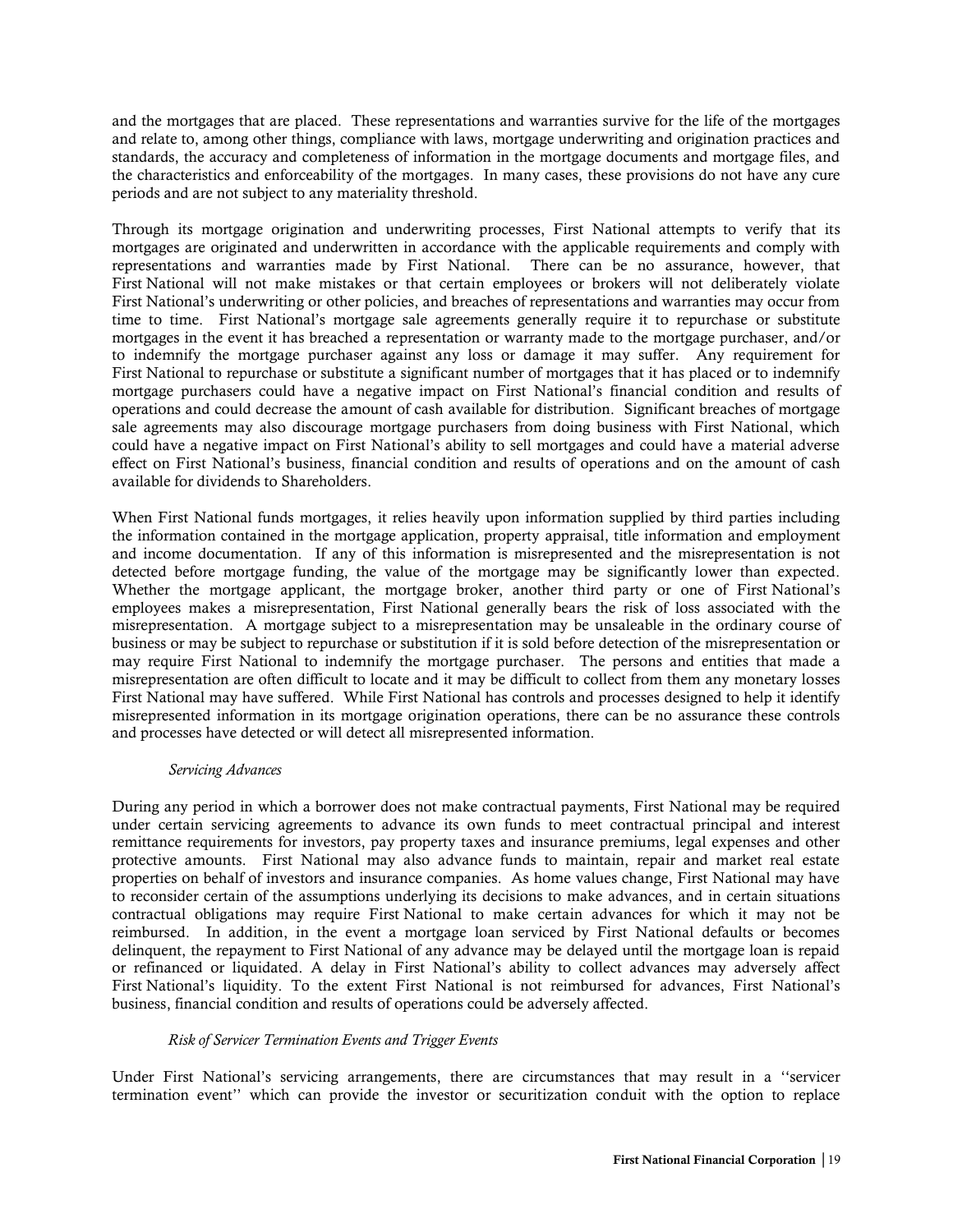First National as its servicer. Further, such servicing arrangements may include provisions that permit the investor or securitization conduit to terminate First National on convenience and without cause. Such an event could result in a reduction of First National's total mortgages under administration and loss of future servicing revenue and customer relationships leading to a loss of potential mortgage renewals. Examples of servicer termination events include failures by the servicer to make payments or deposits within the time required, and servicer representations or warranties which prove to be false or incorrect in any material respect, and remain unremedied for a stipulated period after notice to the servicer. Servicer termination events could have a material adverse effect on First National's business, financial condition and results of operations and on the amount of cash available for dividends to Shareholders.

A servicer termination event could also lead to a ''trigger event.'' In certain circumstances, the occurrence of a trigger event can result in an accelerated repayment of an ABCP loan made to FNFC Trust or the other ABCP conduits with which First National has agreements, causing an early termination of the securitization program. Upon the occurrence of a trigger event, no amounts in respect of First National's retained coownership interest and interest spread in the applicable mortgage pool would be paid to First National until the relevant ABCP loan has been repaid. Instead, such amount would be used to repay the affected ABCP loan. Upon the occurrence of a trigger event, First National could be required, at its own expense, to execute and deliver registrable transfers for the mortgages and related security to the ABCP conduit, and would not be able to carry out any further sales under the affected program unless and until the trigger event is cured. Such trigger events could have a material adverse effect on First National's business, financial condition and results of operations and on the amount of cash available for dividends to Shareholders.

## *Cash Collateral and Retained Interest*

Securitization of mortgages may involve First National entering into a series of purchase and sale agreements with special purpose vehicles created or used by First National to finance its originated mortgages through the issuance of ABCP. As part of the transactions, First National is required to post cash collateral and the ''credit enhancements'' which are based on the principal amount of the mortgages. Upon the default of a mortgage, the ABCP investors and the special purpose vehicles have recourse to this cash collateral. A rise in the level of mortgage defaults leading to the loss of cash collateral amounts would result in a decrease in First National's funds, and could have a material adverse effect on First National's business, financial condition and results of operations and on the amount of cash available for dividends to Shareholders. First National's retained interest in securitization structures may be adversely affected by changes in market conditions, rating agency ratings or requirements, accounting standards, the performance of the mortgage portfolio or regulatory requirements.

## *Reliance on Multi-Unit Residential and Commercial Mortgages*

The number of multi-unit residential and commercial properties developed or resold each year tends to be cyclical, and depends on a number of factors, including overall economic growth, interest rates and business and population growth. For the last several years, First National has benefited from low interest rates, and a lack of competition. There is no guarantee that these trends will continue or that First National will be able to originate the same volume of multi-unit residential and commercial mortgages it has in the past. Although the number of multi-unit residential and commercial mortgages administered by First National is a fraction of the number of single-family residential mortgages First National administers, as of December 31, 2021, approximately 31% of the dollar value of First National's total mortgages under administration was represented by multi-unit residential or commercial mortgages. Any reduction in the levels of multi-unit residential or commercial mortgages administered by First National could have a material adverse effect on First National's business, financial condition and results of operations and on the amount of cash available for dividends to Shareholders.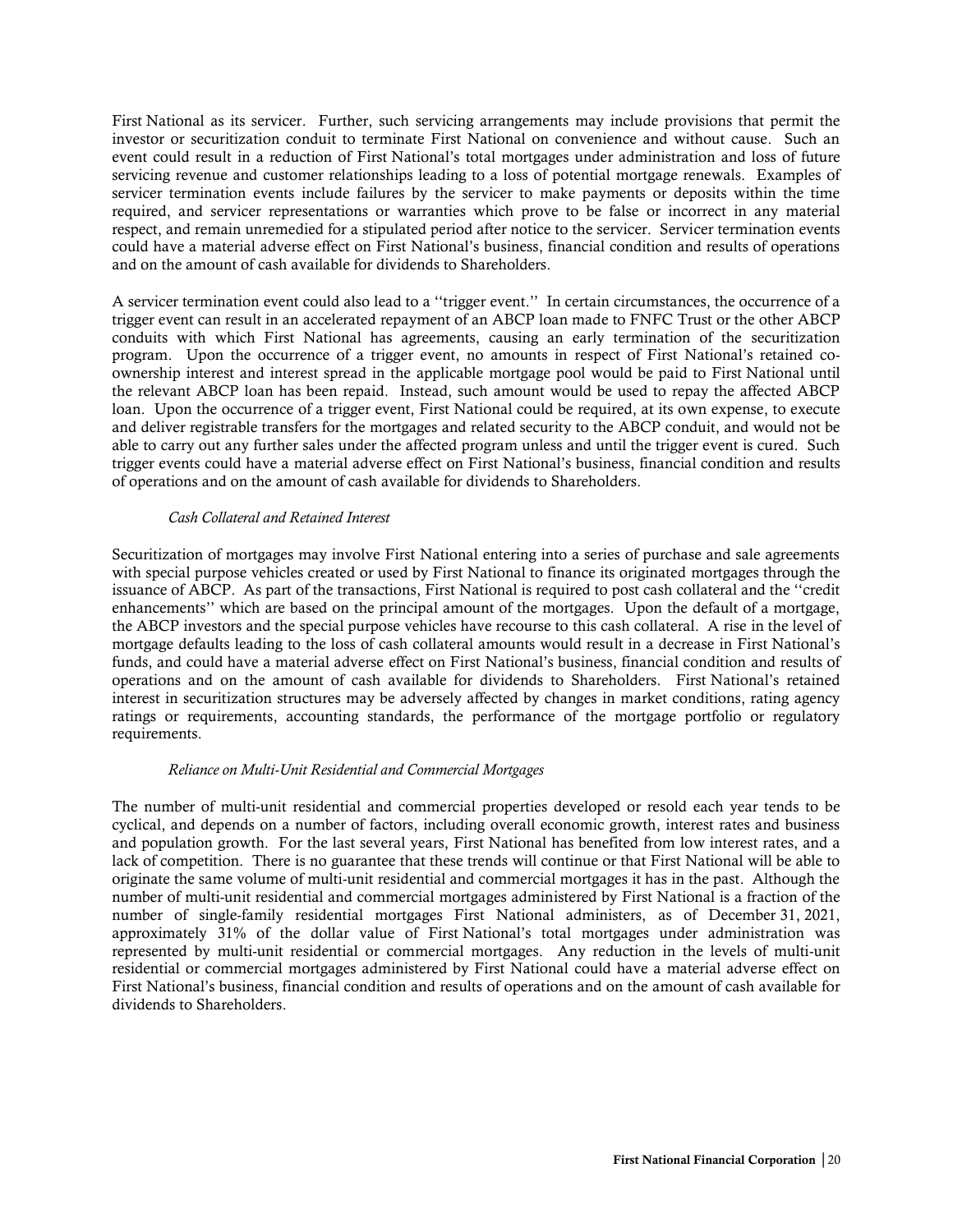#### *General Economic Conditions*

The mortgage financing industry in Canada continues to benefit from historically low and stable interest rates. There is a risk that an increase in interest rates could slow the pace of property sales and adversely affect growth in the mortgage market, which could adversely affect First National's operations and stated growth initiatives. A decline in general economic conditions could also cause default rates to increase as creditworthiness decreases for borrowers. This could have a material adverse effect on First National's business, financial condition and results of operations and on the amount of cash available for dividends to Shareholders.

In addition, a significant decline in real estate values could negatively affect First National's operating results and growth prospects as this would result in a decrease in the value of mortgage transactions. As property values decline, security on mortgages could also be adversely affected, thereby reducing the ability to liquidate properties held by defaulting borrowers at favourable prices. While this may not have a significant immediate effect on First National's operating results, given the nature of First National's business and the relatively low proportion of mortgages First National finances with its internal resources (either through bridge lending or a retained interest on securitized mortgage pools), First National's servicing performance could be adversely affected, as would its ability to sell mortgages in the future, either through institutional placements or securitization vehicles, thereby adversely affecting First National's profitability and distributable cash.

The profits earned on mortgage sales depend, in part, on the spread between mortgage rates and capital market funding rates and any fee income derived therefrom. First National's mortgage portfolios include assets whose value can fluctuate because of changing interest rates and economic and market conditions. In addition, some of these assets could be difficult to sell at any given time. Changes in interest rates and other market factors such as stock market prices and demographics could affect the preferences of its customers for different types of products and adversely impact First National's profitability. A reduction in positive spreads between mortgage rates and capital market funding rates could have a material adverse effect on First National's business, financial condition and results of operations and on the amount of cash available for dividends to Shareholders.

In addition, there are economic trends and factors that are beyond First National's control and which may affect its operations and business. Such trends and factors include adverse changes in the conditions in the specific markets for First National's products and services (including oil-dependent provincial economies), the conditions in the broader market for residential and commercial mortgages and the conditions in the domestic or global economy generally. Although First National's performance is affected by the general condition of the economy, not all of its service areas are affected equally. It is not possible for management to accurately predict economic fluctuations and the impact of such fluctuations on performance. There is no guarantee that the revenue, asset and profit growth that First National has historically generated will continue or that any of First National's targets for distributable cash or other performance expectations will be achieved.

## *Government Regulation*

First National is currently regulated under mortgage broker, lending and other legislation in all of the jurisdictions in which it conducts business and is licensed or registered in those jurisdictions where licensing or registration is required by law. Changes in regulatory legislation or the interpretation thereof, or the introduction of any new regulatory requirements could have a negative effect on First National and its operating results. There are different regulatory and registration requirements in each of the jurisdictions in Canada. First National takes the position that it is appropriately registered in the jurisdictions in which it conducts business, however, it may voluntarily seek additional registration in respect of its activities or from time to time regulators may adopt a different view that may require First National to seek additional registration. Failure to be appropriately registered could result in enforcement action and potential interruption of certain of First National's servicing or other activities and may result in a default under servicing agreements. This could have a material adverse effect on First National's business, financial condition and results of operations.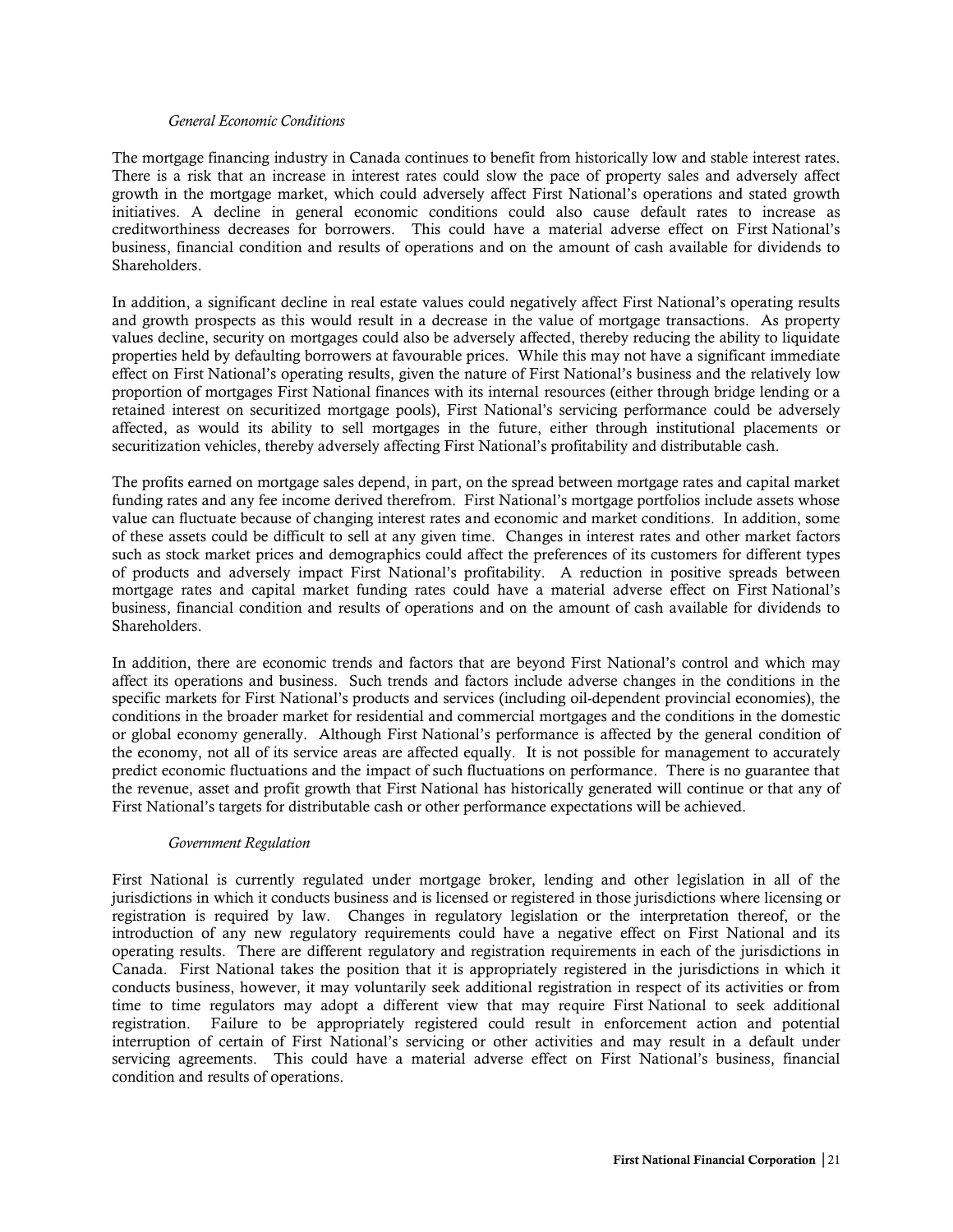In addition, as an approved lender under the National Housing Act, First National can originate CMHC, Sagen and Canada Guaranty insured mortgages. Any change in First National's status as an approved lender under the National Housing Act could have a material adverse effect on First National's business, financial condition and results of operations.

Finally, as an approved NHA-MBS issuer and CMB seller, First National, together with an agreement with an investment grade swap counter party, is able to access these markets. Any change in First National's status as an approved issuer or seller, or inability to engage a swap counter party, or any occurrence which would result in the limitation of First National's access to the CMB, could have a material adverse effect on First National's business, financial condition and results of operations. As an approved NHA-MBS Issuer and CMB Seller, First National Asset Management Inc. will share similar risks in respect of its NHA-MBS and CMB programs once operations commence.

Future changes to the NHA-MBS and CMB programs by CMHC may limit the extent to which First National and First National Asset Management Inc. participate in and receive financial benefits of such programs or may increase First National's or First National Asset Management Inc.'s operating costs and the expense of participation in such programs. Such modifications could have a material adverse effect on First National's and First National Asset Management Inc.'s business, financial condition and results of operations and in the case of First National, the amount of cash available for dividends to Shareholders.

#### *Competition*

First National's products compete with those offered by banks, insurance companies, trust companies and other financial services companies. Some of these competitors are better capitalized, hold a larger percentage of the Canadian mortgage market, have greater financial, technical and marketing resources than First National and have greater name recognition than First National. First National experiences competition in all aspects of its business, including price competition. If price competition increases, First National may not be able to raise the interest rates it charges in response to a rising cost of funds or may be forced to lower the interest rates that it is able to charge borrowers, which has the potential to reduce the value of the mortgages First National places with institutional mortgage purchasers or securitization vehicles. Price-cutting or discounting may reduce profits. This could have a material adverse effect on First National's business, financial condition and results of operations and on the amount of cash available for dividends to Shareholders.

#### *Reliance on Mortgage Insurers*

First National relies to a great extent on mortgage insurance provided by CMHC, Sagen and Canada Guaranty to carry on its business. Should such insurance not be available in the future including as a result of the loss of First National's ''approved lender'' status or should the current credit ratings for CMHC, Sagen or Canada Guaranty decline or should CMHC, Sagen or Canada Guaranty be unable to fulfill their insurance payment obligations, such event would have an adverse effect on First National's ability to place and syndicate or sell mortgages originated by it. This could have a material adverse effect on First National's business, financial condition and results of operations and on the amount of cash available for dividends to Shareholders.

## *Reliance on Key Personnel*

First National's operations are dependent on the abilities, experience and efforts of its management and other key employees including Stephen Smith, the Executive Chairman, Jason Ellis, President and Chief Executive Officer, Moray Tawse, Executive Vice-President and the senior management team. Should any of these persons be unable or unwilling to continue in their employment, this could have a material adverse effect on First National's business, financial condition and results of operations.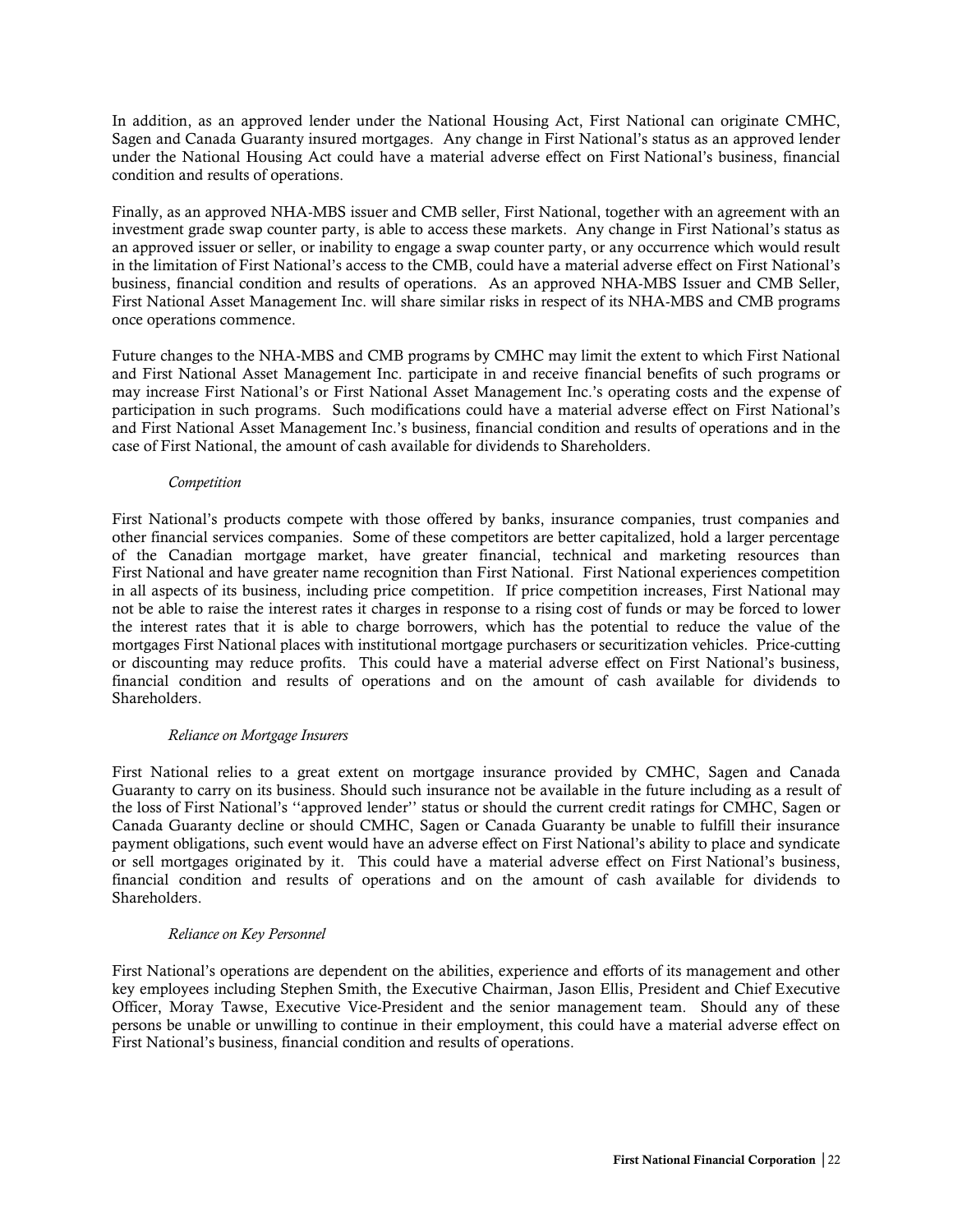#### *Conduct and Compensation of Independent Mortgage Brokers*

The mortgage brokers through whom First National originates residential mortgages have parallel and separate legal obligations to which they are subject. While these laws may not explicitly hold mortgage lenders, such as First National, responsible for the non-compliance of mortgage brokers, there is a risk that liability could be imposed onto the mortgage lender. First National exercises little or no control over the activities of the independent mortgage brokers through whom it originates its residential mortgages. Nevertheless, First National may be subject to claims for fines or other penalties or liabilities based upon the conduct of independent mortgage brokers which may have a material adverse effect on First National's business, financial condition and results of operations and on the amount of cash available for dividends to Shareholders.

#### *Failure or Unavailability of Computer and Data Processing Systems and Software*

First National is dependent upon the successful and uninterrupted functioning of its computer and data processing systems and software including MERLIN™ as well as the customized software developed by First National as part of its third-party underwriting services. The failure or unavailability of these systems could interrupt operations or materially impact First National's ability to originate, monitor or service customer accounts or comply with contractual obligations to third parties. If sustained or repeated, a system failure or loss of data could negatively affect the operating results of First National. In addition, First National depends on automated software to match the terms of its liabilities and asset maturities. If such software fails or is unavailable on a prolonged basis, First National could be required to manually complete such activities, which could have a material adverse effect on First National's business, financial condition and results of operations.

## *Cyber Risk*

By the nature of its business, First National maintains confidential and personal information regarding customers in its computer systems and with third party service providers. A security breach, computer virus, programming error, attack by outside parties or similar disruptive problems may have a material adverse effect on First National's business, financial condition and operations or result in a breach of personal information of First National's customers which may damage First National's reputation or result in liability to customers and third parties. Security breaches experienced by third party service providers or inadequate levels of security by such parties pose a risk for all companies including First National. First National has not experienced any material losses to date relating to cyber-attacks or other information security breaches, but there can be no assurance that it will not incur such losses in the future. First National's risk and exposure to these matters cannot be fully mitigated because of, among other things, the evolving nature of these threats. As these crimes increase in scope and complexity, First National must advance and strengthen its cyber defense program and review the cyber security programs of its service providers to assess their ability to respond to existing and emerging threats.

## *Insufficient Insurance Coverage*

First National maintains property, general liability, mortgage impairment, forced placed property, errors and omissions, business interruption, cyber and directors and officers' liability insurance on such terms as it deems appropriate. This may result in insurance coverage that, in the event of a substantial loss, would not be sufficient to pay the full current market value or current replacement cost of First National's lost investment. This insurance may not remain available to it at commercially reasonable rates. Future increases in insurance costs, coupled with the increase in deductibles, will result in higher operating costs and increased risk. Not all risks faced by First National are insured.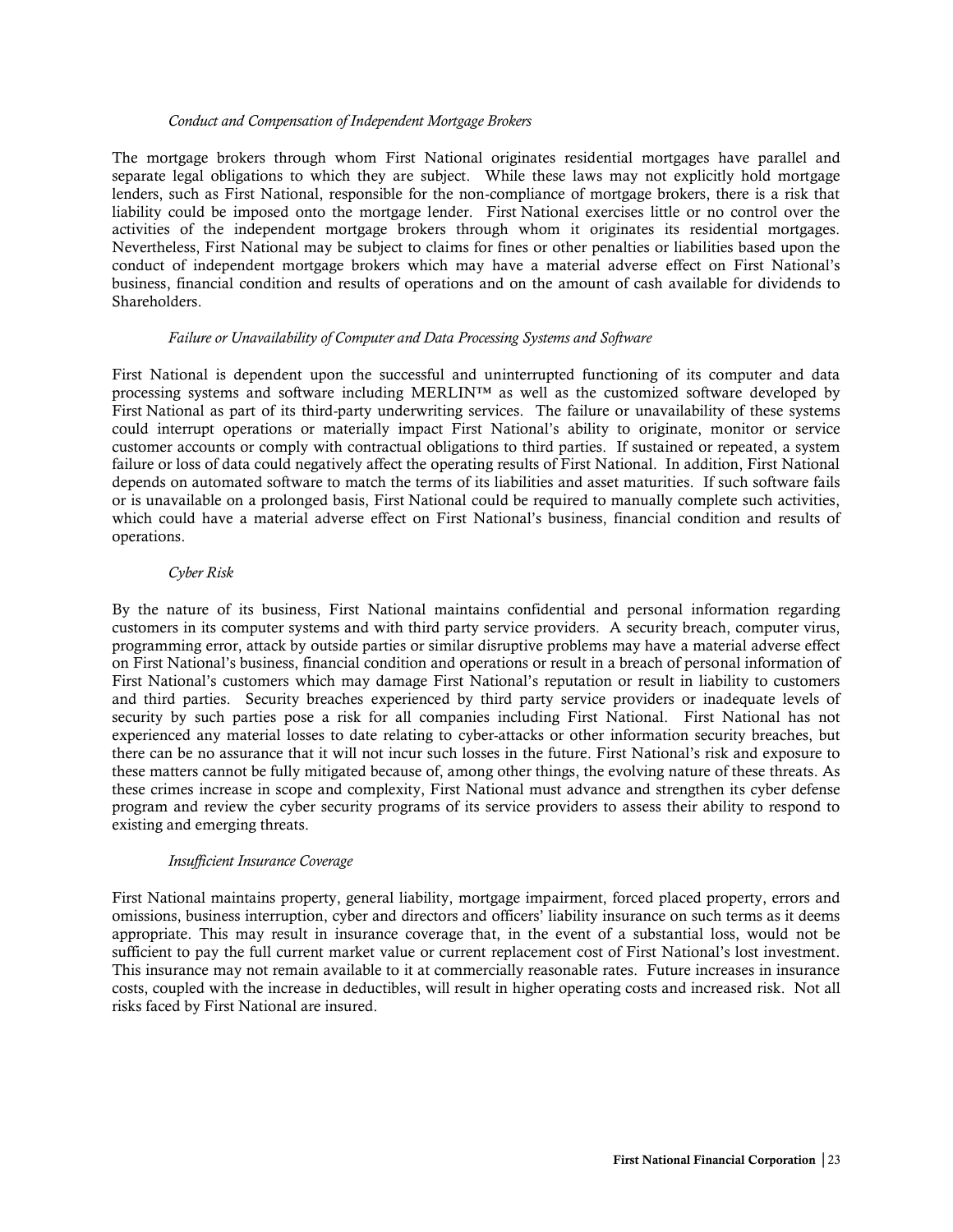#### *Change in or Loss of Ratings*

First National is rated and/or approved as a Master, Primary and Special Servicer for CMBS by S&P and Fitch rating agencies. These ratings are a pre-requisite for servicers wishing to service mortgages on behalf of vehicles issuing investment and non-investment grade debt rated by these agencies. First National is also rated by DBRS as an issuer of public securities. This rating is required by the Corporation to issue share or debt capital. Counterparties also rely on this rating as part of their credit assessment of the Corporation and First National. An adverse change in or loss of First National's ratings by these agencies would constitute a default under First National's servicing agreements and may result in a ''servicer termination event'' or ''trigger event'' thereunder. In addition, First National's future servicing revenue would decline and customer relationships would deteriorate, resulting in a loss of investor renewals, which may have a material adverse affect on First National's business, financial condition and results of operations and on the amount of cash available for dividends to Shareholders.

#### *Impact of Natural Disasters and Other Events*

Various events, including natural disasters, extreme weather conditions, global health crises, war and terrorism may cause a significant decline in the value of the properties underlying First National's mortgages under administration and/or adversely affect the capacity of borrowers to repay mortgages, capital resources of borrowers that can be used to cover any shortfalls, collateral in support of mortgages and conditions of mortgages. Deterioration in these factors could lead to difficulties in repayment of mortgages or a decline in the performance of mortgage portfolios or of assets in securitization structures, possibly resulting in higher loan losses and a decline in the return of First National's securitization vehicles, thereby having a material adverse effect on First National's business, financial condition and results of operations and on the amount of cash available for dividends to Shareholders.

#### *Environmental Liability*

If First National exercises its remedies as a mortgagee on properties securing mortgage loans that are in default, there is a risk that hazardous or toxic waste could be found on those properties, and First National could be held liable to a governmental entity or to third parties for property damage, personal injury, investigation and cleanup costs incurred in connection with the contamination. As the owner or lender, or former owner or lender of a contaminated site, First National could be subject to common law claims by third parties based on damages and costs resulting from environmental contamination emanating from the property. If First National were to become subject to significant environmental liabilities, it could have a material adverse effect on First National's business, financial condition and results of operations and on the amount of cash available for dividends to Shareholders.

## *Legal and Regulatory Risk*

First National may, from time to time, become party to legal actions or regulatory proceedings in the course of ordinary business including disputes regarding its products, licensing, disclosures, regulatory compliance and business practices; disputes with third parties, vendors, subcontractors, employees, agents or brokers over contractual terms, termination of contract, compensation and related claims or disputes with taxing authorities regarding its taxing liabilities and tax assets. The existence of such claims against First National or its affiliates, directors or officers, enforcement action by a regulator or a significant monetary judgement against First National in a legal action could have an adverse effect on First National's business, financial condition and results of operations and the amount of cash available to shareholders.

#### *Ability to Sustain Performance and Growth*

First National's revenue and EBITDA have grown significantly over the past decade. First National's future operating results will depend on a number of factors, including its ability to maintain its level of performance and successfully execute First National's growth strategies. First National's past results and growth may not be indicative of its prospects and there can be no assurance that First National will sustain its level of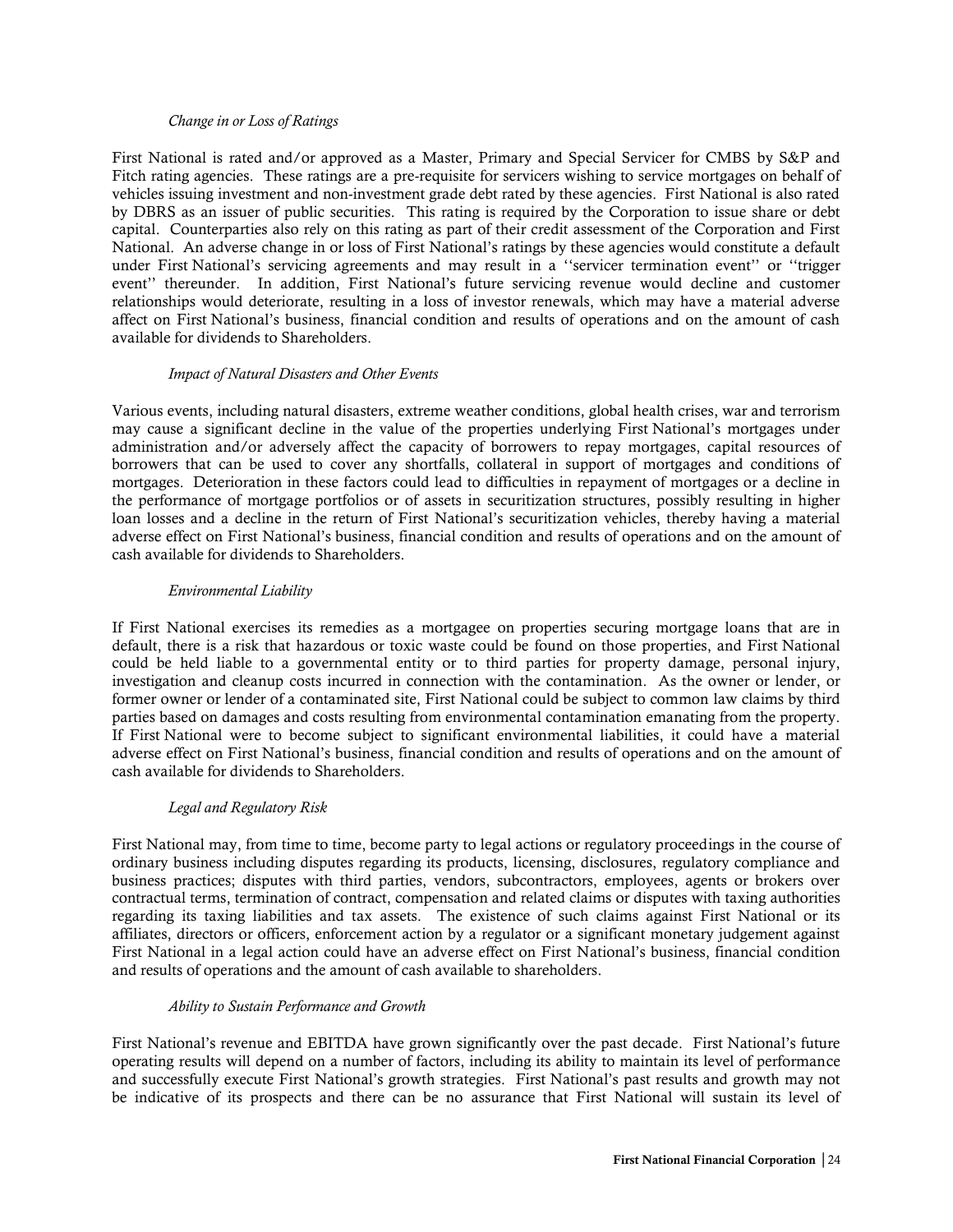performance or grow profitably in future periods. In addition, continued growth by First National may result in additional operating expenses and capital expenditures. There can be no assurance that First National will be able to effectively manage growth, and any failure to do so could have a material adverse effect on First National's business, financial condition and results of operations and on the amount of cash available for dividends to Shareholders.

## *Third Party Administration Services*

One of First National's lines of business is the provision of mortgage administration services to third party originators. The servicing fees charged under these administration arrangements, while typically lower than the standard servicing fees charged by First National when servicing First National originated mortgages, are nevertheless significant. Such arrangements are subject to various termination rights. Although management has been successful in the operation of this line of business there can be no assurance that any third-party administration contract will continue or be renewed. In October 2019, the sale transaction involving an institution for which First National administers a large portfolio of third party originated mortgages, was completed. The new owners of the institution may decide not to renew the existing contract with First National or to exercise termination clauses within the agreement. If this contract is terminated or not renewed, it could have an adverse effect on First National's results of operations.

## *Third Party Underwriting Services*

Since the launch in 2014 of First National's third-party underwriting services division, First National has agreed to provide underwriting and fulfillment services to third parties on terms and conditions set out in the contracts between First National and such parties. There can be no assurance, however, that First National will not make underwriting errors or that certain employees will not deliberately violate the underwriting policies or other requirements of the third parties and breaches of representations and warranties may occur from time to time. Any requirement for First National to indemnify such third parties for breaches in any significant amount may have a material adverse effect on First National's business, financial condition and results of operations and the amount of cash available for dividends to Shareholders.

Although management has been successful in operating its third-party underwriting department, First National may be required to implement changes in certain aspects of its business, improve and expand its management information systems and develop, manage and train management level and other employees to comply with the contracts requirements. Failure to take such actions, or delay in the implementation thereof, could have a material adverse effect on First National's business, financial condition and results of operations.

## Risks Related to the Structure of the Corporation

## *Dependence on First National Financial LP*

The Corporation is entirely dependent on the operations and assets of First National, and the dividends to Shareholders are not guaranteed, and will be dependent on the ability of First National to pay distributions to the Corporation. The ability of First National to pay distributions or make other payments or advances to the Corporation will be subject, among other things, to applicable laws and contractual restrictions contained in the instruments governing any indebtedness (including the Credit Facility).

## *Taxation Risks*

The Corporation is subject to Canadian federal and provincial income and commodity tax laws and pays such taxes as it determines are compliant with such legislation. Among the risks of all potential tax matters, there is a risk that tax legislation changes to the detriment of the Corporation or that Canadian tax authorities interpret legislation differently than the Corporation's filing positions.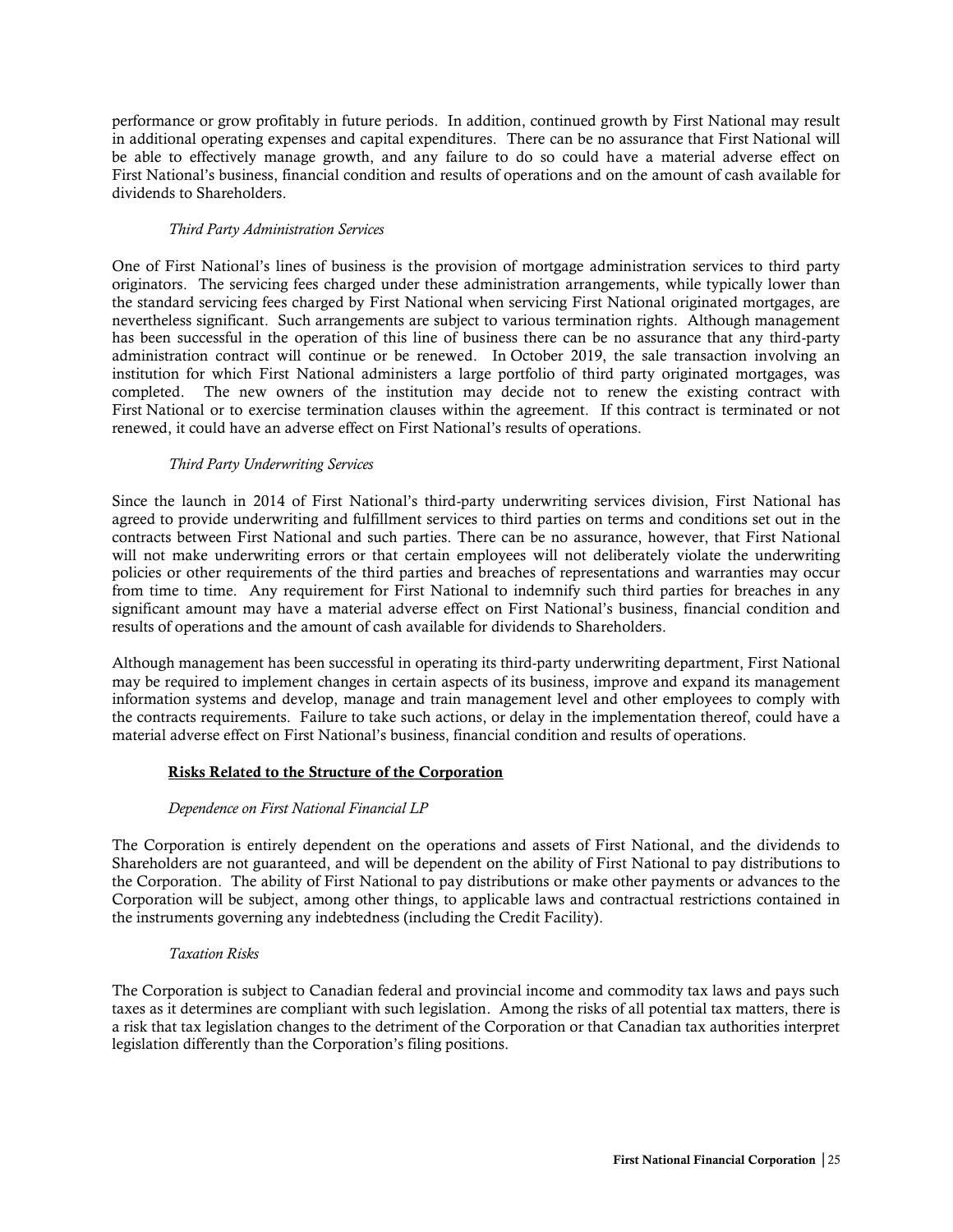#### *Leverage and Restrictive Covenants*

The Credit Facility matures in March 2026. The degree to which First National is leveraged could have important consequences to Shareholders, including the following: (i) the ability of First National to obtain additional financing for mortgage originations by First National, working capital, capital expenditures or acquisitions in the future may be limited; (ii) a material portion of First National's cash flow from operations may need to be dedicated to payment of the principal of and interest on indebtedness, thereby reducing funds available for future operations and to pay distributions; (iii) the borrowings under the Credit Facility are at variable rates of interest, which exposes First National to the risk of increased interest rates; and (iv) First National may be more vulnerable to economic downturns and be limited in its ability to withstand competitive pressures. First National's ability to make scheduled payments of principal and interest on, or to refinance, its indebtedness will depend on its' future operating performance and cash flows, which are subject to prevailing economic conditions, prevailing interest rate levels, and financial, competitive, business and other factors, many of which are beyond its control.

The ability of First National to make distributions, pay dividends or make other payments or advances will be subject to applicable laws and contractual restrictions contained in the instruments governing any indebtedness of First National or the Corporation, where First National is a borrower or covenantor (including the agreements governing the Credit Facility, Series 2 Notes and Series 3 Notes). The Credit Facility contains restrictive covenants customary for credit facilities of this nature, including covenants that limit the discretion of management with respect to certain business matters. These covenants place restrictions on, among other things, the ability of the Corporation and First National to incur additional indebtedness, to pay distributions or make certain other payments and to sell or otherwise dispose of material assets. In addition, the Credit Facility contains a number of financial covenants that require First National to meet certain financial ratios and financial tests. Failure to comply with the obligations in the Credit Facility could result in an event of default that, if not cured or waived, could permit acceleration of the relevant indebtedness. If the indebtedness under the Credit Facility were to be accelerated, there can be no assurance that the assets of First National would be sufficient to repay in full that indebtedness.

The trust indenture governing the Series 2 Notes and Series 3 Notes contains restrictive covenants that limit the discretion of management of the Corporation with respect to certain business matters including a restriction on the ability of the Corporation and First National to incur additional indebtedness. The trust indenture also requires that the Corporation adhere to certain financial covenants. Failure to comply with the obligations or covenants in the trust indenture could result in an event of default that, if not cured or waived, could permit acceleration of the relevant indebtedness. If the indebtedness under the trust indenture were to be accelerated, there can be no assurance that the assets of the Corporation, or its subsidiaries, as guarantor, would be sufficient to repay in full that indebtedness.

## *Cash Dividends Are Not Guaranteed and Will Fluctuate with First National's Performance*

Although the Corporation intends to distribute a large portion of its after-tax earnings through monthly dividends, there can be no assurance regarding the amounts of income to be generated by First National and paid to the Corporation. Future dividend payments and the level thereof will depend upon numerous factors, including profitability, fluctuations in working capital, the sustainability of margins, capital expenditures, the satisfaction of solvency tests imposed by the OBCA for the declaration of dividends, overall liquidity and other conditions existing at such future time. The market value of the common shares of the Corporation (the "Common Shares") may deteriorate if the Corporation is unable to meet market expectations for dividends in the future and that deterioration may be material.

## *Restrictions on Potential Growth*

The payout by First National of a large portion of its after-tax earnings will make additional capital and operating expenditures dependent on increased cash flow or additional financing in the future. Lack of such funds could limit the future growth of First National and the related cash flow to the Corporation.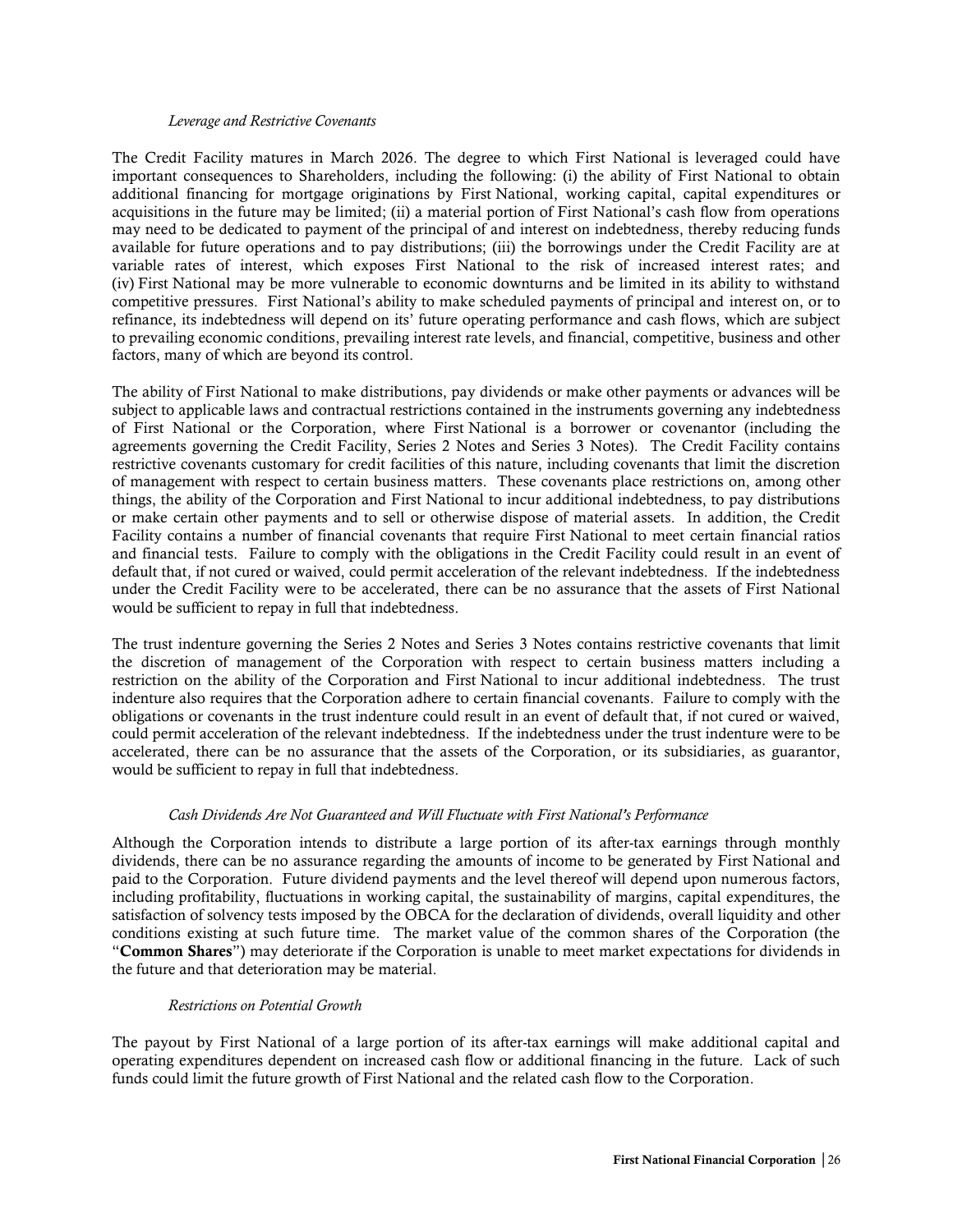#### *Market Price of Shares*

Publicly traded corporations, such as the Corporation do not necessarily trade at prices determined solely by reference to the underlying value of their investments. The market price of the Common Shares could be subject to significant fluctuations in response to variations in quarterly operating results and other factors. The annual yield on the Common Shares as compared to the annual yield on other financial instruments may also influence the price of the Common Shares in the public trading markets. Increases in market rates of interest may lead purchasers to demand a higher yield on the Common Shares, which may adversely affect their price. In addition, the market price for securities and other factors are beyond the Corporation's control.

In addition, the securities markets have experienced significant market wide and sectoral price and volume fluctuations from time to time that often have been unrelated or disproportionate to the operating performance of particular issuers. Such fluctuations may adversely affect the market price of the Common Shares. The market value of the Common Shares may deteriorate if the Corporation is unable to meet its dividend targets in the future, and that deterioration may be material.

#### *High Concentration of Ownership in Common Shares*

Collectively, Stephen Smith ("Smith"), the Executive Chairman of the Board of Directors of the Corporation, and Moray Tawse ("Tawse"), the Executive Vice President of the Corporation, indirectly own Common Shares of the Corporation representing approximately 71.4% of the Corporation's outstanding Common Shares as of March 25, 2022. As a result, Smith and Tawse collectively own Common Shares sufficient for the majority vote over all matters requiring a Shareholder vote, including: the election of directors; mergers, consolidations and acquisitions; the sale of all or substantially all of the Corporation's assets and other decisions affecting the Corporation's capital structure; the amendment of the Corporation's articles of incorporation and bylaws; and the Corporation's wind up and dissolution. This concentration of ownership may delay, deter or prevent acts that would be favoured by other Shareholders. The collective interests of Smith and Tawse may not always coincide with the interests of other Shareholders. Also, Smith and Tawse may collectively seek to cause the Corporation to take courses of action that, in their judgment, could enhance their investment in the Corporation, but which might involve risks to other Shareholders or adversely affect the Corporation or other Shareholders. As a result, the market price of the Corporation's Common Shares could decline or Shareholders might not receive a premium over the then-current market price of the Corporation's Common Shares upon a change in control. In addition, this concentration of share ownership may adversely affect the trading price of the Corporation's Common Shares because investors may perceive disadvantages in owning shares in a company with such a concentration of Shareholders.

## <span id="page-28-0"></span>DESCRIPTION OF CAPITAL STRUCTURE

## <span id="page-28-1"></span>Description of Capital Structure

The authorized capital of the Corporation consists of: unlimited Common Shares; unlimited Class A Preference Shares (the "Preferred Shares", each a "Preferred Share"), issuable in series.

As at March 25, 2022, the Corporation had issued and outstanding 59,967,429 Common Shares, 2,984,835 Class A Preference Shares, Series 1 (the "Series 1 Preference Shares") and 1,015,165 Class A Preference Shares Series 2 (the "Series 2 Preference Shares"). The summary below of the rights, privileges, restrictions and conditions attaching to the Common Shares and to the Preferred Shares, respectively, is subject to, and qualified in its entirety by reference to, the Corporation's articles and by-laws which are available on SEDAR at [www.sedar.com.](http://www.sedar.com/)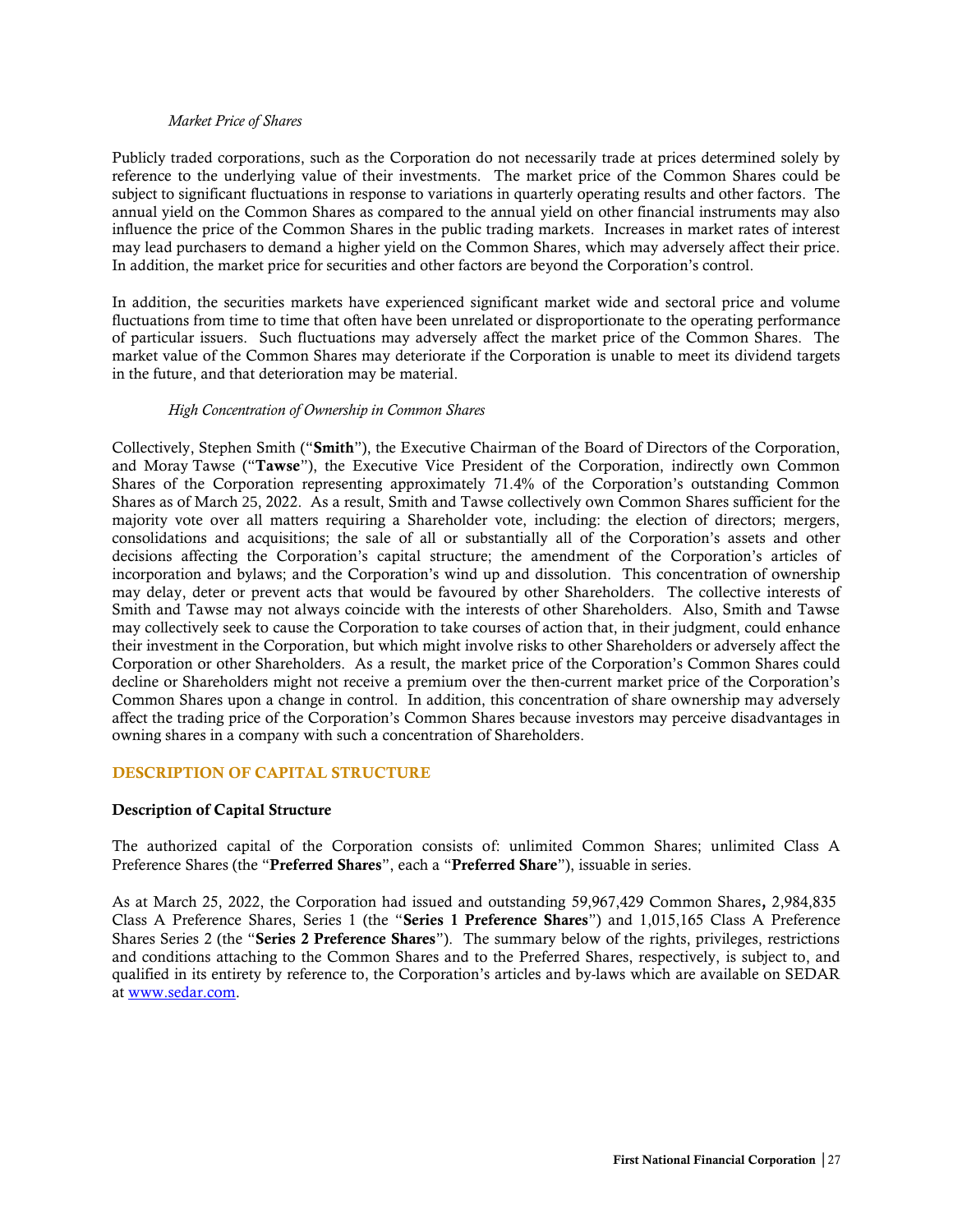#### Common Shares

Each Common Share entitles the holder thereof to one (1) vote at all meetings of Shareholders, except where holders of another class are entitled to vote separately as a class as provided by law or the rules of any applicable stock exchange. Subject to the rights of the holders of the Preferred Shares and of any other class of shares ranking senior to the Common Shares, the holders of Common Shares are entitled to such dividends as the Directors may declare from time to time, which dividends are payable in money or property or by issuing fully paid shares of the Corporation.

Subject to the prior rights of the holders of the Preferred Shares and of any other class of shares ranking senior to the Common Shares, in the event of the liquidation, dissolution or winding-up of the Corporation, whether voluntary or involuntary, or any other distribution of assets of the Corporation among its shareholders for the purpose of winding-up its affairs, the holders of Common Shares are entitled to receive the remaining property and assets of the Corporation.

## Class A Preference Shares, Series 1

On January 25, 2011, the Corporation completed an offering of 4,000,000 Series 1 Preference Shares for gross proceeds of \$100,000,000.

The 4,000,000 Series 1 Preference Shares are entitled to receive fixed cumulative preferential cash dividends, as and when declared by the Board, payable quarterly on the last day of March, June, September and December, at an annual rate of \$1.1625 per share for each year up to and including March 31, 2016.

For each five-year period after March 31, 2016, the holders of Series 1 Preference Shares are entitled to receive reset fixed cumulative preferential cash dividends as and when declared by the Board, payable quarterly on the last day of March, June, September and December. The reset annual dividends per share will be determined by multiplying \$25.00 per share by the annual fixed dividend rate, which is the sum of the five-year Government of Canada Bond Yield on the applicable reset date plus 2.07%.

On each Series 1 Conversion Date, being March 31, 2016, and March 31 every five years thereafter, the Corporation has the option to redeem for cash all or any part of the outstanding Series 1 Preference Shares, at a price of \$25.00 per share plus all accrued and unpaid dividends up to but excluding the date fixed for redemption. On each Series 1 Conversion Date, the holders of Series 1 Preference Shares, have the option to convert any or all of their Series 1 Preference Shares into an equal number of cumulative redeemable floating rate Series 2 Preference Shares.

The holders of Series 2 Preference Shares will be entitled to receive floating rate cumulative preferential cash dividends, as and when declared by the Board, payable quarterly, in the amount per share determined by multiplying the applicable floating quarterly dividend rate by \$25.00. The floating quarterly dividend rate will be equal to the sum of the average yield expressed as a percentage per annum on three-month Government of Canada Treasury Bills plus 2.07%.

Holders of Series 1 Preference Shares will not be entitled to convert their Series 1 Preference Shares into Series 2 Preference Shares if the Corporation determines that there would remain outstanding on a Series 1 Conversion Date less than 1,000,000 Series 2 Preference Shares, after having taken into account all Series 1 Preference Shares tendered for conversion into Series 2 Preference Shares and all Series 2 Preference Shares tendered for conversion into Series 1 Preference Shares.

On each Series 2 Conversion Date, being March 31, 2021, and March 31 every five years thereafter, the Corporation has the option to redeem for cash all or any part of the outstanding Series 2 Preference Shares at a price of \$25.00 per share plus all accrued and unpaid dividends up to but excluding the date fixed for redemption. On any date after March 31, 2016, that is not a Series 2 Conversion Date, the Corporation has the option to redeem for cash all or any part of the outstanding Series 2 Preference Shares at a price of \$25.50 per share plus all accrued and unpaid dividends up to but excluding the date fixed for redemption. On each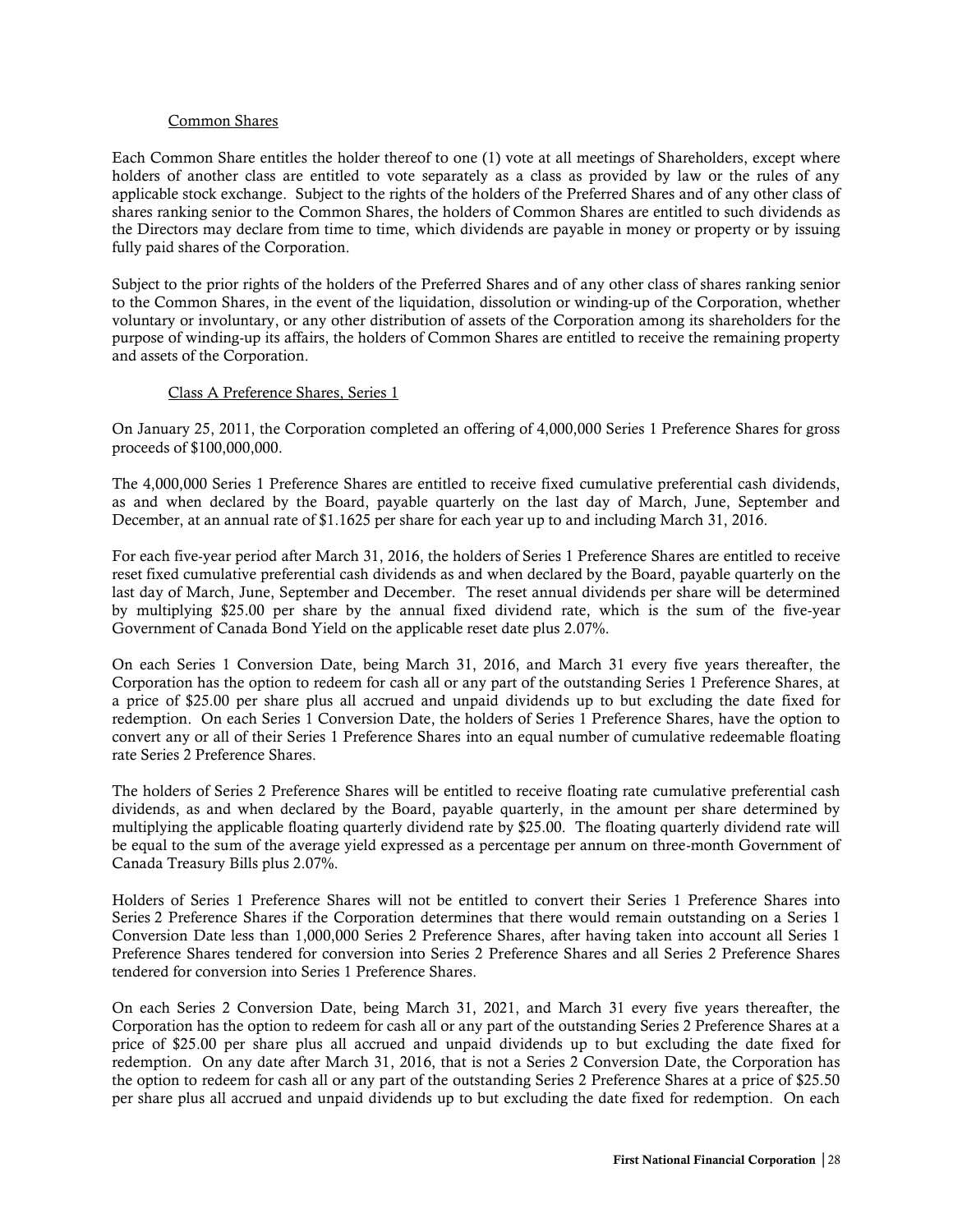Series 2 Conversion Date, the holders of Series 2 Preference Shares, have the option to convert any or all of their Series 2 Preference Shares into an equal number of Series 1 Preference Shares.

Holders of Series 2 Preference Shares will not be entitled to convert their shares into Series 1 Preference Shares if the Corporation determines that there would remain outstanding on a Series 2 Conversion Date less than 1,000,000 Series 1 Preference Shares, after having taken into account all Series 2 Preference Shares tendered for conversion into Series 1 Preference Shares and all Series 1 Preference Shares tendered for conversion into Series 2 Preference Shares.

On February 24, 2016, the Corporation announced that it would not exercise its right to redeem the currently outstanding 4,000,000 cumulative 5-year Series 1 Preference Shares. On March 2, 2016, the Corporation announced that the applicable dividend rates for its cumulative Series 1 Preference Shares for the five-year period commencing on April 1, 2016, and ending March 31, 2021 would be 2.79%, being equal to the 5-Year Government of Canada bond yield determined as at March 1, 2016 plus 2.07%, as determined in accordance with the terms of the Series 1 Preference Shares. Any holders of Series 1 Preference Shares that remain outstanding after March 31, 2016, commencing as of such date, will be entitled to receive cumulative preferential cash dividends on a quarterly basis, as and when declared by the Board of Directors of First National.

On March 23, 2016, the Corporation announced that 1,112,853 of its 4,000,000 issued and outstanding Series 1 Preference Shares were tendered for conversion, on a one-to-one basis, into Series 2 Preference Shares. Accordingly, effective April 1, 2016, the Corporation had 2,887,147 Series 1 Preference Shares and 1,112,853 Series 2 Preference Shares issued and outstanding.

On February 22, 2021, the Corporation announced that it would not be exercising its right to redeem the 2,887,147 issued and outstanding Series 1 Preference Shares or the 1,112,853 issued and outstanding Series 2 Preference Shares. On March 2, 2021, the Corporation announced that the applicable dividend rates for its cumulative Series 1 Preference Shares for the five-year period commencing on April 1, 2021, and ending March 31, 2026 would be 2.895%, being equal to the 5-Year Government of Canada bond yield determined as at March 2, 2021 plus 2.07%, as determined in accordance with the terms of the Series 1 Preference Shares. Any holders of Series 1 Preference Shares that remain outstanding on March 31, 2021, commencing as of such date, will be entitled to receive cumulative preferential cash dividends on a quarterly basis, as and when declared by the Board of Directors of First National. The Corporation also announced that the applicable dividend rates for its cumulative Series 2 Preference Shares for the five-year period commencing on April 1, 2021, and ending March 31, 2026 would be 2.192%, being equal to the 90-day Canadian Treasury Bill plus 2.07% on an actual/365 day count basis, as determined in accordance with the terms of the Series 2 Preference Shares. Any holders of Series 2 Preference Shares that remaining outstanding on March 31, 2021 will be entitled to receive floating rate cumulative preferential cash dividends on a quarterly basis, as and when declared by the Board of Directors of First National.

On March 19, 2021, the Corporation announced that 399,700 of the issued and outstanding Series 1 Preference Shares were tendered for conversion, on a one-to-one basis, into Series 2 Preference Shares. The Corporation also announced that 497,388 of the issued and outstanding Series 2 Preference Shares were tendered for conversion, on a one-to-one basis, into Series 1 Preference Shares. Accordingly, effective April 1, 2021, the Corporation had 2,984,835 Series 1 Preference Shares and 1,015,165 Series 2 Preference Shares issued and outstanding.

#### 2.96% Series 3 Senior Unsecured Notes

In November 2020, the Corporation issued 200,000 2.96% Series 3 Notes due November 17, 2025. The Series 3 Notes are rated "BBB (low) with a Stable trend" by DBRS. The net proceeds of the Series 3 Notes were used to repay bank indebtedness under the Credit Facility.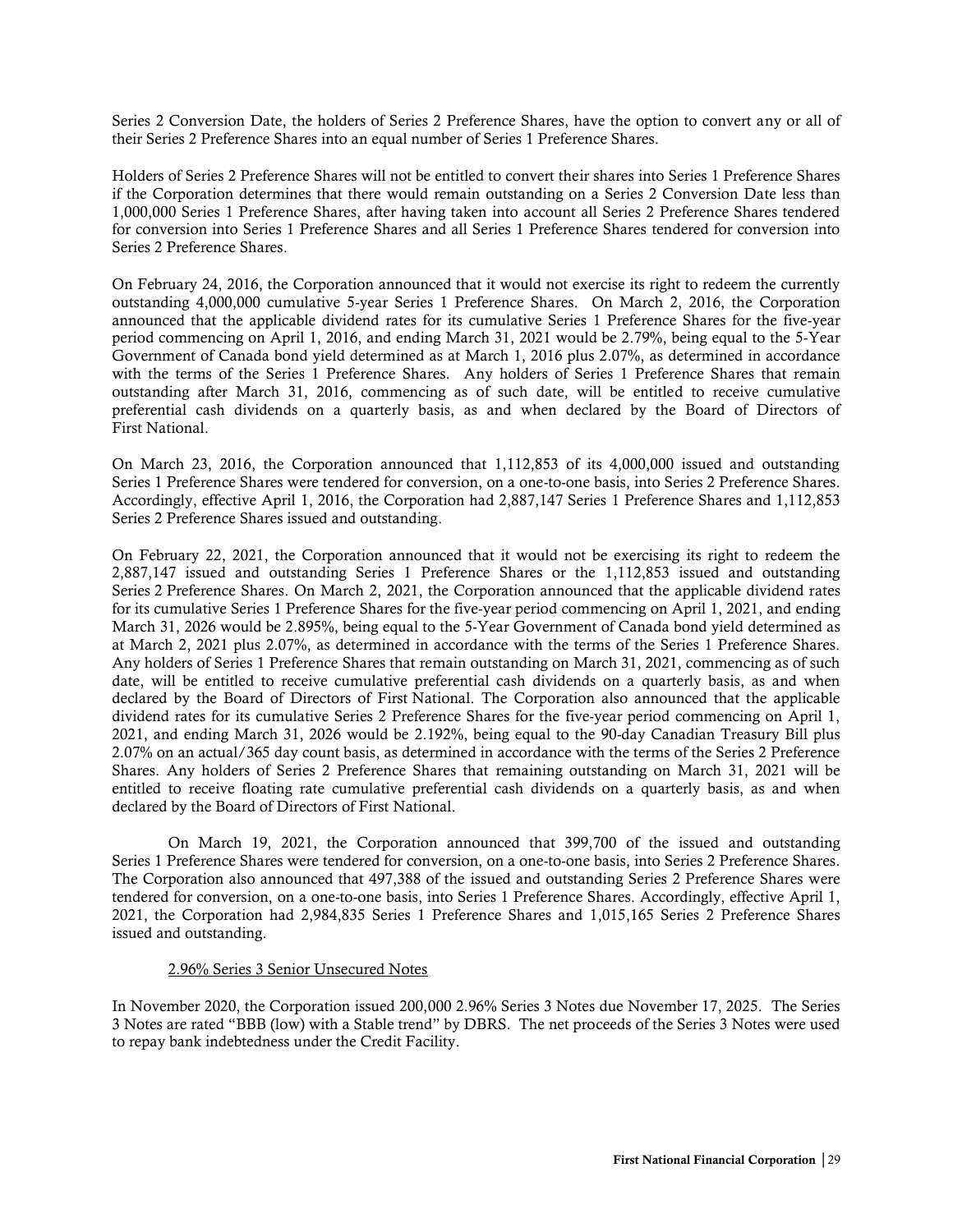## 3.582% Series 2 Senior Unsecured Notes

In November 2019, the Corporation issued 200,000 3.582% Series 2 Notes due November 25, 2024. The Series 2 Notes are rated "BBB (low) with a Stable trend" by DBRS. The net proceeds of the Series 2 Notes were used to repay bank indebtedness under the Credit Facility. The Corporation drew on its revolving credit facility to repay all amounts outstanding under the 4.01% Series 1 Senior Unsecured Notes which matured on April 9, 2020.

#### 4.01% Series 1 Senior Unsecured Notes

In April 2015, the Corporation issued 175,000 4.01% Series 1 Notes due April 9, 2020. The Series 1 Notes were rated "BBB (low) with a Stable trend" by DBRS. On the maturity date of April 9, 2020, the Corporation repaid all outstanding amounts under the Series 1 Notes.

#### Ratings

The Series 1 Preference Shares are rated ''Pfd-3 (Stable)'' by DBRS. DBRS has six categories of preferred shares for which it will assign a rating. The ''Pfd-3'' rating is the third highest category available from DBRS for preferred shares and is considered to be of adequate credit quality. According to DBRS, preferred shares rated ''Pfd-3'' are of adequate credit quality and while protection of dividends and principal is still considered acceptable, the issuing entity is more susceptible to adverse changes in financial and economic conditions, and there may be other adverse conditions present which detract from debt protection. A rating trend that is ''Stable'' acts as a signal indicating that the rating is secure and that the trend is stable according to active surveillance and performance updates.

The Series 2 Notes are rated ''BBB (low) with a Stable trend'' by DBRS. DBRS has eight categories of longterm debt obligations for which it will assign a rating. The ''BBB (low)'' rating is the fourth highest category available from DBRS for long-term debt and is considered to be of adequate credit quality. According to DBRS, protection of interest and principal is considered acceptable, but the entity is fairly susceptible to adverse changes in financial and economic conditions or there may be other adverse conditions present which reduce the strength of the entity and its rated securities. A rating trend that is ''Stable'' acts as a signal indicating that the rating is secure and that the trend is stable according to active surveillance and performance updates.

The Series 1 Notes are rated ''BBB (low) with a Stable trend'' by DBRS. DBRS has eight categories of longterm debt obligations for which it will assign a rating. The ''BBB (low)'' rating is the fourth highest category available from DBRS for long-term debt and is considered to be of adequate credit quality. According to DBRS, protection of interest and principal is considered acceptable, but the entity is fairly susceptible to adverse changes in financial and economic conditions or there may be other adverse conditions present which reduce the strength of the entity and its rated securities. A rating trend that is ''Stable'' acts as a signal indicating that the rating is secure and that the trend is stable according to active surveillance and performance updates.

Credit ratings are intended to provide purchasers with an independent assessment of the credit quality of an issue or issuer of securities and do not speak to the suitability of particular securities for any particular purchaser. The DBRS rating represents an evaluation that is based solely on credit related factors and not market risk factors. The credit ratings may not reflect the potential impact of all risks on the value of the rated securities and such ratings are not a recommendation to buy, sell or hold the rated securities. Credit ratings may be subject to revision or withdrawal at any time. Prospective purchasers should consult the relevant rating organization with respect to the interpretation and implications of the rating.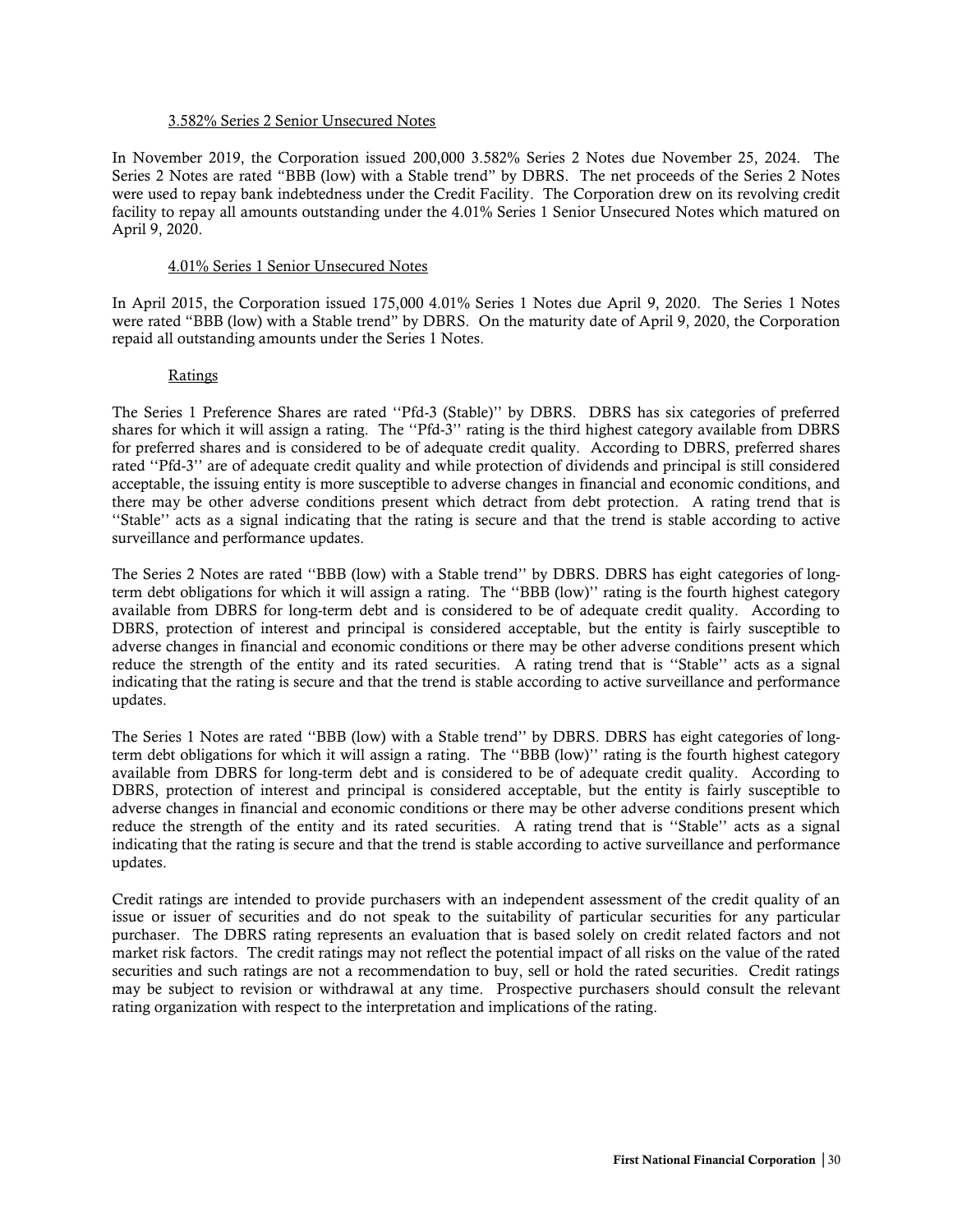#### <span id="page-32-0"></span>DIVIDENDS

#### <span id="page-32-1"></span>Dividends

#### The Corporation and Future Dividend Payments

The Corporation's current policy is to declare monthly cash dividends to Shareholders of record on the last business day of each month, and the dividends will be paid on or about the 15<sup>th</sup> day following each month end. The declaration of dividends is subject to the discretion of the Board of Directors and may vary depending on, among other things, First National's earnings, financial requirements, debt covenants, the satisfaction of solvency tests imposed by the OBCA for the declaration of dividends and other conditions existing at such time.

Shareholders who are non-residents of Canada will be required to pay all withholding taxes payable in respect of any distributions of income by the Corporation, whether such distributions are in the form of cash or additional Common Shares. The Corporation will withhold from monthly dividends all amounts required to be withheld by law. Non-residents should consult their own tax advisors regarding the tax consequences of investing in the Common Shares.

In 2021, the Corporation declared monthly dividends of \$0.175 per share for the first 4 months and then \$0.19583 per share for the last 8 months. These dividends represented an average annualized dividend rate of \$2.27 per share. In October 2021, the Corporation announced the declaration of a special dividend of \$1.25 per common share payable to shareholders of record on November 30, 2021.

In 2021, the Series 1 Preference Shares. the dividend rate for the first quarter was declared at \$0.174375 per share. For the next three quarters, the rate was \$0.180938 per share. For the Series 2 Preference Shares, the dividend per share rates were \$0.134322 for the first quarter, \$0.136625 for the second quarter, \$0.137307 for the third quarter and \$0.141655 for the fourth quarter.

## *First National Financial LP*

First National has adopted a policy of making monthly cash distributions or advances to the Corporation to fund the Corporation dividends, unsecured note interest and tax payment obligations among other items. First National's distributable cash represents, in general, all of First National's cash, after: (i) satisfaction of its debt service obligations (principal and interest) under credit facilities or other agreements with third parties, including amounts payable under the Credit Facility; (ii) satisfaction of its other liabilities and expense obligations, including capital expenditures and expenses relating to incentive or compensation plans to management and other personnel; (iii) deduction of amounts that the General Partner may reasonably consider to be necessary to provide for the payment of any costs or expenses that have been or are reasonably expected to be incurred in the activities and operations of First National (to the extent that such costs or expenses have not otherwise been taken into account); and (iv) deduction of amounts that the General Partner may reasonably consider to be necessary to provide for reasonable reserves, including working capital reserves for contingencies, maintenance capital expenditure reserves, other capital expenditure reserves and other reserves, including reserves established by the General Partner for the purpose of stabilizing dividends to the Shareholders.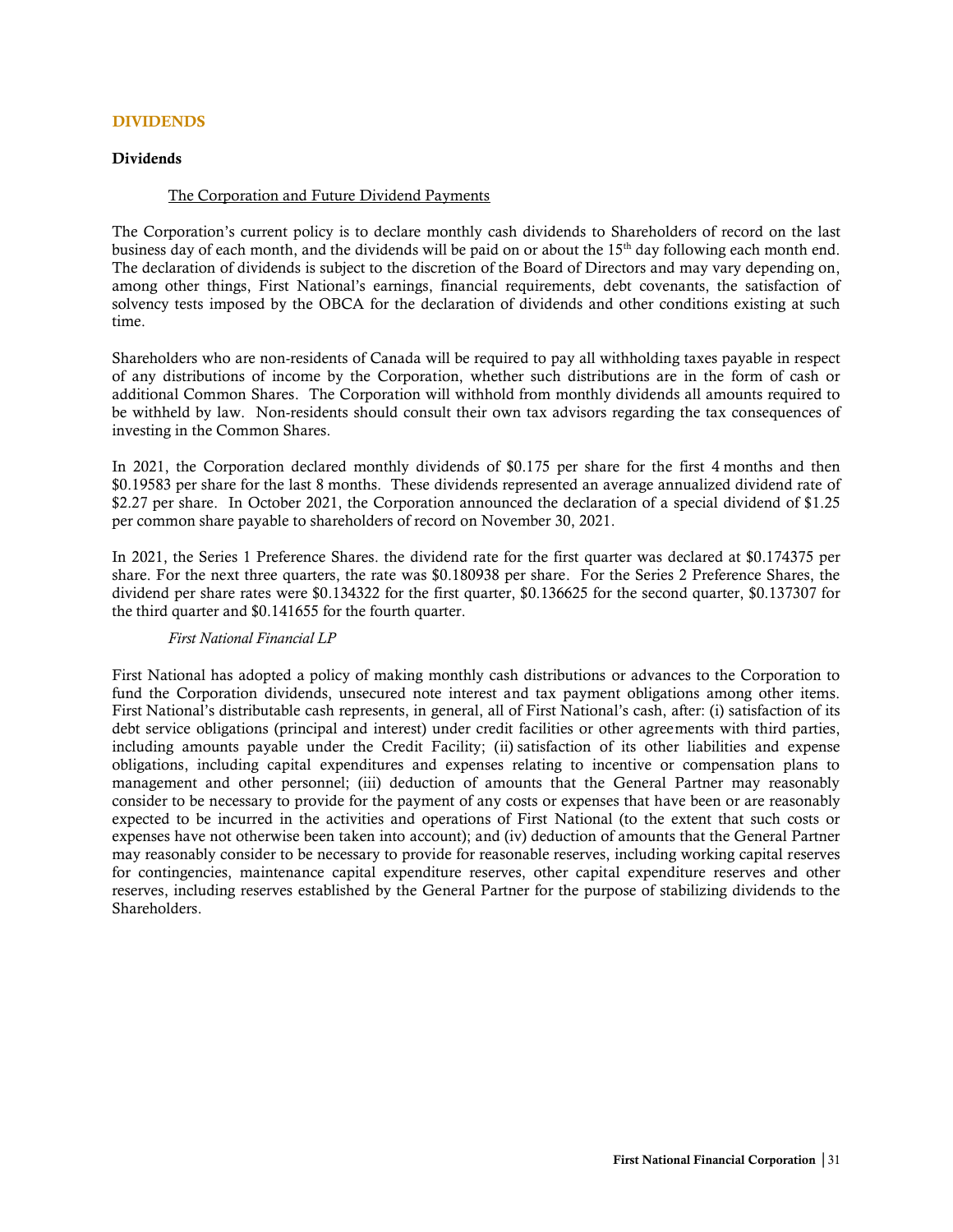#### <span id="page-33-0"></span>MARKET FOR SECURITIES

#### <span id="page-33-1"></span>Trading Prices and Volume

The monthly trading price range and volume of the Common Shares for the period ended December 31, 2021, are set out in the table below.

| Month               | High  | Low   | Volume (Total) |
|---------------------|-------|-------|----------------|
| January, 2021       | 44.44 | 40.86 | 1,238,090      |
| February, 2021      | 46.58 | 42.27 | 661,242        |
| March, 2021         | 52.25 | 44.34 | 745,765        |
| April, 2021         | 53.25 | 47.00 | 573,863        |
| May, 2021           | 53.24 | 50.48 | 528,503        |
| June, 2021          | 53.25 | 48.24 | 470,676        |
| July, 2021          | 50.99 | 45.75 | 580,197        |
| <b>August, 2021</b> | 48.05 | 45.31 | 650,080        |
| September, 2021     | 46.44 | 42.56 | 560,661        |
| October, 2021       | 46.48 | 40.63 | 1,426,184      |
| November, 2021      | 45.18 | 40.89 | 1,282,155      |
| December, 2021      | 42.18 | 39.19 | 952,533        |

The Corporation completed its offering of the Series 1 Preference Shares on January 25, 2011, at which time the Series 1 Preference Shares commenced trading on the S&P/TSX under the symbol FN.PR.A. On March 23, 2016, the Corporation announced that 1,112,853 of its 4,000,000 issued and outstanding Series 1 Preference Shares were tendered for conversion, on a one-to-one basis, into Series 2 Preference Shares. On March 19, 2021, the Corporation announced that 399,700 of the issued and outstanding Series 1 Preference Shares were tendered for conversion, on a one-to-one basis, into Series 2 Preference Shares. The Corporation also announced that 497,388 of the issued and outstanding Series 2 Preference Shares were tendered for conversion, on a one-to-one basis, into Series 1 Preference Shares. Accordingly, effective April 1, 2021, the Corporation had 2,984,835 Series 1 Preference Shares and 1,015,165 Series 2 Preference Shares issued and outstanding.

The Series 1 Preference Shares trade on the S&P/TSX as FN.PR.A and the Series 2 Preference Shares trade as FN.PR.B.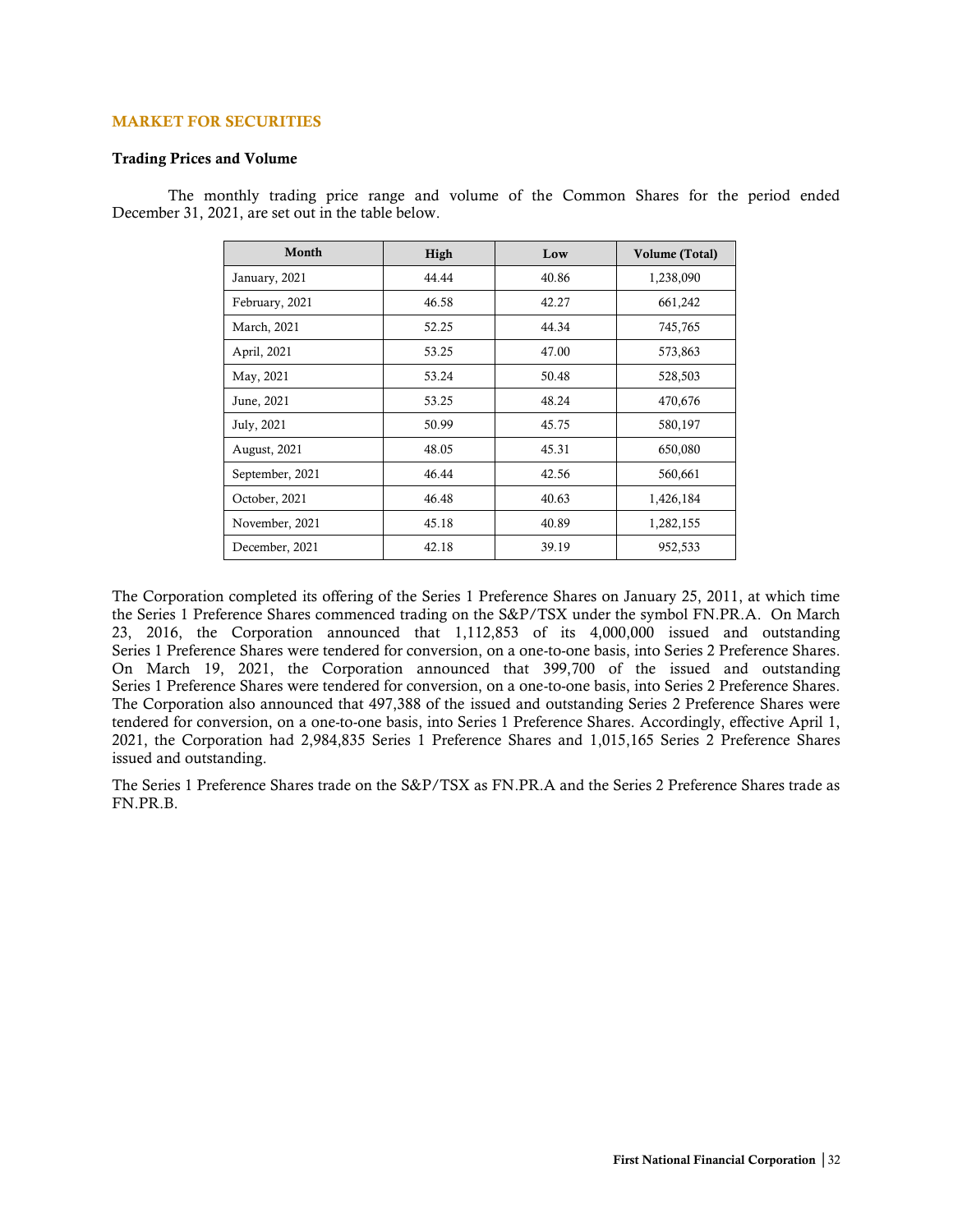The monthly S&P/TSX trading price range and volume of the Series 1 Preference Shares (FN.PR.A.) for the period ended December 31, 2021, are set out in the table below.

| Month           | High  | Low   | Volume (Total) |
|-----------------|-------|-------|----------------|
| January, 2021   | 11.53 | 9.91  | 37,324         |
| February, 2021  | 13.21 | 11.25 | 32,318         |
| March, 2021     | 13.19 | 12.60 | 117,604        |
| April, 2021     | 13.24 | 12.85 | 39,426         |
| May, 2021       | 13.35 | 12.51 | 57,573         |
| June, 2021      | 13.70 | 13.20 | 79,284         |
| July, 2021      | 13.94 | 13.31 | 20,259         |
| August, 2021    | 13.60 | 13.30 | 50,530         |
| September, 2021 | 13.76 | 13.37 | 260,040        |
| October, 2021   | 14.50 | 13.50 | 68,766         |
| November, 2021  | 14.90 | 14.05 | 60,108         |
| December, 2021  | 14.55 | 13.73 | 34,366         |

The monthly S&P/TSX trading price range and volume of the Series 2 Preference Shares (FN.PR.B.) for the period ended December 31, 2021, are set out in the table below.

| Month            | High  | Low   | Volume (Total) |
|------------------|-------|-------|----------------|
| January, 2021    | 11.45 | 9.99  | 5,358          |
| February, 2021   | 13.00 | 11.23 | 15,284         |
| March, 2021      | 13.01 | 12.40 | 15,441         |
| April, 2021      | 13.50 | 12.33 | 2,907          |
| May, 2021        | 13.70 | 12.75 | 19,120         |
| June, 2021       | 14.00 | 13.00 | 13,895         |
| July, 2021       | 13.80 | 13.10 | 2,125          |
| August, 2021     | 13.32 | 13.00 | 8,546          |
| September, 20210 | 13.15 | 12.75 | 18,399         |
| October, 2021    | 13.88 | 13.05 | 23,698         |
| November, 2021   | 15.00 | 14.00 | 11,960         |
| December, 2021   | 13.76 | 13.50 | 6,565          |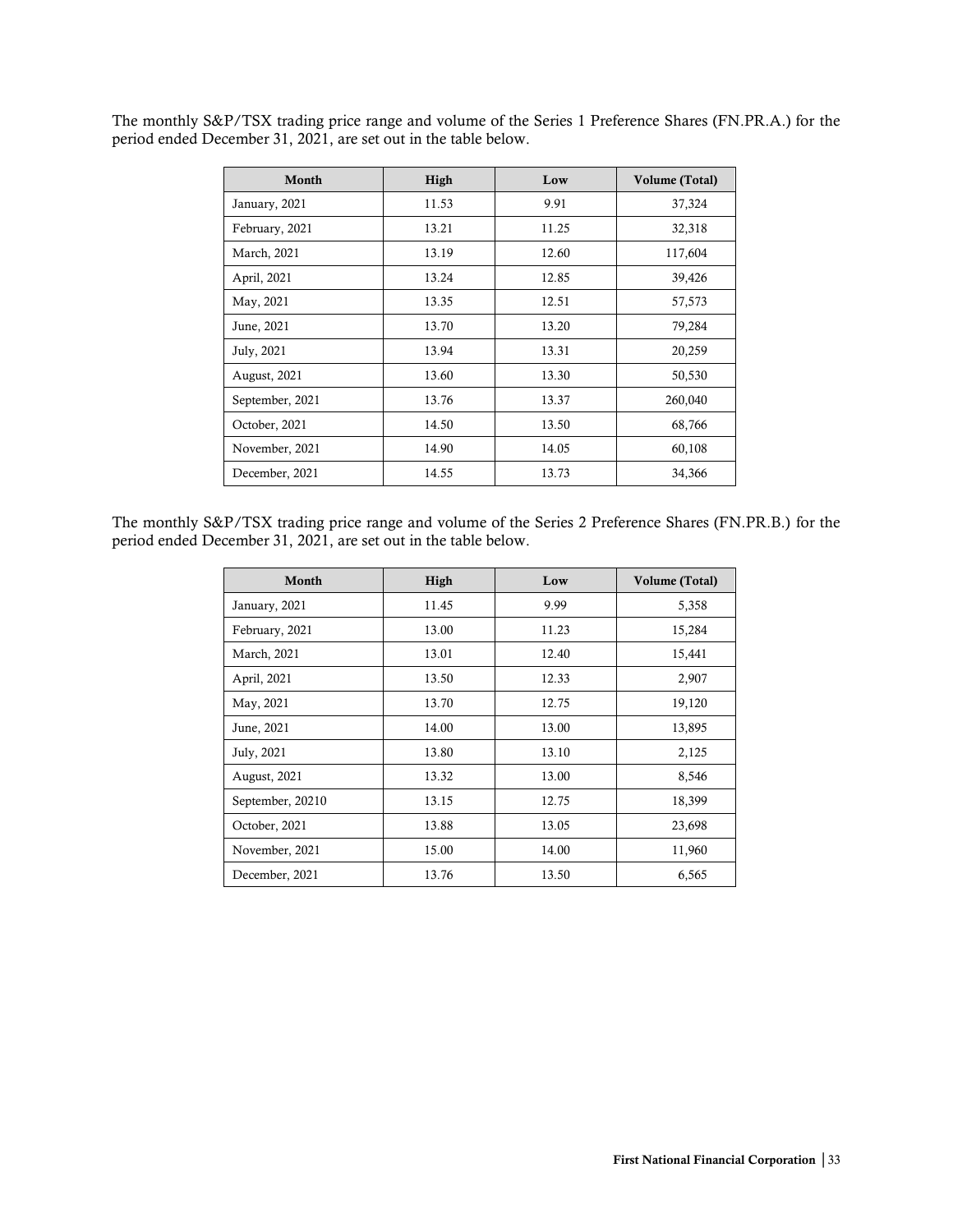## <span id="page-35-0"></span>DIRECTORS AND OFFICERS

#### <span id="page-35-1"></span>Name, Occupation and Security Holding

The following sets out the names, municipalities of residence, positions with the Corporation and principal occupations of the directors Stephen Smith, Moray Tawse, John Brough, Duncan Jackman, Robert Mitchell, Barbara Palk and Robert Pearce. The executive officers of the Corporation are Stephen Smith, Moray Tawse, Robert Inglis, Jason Ellis, Scott McKenzie, Jeremy Wedgbury, Hilda Wong and Thomas Kim.

The directors of the Corporation also serve as directors of the General Partner. The directors serve until the next annual meeting of shareholders or until such director's successor is duly elected or appointed. The senior officers and certain members of senior management of the General Partner are also set out below.

| Name and Municipality of<br>Residence                                    | <b>Present Office</b>                                                                    | <b>Principal Occupation for five</b><br>preceding years, if different<br>from Office Held                                                                                                                                                                                  |
|--------------------------------------------------------------------------|------------------------------------------------------------------------------------------|----------------------------------------------------------------------------------------------------------------------------------------------------------------------------------------------------------------------------------------------------------------------------|
| STEPHEN SMITH<br>Toronto, Ontario, Canada                                | Director (since April 19, 2006)<br>and<br>Executive Chairman (since January 12,<br>2022) | Chairman and CEO of<br><b>First National</b>                                                                                                                                                                                                                               |
| <b>MORAY TAWSE</b><br>Toronto, Ontario, Canada                           | Director (since April 19, 2006)<br>and Executive Vice President and<br>Secretary         | Executive Vice President and<br>Secretary of First National and<br>Corporate Director                                                                                                                                                                                      |
| JOHN BROUGH <sup>(1)(2)(5)</sup><br>Toronto, Ontario, Canada             | Director (since June 8, 2006)                                                            | Corporate Director,<br><b>Wheaton Precious Metals</b><br>Corp.                                                                                                                                                                                                             |
| DUNCAN JACKMAN <sup>(3)</sup><br>Toronto, Ontario, Canada                | Director (since June 8, 2006)                                                            | Chairman, President and<br>CEO of E-L Financial<br>Corporation, Chairman,<br>The Empire Life Insurance<br>Company, Chairman,<br>Algoma Central Corporation,<br>Chairman and President of<br><b>Economic Investment Trust</b><br>Limited and United<br>Corporations Limited |
| ROBERT MITCHELL <sup>(1)</sup><br>Vancouver, British Columbia,<br>Canada | Director (since June 8, 2006)                                                            | Executive Chairman, Dixon<br>Mitchell<br>Investment Counsel Inc.                                                                                                                                                                                                           |
| <b>BARBARA PALK<sup>(4)</sup></b><br>Toronto, Ontario, Canada            | Director (since March 26, 2013)                                                          | Corporate Director,<br>Crombie Real Estate<br><b>Investment Trust</b>                                                                                                                                                                                                      |
| ROBERT PEARCE <sup>(1)(3)</sup><br>Oakville, Ontario, Canada             | Director (since July 6, 2017)                                                            | Corporate Director,<br>Canada Guaranty Mortgage<br>Insurance Company, CPI Card<br>Group and Duo Bank of<br>Canada                                                                                                                                                          |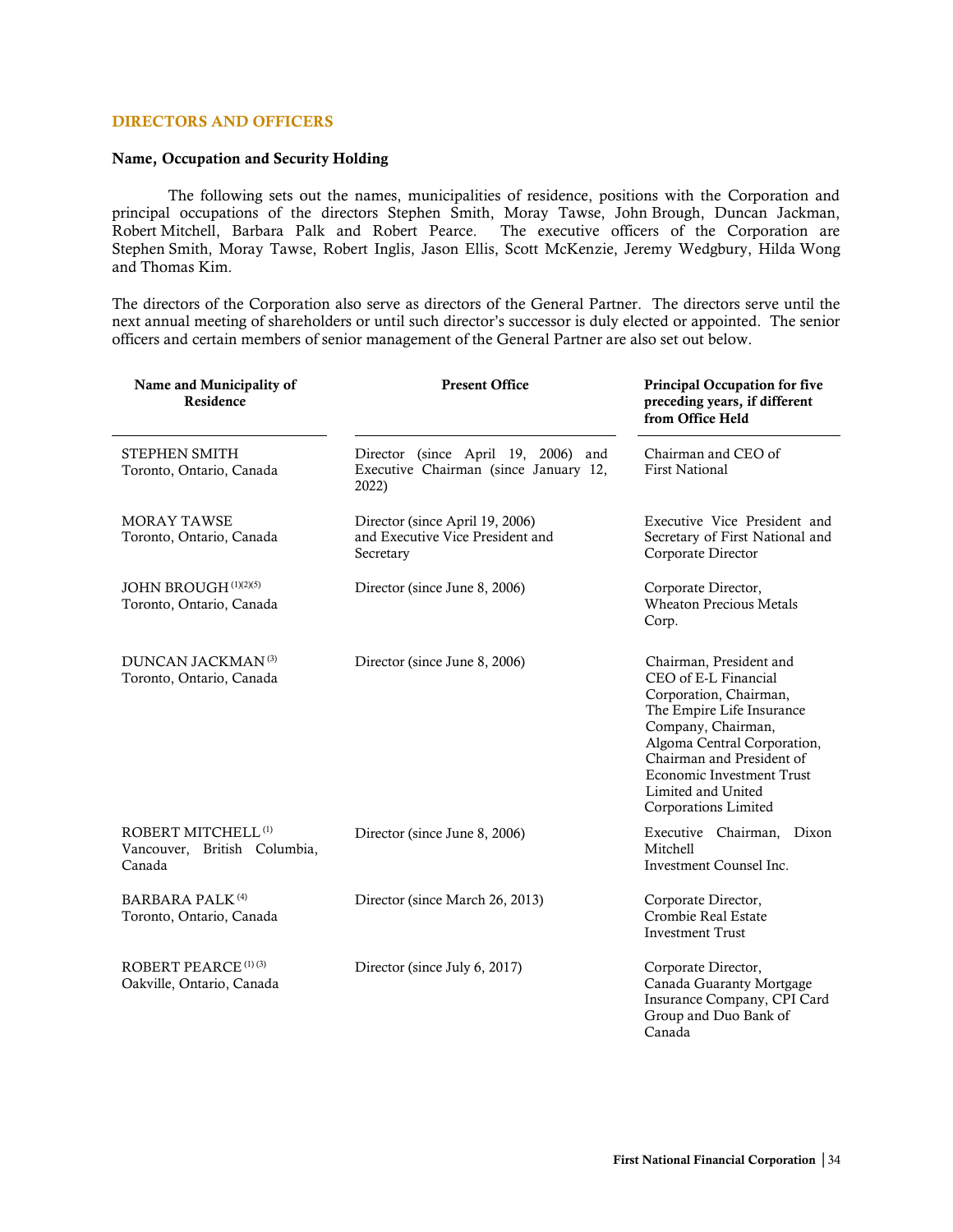| Name and Municipality of<br>Residence              | <b>Present Office</b>                                                                   | <b>Principal Occupation for five</b><br>preceding years, if different<br>from Office Held                             |
|----------------------------------------------------|-----------------------------------------------------------------------------------------|-----------------------------------------------------------------------------------------------------------------------|
| <b>JASON ELLIS</b><br>Toronto, Ontario, Canada     | President and Chief Executive Officer<br>(since January 12, 2022) of the<br>Corporation | President and Chief Operating<br>Officer of First National<br>Senior Vice President and<br>Managing Director, Capital |
| ROBERT INGLIS<br>Toronto, Ontario, Canada          | Chief Financial Officer<br>of the Corporation and<br>of First National                  | Markets of First National                                                                                             |
| <b>SCOTT MCKENZIE</b><br>Oakville, Ontario, Canada | Senior Vice President,<br>Residential Mortgages of<br><b>First National</b>             |                                                                                                                       |
| <b>JEREMY WEDGBURY</b><br>Toronto, Ontario, Canada | Senior Vice President,<br>Commercial Mortgages of<br><b>First National</b>              |                                                                                                                       |
| <b>HILDA WONG</b><br>Toronto, Ontario, Canada      | Senior Vice President and<br>General Counsel<br>of First National                       |                                                                                                                       |
| <b>THOMAS KIM</b><br>Toronto, Ontario, Canada      | Senior Vice President and<br>Managing Director,<br>Capital Markets                      | Managing<br>Director,<br>Capital<br>Markets                                                                           |

#### Notes:

(1) Member of the Audit Committee.

(2) Chair of the Audit Committee.

(3) Member of the Governance Committee of the General Partner.

(4) Chair of the Governance Committee of the General Partner.

(5) Lead independent director.

## *Profiles of Directors and Officers*

The following is a brief profile of the directors and executive officers of the Corporation and the directors, executive officers and certain senior management of the General Partner: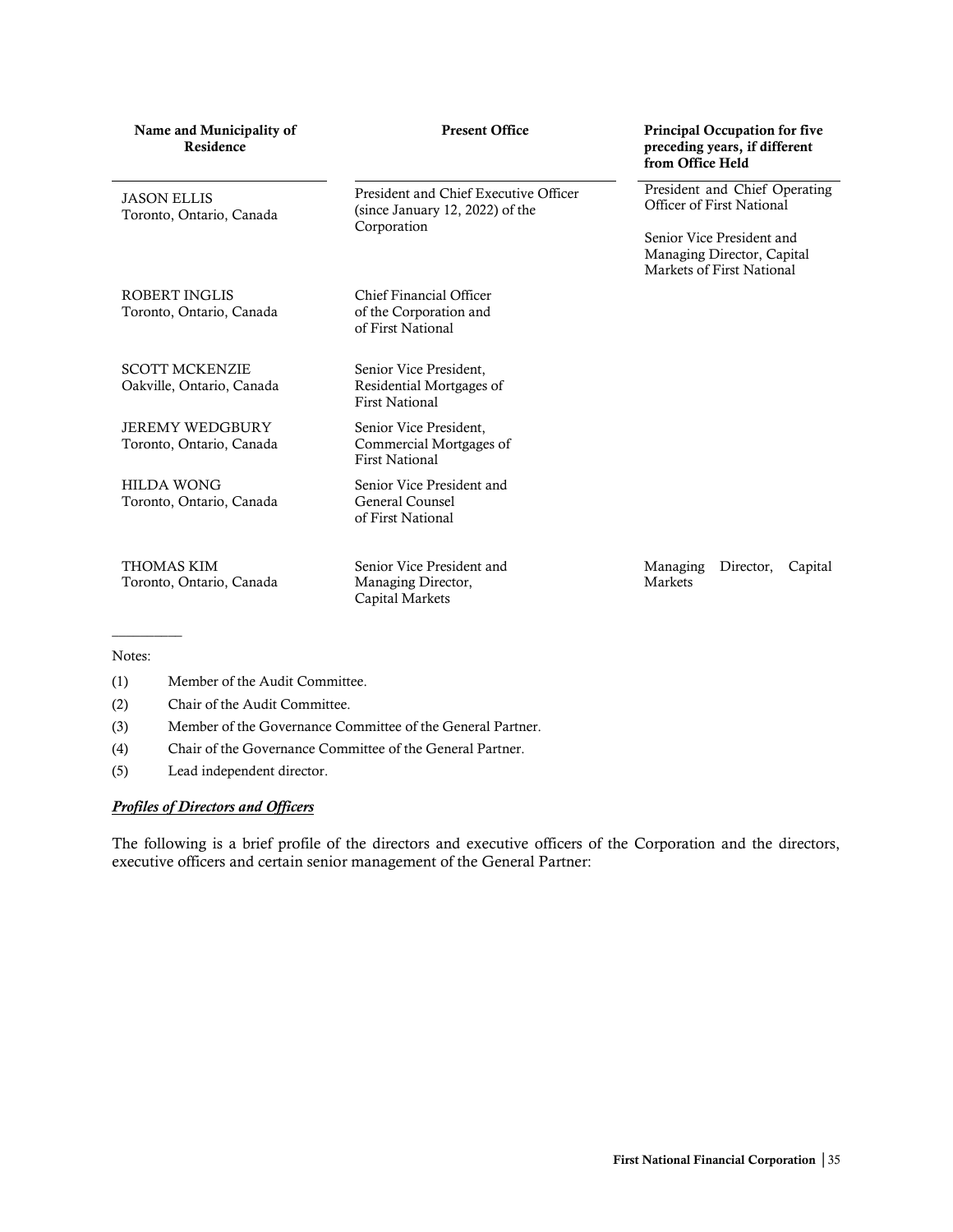*Stephen Smith,* one of Canada's leading financial services entrepreneurs, is the Executive Chairman and Cofounder of First National Financial Corporation. He has been an innovator in the development and utilization of various securitization techniques to finance mortgage assets, as well as a leader in the development and application of information technology in the mortgage industry.

From 2006 to January 12, 2022, Mr. Smith was Chief Executive Officer of First National Financial Corporation.

Mr. Smith is Chairman of Canada Guaranty Mortgage Insurance Company, which he owns in partnership with Ontario Teachers' Pension Plan. He is Chairman and co-owner of Duo Bank of Canada, formerly Walmart Canada Bank, whose subsidiary Fairstone Financial Inc., is Canada's largest non-bank consumer finance lender. Mr. Smith is the largest shareholder in Equitable Bank, Canada's Challenger Bank™. He is also Chairman of Peloton Capital Management, a North American focused private equity firm. Mr. Smith is a member of the board of directors of the C.D. Howe Institute, E-L Financial Corporation Limited and the Canada Infrastructure Bank. He is also Chairman of Historica Canada, which produces the Heritage Minutes and publishes The Canadian Encyclopedia. In 2019, Mr. Smith was inducted into the Canadian Business Hall of Fame.

In 2015, Queen's University announced the naming of the Stephen J.R. Smith School of Business at Queen's University, in honour of Mr. Smith and his historic \$50 million donation to the school.

Mr. Smith holds a Bachelor of Science (Honours) in Electrical Engineering from Queen's University and an M.Sc. in Economics from the London School of Economics.

*Moray Tawse* is Executive Vice President and Secretary of the Corporation, and Executive Vice President and Co-founder of First National. Mr. Tawse directs the operations of all of First National's commercial mortgage origination activities. With over 30 years of experience in the real estate finance industry, Mr. Tawse is one of Canada's leading experts on commercial real estate and is often called upon to deliver keynote addresses at national real estate symposiums.

*John Brough* is an executive with over 40 years of experience in the real estate industry. Mr. Brough was President of both Torwest, Inc. and Wittington Properties Limited, real estate development companies, from 1998 to December 31, 2007. Prior thereto, from 1996 to 1998, Mr. Brough was Executive Vice President and Chief Financial Officer of iSTAR Internet, Inc. From 1974 to 1996, he held a number of positions with Markborough Properties, Inc., his final position being Senior Vice President and Chief Financial Officer, which he held from 1986 to 1996. He is currently a director and Chairman of the Audit Committee of Wheaton Precious Metals Corp. Mr. Brough was formerly a director and Chairman of the Audit Committee of Canadian Real Estate Investment Trust from 2008 to 2018. Mr. Brough was formerly a director and Chair of the Audit and Risk Committee of Kinross Gold Corporation from 1994 to 2020. He holds a Bachelor of Arts degree (Economics) from the University of Toronto and is a Chartered Professional Accountant and a Chartered Accountant. He is also a graduate of the Institute of Corporate Directors – Director Education Program at the University of Toronto, Rotman School of Management. Mr. Brough is a member of the Institute of Corporate Directors, Chartered Professional Accountants of Ontario and Chartered Professional Accountants of Canada.

*Duncan Jackman* has been Chairman, President and Chief Executive Officer of E-L Financial Corporation, an investment and insurance holding company, since 2003. In 2003, he was also elected Chairman of the board of directors of The Empire Life Insurance Company. Mr. Jackman is also Chairman of Algoma Central Corporation, the largest Great Lakes bulk shipper, as well as Chairman and President of Economic Investment Trust Limited and United Corporations Limited, two Canadian listed closed-end funds. He also serves as a member of the board of directors of several other public and private companies. Mr. Jackman is a member of the Business Council of Canada and formerly served on the Economic Advisory Council to the Minister of Finance, Government of Canada. He is also Chair of the Patron's Council for Community Living Toronto, which provides support to thousands of individuals with an intellectual disability. Mr. Jackman graduated from McGill University in Montreal.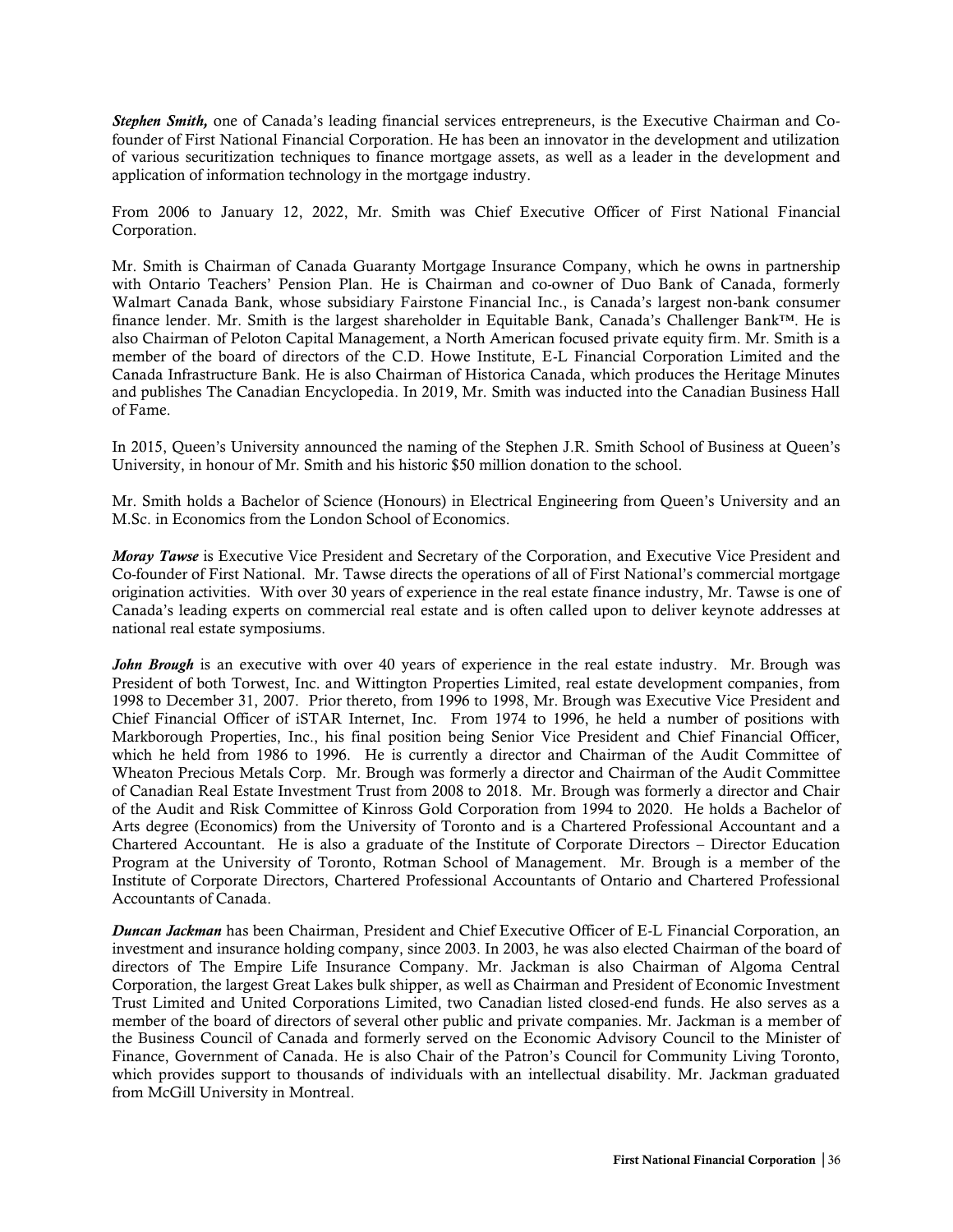*Robert Mitchell* was appointed Executive Chair and Chair of the Investment Committee of Dixon Mitchell Investment Canada Inc., a Vancouver-based investment management company, on January 1, 2021. From 2000 to 2020, he was President of Dixon Mitchell Investment Counsel Inc. Prior to that, he was Vice President, Investments at Seaboard Life Insurance Company. Mr. Mitchell has an MBA from the University of Western Ontario and a Bachelor of Commerce (Finance) from the University of Calgary, and is a CFA charterholder. Mr. Mitchell sits on the board of Equestrian Canada.

*Barbara Palk* retired as President of TD Asset Management Inc. in 2010, following a 30-year career in institutional investment and investment management. She currently serves on the board of directors of Crombie Real Estate Investment Trust, where she chairs the Human Resources Committee. Her experience on boards of directors include the Ontario Teachers' Pension Plan, where she chaired the Investment Committee; TD Asset Management USA Funds Inc.; Canadian Coalition for Good Governance, where she chaired the Governance Committee; Greenwood College School; the Investment Counselling Association of Canada; the Perimeter Institute; the Shaw Festival; UNICEF Canada; and Queen's University, where she was the Chair of the Board of Trustees. Ms. Palk is a member of the Institute of Corporate Directors, a Fellow of the Canadian Securities Institute and a CFA charterholder. She holds a Bachelor of Arts (Honours) in Economics from Queen's University, and has been named one of Canada's Top 100 Most Powerful Women (2004).

*Robert Pearce* serves on the board of directors of Canada Guaranty Mortgage Insurance Company, CPI Card Group and Duo Bank of Canada. Mr. Pearce spent 26 years with BMO Bank of Montreal from 1980 to 2006, most recently holding the position of President and Chief Executive Officer, Personal and Commercial Client Group. He also served on the board of directors of MasterCard International from 1998 to 2006 and as Chairman of the Canadian Bankers' Association from 2004 to 2006. Mr. Pearce holds a BA from the University of Victoria and an MBA from the University of British Columbia. Mr. Pearce brings over 40 years of operational and leadership experience in the financial services industry to the Board of Directors.

*Robert Inglis* is the Chief Financial Officer of both the Corporation and of First National. Mr. Inglis is responsible for financial reporting and investor relations at First National. Mr. Inglis joined First National in 1997 from Price Waterhouse (now PricewaterhouseCoopers) and was the Director, Finance and Accounting for seven years prior to becoming Vice President, Finance in 2004. Mr. Inglis was appointed Chief Financial Officer of First National on December 12, 2008. Mr. Inglis obtained his Chartered Professional Accountant designation in 1991 and received a Bachelor of Commerce (Honours) from Queen's University in 1988.

*Jason Ellis* is the President and Chief Executive Officer for First National and is responsible for the design and maintenance of strategy and operational excellence across the organization. Mr. Ellis joined First National in 2004 as Director, Capital Markets responsible for leading First National's capital markets' activities including interest rate risk management, funding, and securitization for all commercial and residential mortgage origination. Mr. Ellis was appointed Chief Operating Officer in 2018 and President in 2019. On January 12, 2022, Mr. Ellis was appointed Chief Executive Officer. Prior to joining First National in 2004, Mr. Ellis was with the Asset/Liability Management group at Manulife Financial and with RBC Dominion Securities in Toronto and New York where he traded fixed income and interest rate derivatives. Mr. Ellis holds a BA degree from the University of Western Ontario, an MBA degree from McMaster University and is a CFA charterholder.

*Scott McKenzie* is the Senior Vice President, Residential Mortgages and has been a part of the First National team since 1989. Starting 11 months after the company's inception, he has grown the single-family underwriting department from a small team of three to over 500. In his role as Senior Vice President, Mr. McKenzie is responsible for the origination and sales of all residential mortgage business across Canada, including those from third-party initiatives.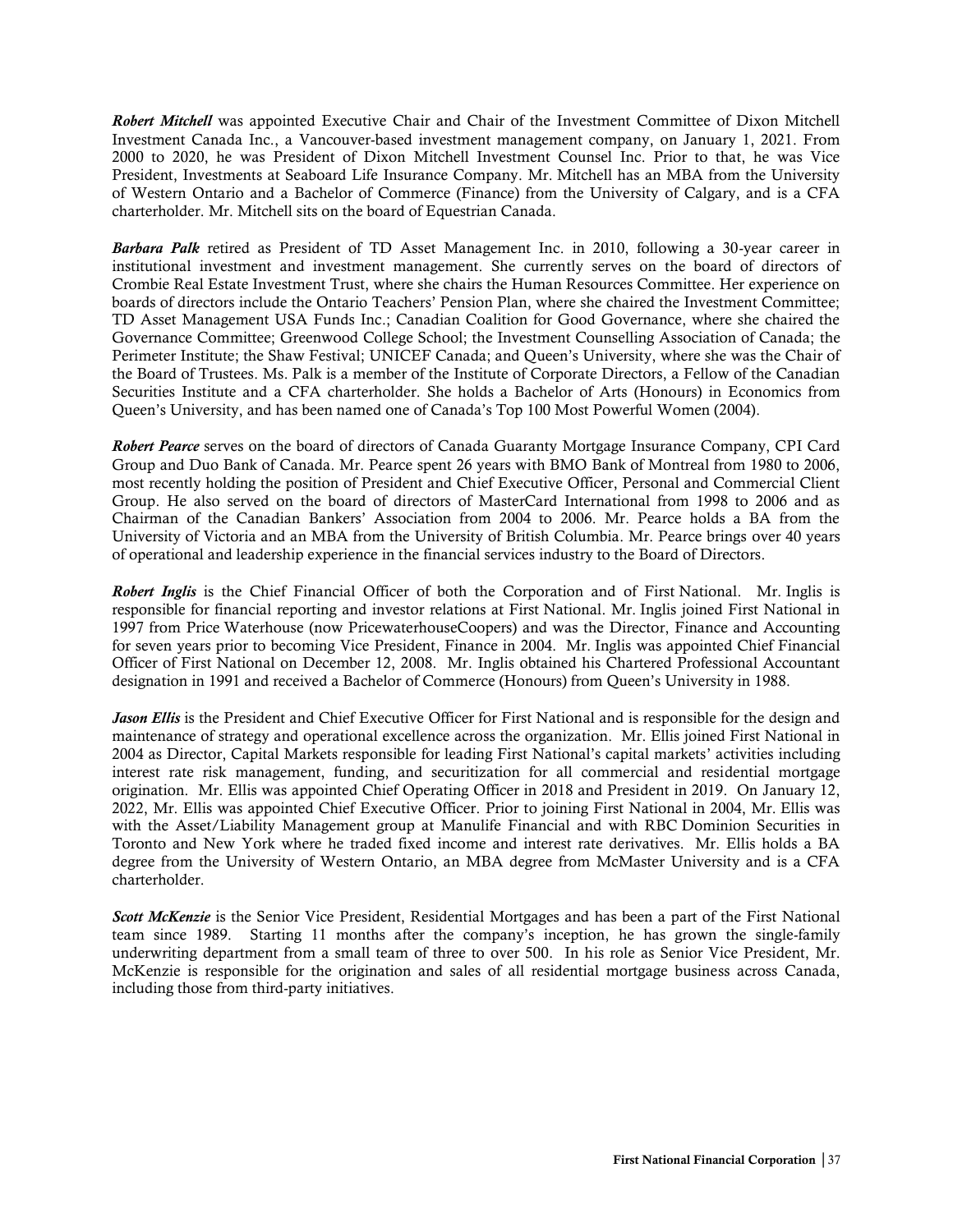*Jeremy Wedgbury* is the Senior Vice President, Commercial Mortgages and is responsible for the operation of the Commercial Mortgages department which consists of approximately 200 employees coast to coast. The team is tasked with the origination and credit underwriting of the broadest selection of commercial mortgage products in the Canadian marketplace which includes CMHC term and construction, conventional bridge, construction and term loans and second mortgages. With over 30 years in the commercial mortgage market including over 15 years with First National, Mr. Wedgbury also worked for other leading commercial lenders such as Manulife Financial and Merrill Lynch Financial. Mr. Wedgbury's educational background includes a Bachelor of Arts from Wilfrid Laurier University and the Urban Land Economics Diploma (Real Estate) from the University of British Columbia.

*Hilda Wong* is the Senior Vice President and General Counsel for First National and oversees all aspects of First National's legal affairs including formation of legal policy and strategy, compliance and regulatory matters, board and governance matters, contract negotiation and documentation. She is also First National's Chief Privacy Officer and Chief Anti-Money Laundering Officer. Prior to joining First National in 2007, Ms. Wong was a partner with the national law firm of Gowling Lafleur Henderson LLP and an associate with the law firms of Smith, Lyons LLP and Borden Ladner Gervais LLP. Ms. Wong holds a Bachelor of Laws from the University of Toronto and has been in practice since 1993. Ms. Wong serves as a director on the boards of The Barbara Schlifer Commemorative Clinic and the Women General Counsel Canada Network and is a co-founder and member of the Executive Steering Committee of the National GC Network. In 2019, Ms. Wong was named as one of Canadian Lawyer's Top 25 Most Influential in the In-House category. In 2021, Ms. Wong was the recipient of the General Counsel Chapter Award from the Women's Law Association of Ontario.

*Thomas Kim* is the Senior Vice President and Managing Director of Capital Markets. In this role, he is responsible for leading First National's activities related to mortgage funding and investor relationships including trading, securitization, and loan sales. Mr. Kim joined First National in 2012 from a similar role at a smaller mortgage lender. He was promoted to Vice President in 2018 and Senior Vice President in 2022. Mr. Kim is a graduate of the University of Toronto's Faculty of Applied Science and Engineering and holds the Chartered Financial Analyst designation.

The directors and executive officers of First National beneficially own, directly or indirectly, or exercise control or direction over an aggregate of 42,891,783 Common Shares, representing approximately 71.5% of the outstanding Common Shares (on a fully diluted basis).

## <span id="page-39-0"></span>LEGAL PROCEEDINGS

#### <span id="page-39-1"></span>Legal Proceedings

Management of the Corporation is not aware of any litigation outstanding, threatened or pending as of the date hereof by or against the Corporation, the Limited Partner or the General Partner which would be material to the Corporation's financial condition or results of operations.

## <span id="page-39-2"></span>TRANSFER AGENT AND REGISTRAR

#### <span id="page-39-3"></span>Transfer Agent and Registrar

The transfer agent and registrar for the Common Shares and the Preference Shares is Computershare Trust Company of Canada, at its principal offices located at 100 University Avenue, 8th Floor, Toronto, Ontario, M5J 2Y1.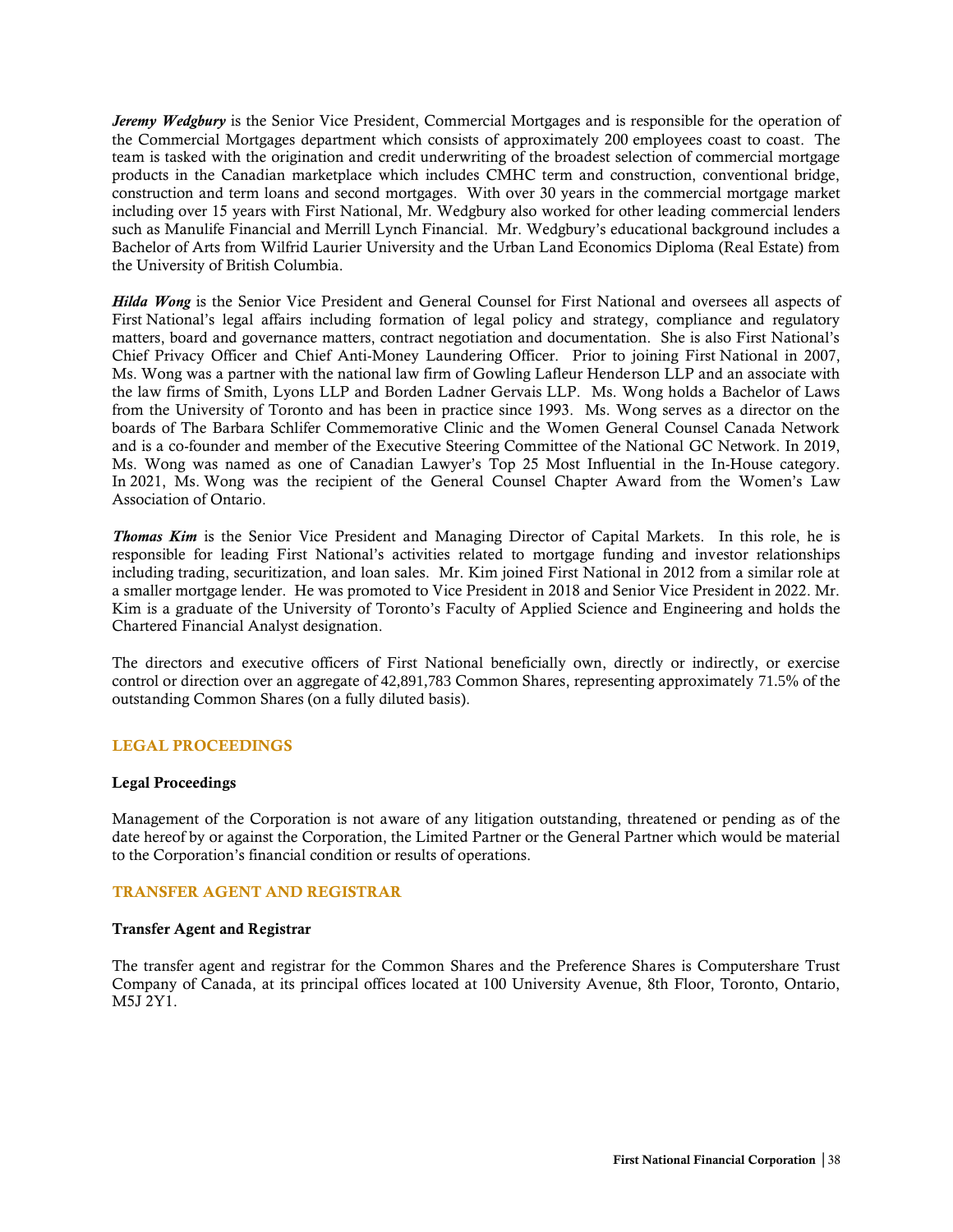## <span id="page-40-0"></span>MATERIAL CONTRACTS

#### <span id="page-40-1"></span>Material Contracts

The following are the only material contracts of the Corporation, First National and the General Partner, other than contracts entered into in the ordinary course of business:

- the Credit Facility; and
- the Second Amended and Restated Limited Partnership Agreement of First National Financial LP dated January 1, 2011.

## <span id="page-40-2"></span>AUDITORS

#### <span id="page-40-3"></span>Names of Auditors

The current auditors of First National and the Corporation are Ernst & Young LLP, Ernst & Young Tower, located at 100 Adelaide Street West, P.O. Box 1, Toronto, ON, M5H 0B3. Ernst & Young has audited the 2021 comparative consolidated financial statements of the Corporation and has issued an auditor's report to the shareholders with respect to such financial statements.

The Corporation has been advised that Ernst & Young LLP is independent with respect to the Corporation in the context of the CPA Code of Professional Conduct of the Chartered Professional Accountants of Ontario.

#### <span id="page-40-4"></span>ADDITIONAL INFORMATION

#### <span id="page-40-5"></span>Additional Information

Additional information relating to the Corporation may be found on SEDAR at www.sedar.com. Additional information, including directors' and officers' remuneration and indebtedness, and principal holders of the Corporation's securities is contained in the Corporation's information circular prepared in connection with the Corporation's Annual Meeting of Shareholders to be held on May 5, 2022.

Additional financial information is provided in the Corporation's financial statements and management's discussion & analysis for the financial period ended December 31, 2021.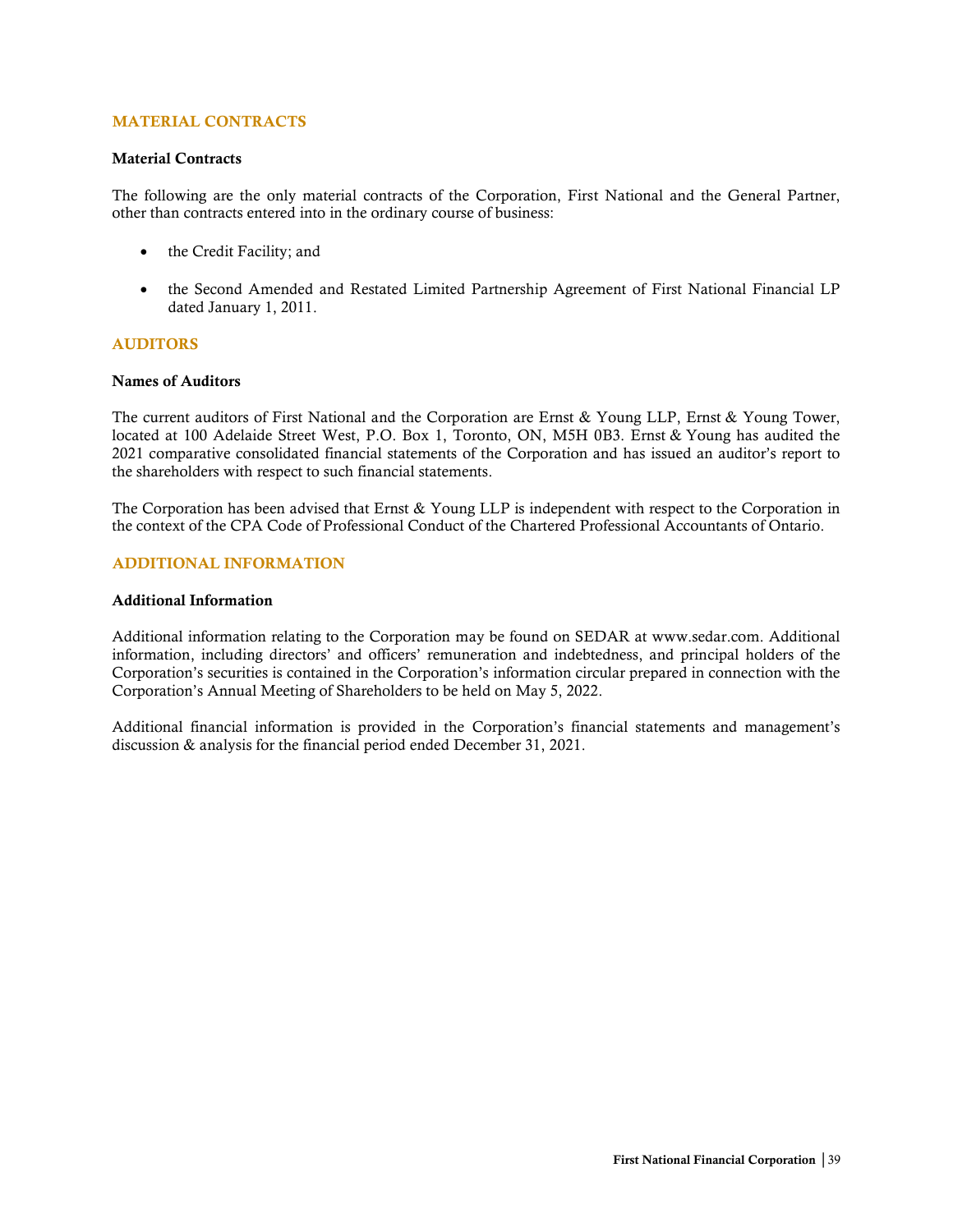#### APPENDIX "A"

### AUDIT COMMITTEE INFORMATION

#### Audit Committee Charter

See Appendix "B" of this Annual Information Form.

## Composition of the Audit Committee

The Audit Committee of First National Financial Corporation is currently comprised of John Brough (Chair), Robert Mitchell and Robert Pearce. Each member of the Audit Committee is financially literate and independent within the meaning of Multilateral Instrument 52-110 - Audit Committees.

#### Relevant Education and Experience

*John Brough* is an executive with over 40 years of experience in the real estate industry. Mr. Brough was President of both Torwest, Inc. and Wittington Properties Limited, real estate development companies, from 1998 to December 31, 2007. Prior thereto, from 1996 to 1998, Mr. Brough was Executive Vice President and Chief Financial Officer of iSTAR Internet, Inc. From 1974 to 1996, he held a number of positions with Markborough Properties, Inc., his final position being Senior Vice President and Chief Financial Officer, which he held from 1986 to 1996. He is currently a director and Chairman of the Audit Committee of Wheaton Precious Metals Corp. Mr. Brough was formerly a director and Chairman of the Audit Committee of Canadian Real Estate Investment Trust from 2008 to 2018. Mr. Brough was formerly a director and Chair of the Audit and Risk Committee of Kinross Gold Corporation from 1994 to 2020. He holds a Bachelor of Arts degree (Economics) from the University of Toronto and is a Chartered Professional Accountant and a Chartered Accountant. He is also a graduate of the Institute of Corporate Directors – Director Education Program at the University of Toronto, Rotman School of Management. Mr. Brough is a member of the Institute of Corporate Directors, Chartered Professional Accountants of Ontario and Chartered Professional Accountants of Canada.

*Robert Mitchell* was appointed Executive Chair and Chair of the Investment Committee of Dixon Mitchell Investment Canada Inc., a Vancouver-based investment management company, on January 1, 2021. From 2000 to 2020, he was President of Dixon Mitchell Investment Counsel Inc. Prior to that, he was Vice President, Investments at Seaboard Life Insurance Company. Mr. Mitchell has an MBA from the University of Western Ontario and a Bachelor of Commerce (Finance) from the University of Calgary, and is a CFA charterholder. Mr. Mitchell sits on the board of Equestrian Canada.

*Robert Pearce* serves on the board of directors of Canada Guaranty Mortgage Insurance Company, CPI Card Group and Duo Bank of Canada. Mr. Pearce spent 26 years with BMO Bank of Montreal from 1980 to 2006, most recently holding the position of President and Chief Executive Officer, Personal and Commercial Client Group. He also served on the board of directors of MasterCard International from 1998 to 2006 and as Chairman of the Canadian Bankers' Association from 2004 to 2006. Mr. Pearce holds a BA from the University of Victoria and an MBA from the University of British Columbia. Mr. Pearce brings over 40 years of operational and leadership experience in the financial services industry to the Board of Directors.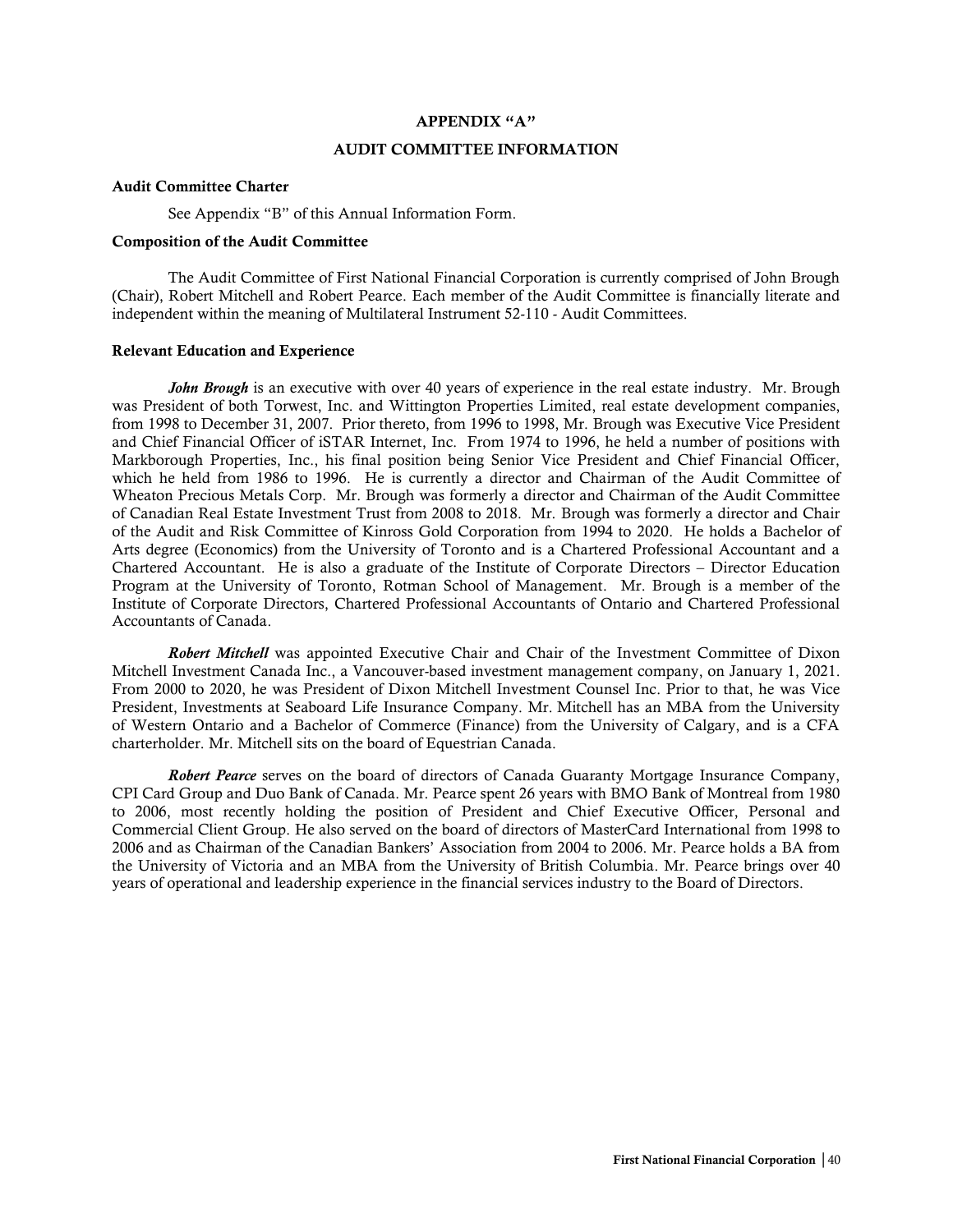## External Auditor Service Fees

Fees incurred by the Corporation for work performed by Ernst & Young LLP, the Corporation's external auditors, during each of the last two fiscal years for audit and audit related services were as follows:

| <b>External Auditor Service Fees</b><br>(\$ thousands) |      |      |  |
|--------------------------------------------------------|------|------|--|
| Ernst & Young LLP                                      | 2021 | 2020 |  |
| <b>Audit Fees</b>                                      | 792  | 857  |  |
| Audit-Related Fees <sup>(1)</sup>                      | 652  | 600  |  |
| Tax Fees                                               |      |      |  |
| <b>Total</b>                                           |      |      |  |

 $(1)$  These fees consist primarily of fees related to the audit of the report on the description of the system and on the suitability of the design and operating effectiveness of the controls for the mortgage servicing business, as well as specified procedures in connection with CMHC, regulatory and various third-party reporting.

The Corporation's external auditor did not provide professional services related to tax compliance, tax advice or tax planning.

## Non-Audit Fees

At this time, the Audit Committee has not adopted specific policies and procedures for the engagement of non-audit services.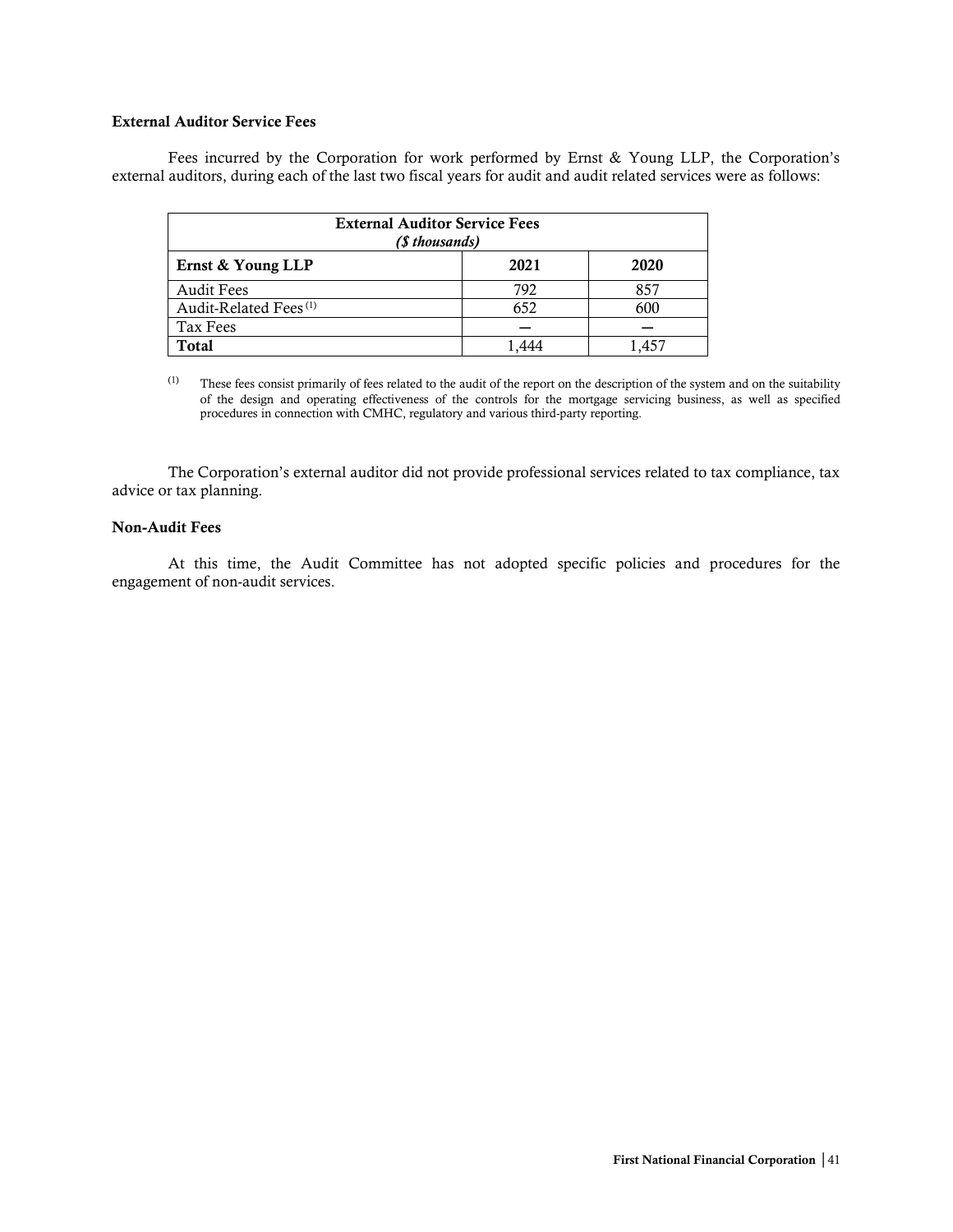#### APPENDIX "B"

#### CHARTER OF THE AUDIT COMMITTEE

## OF THE DIRECTORS OF FIRST NATIONAL FINANCIAL CORPORATION

#### 1. PURPOSE

The Audit Committee (the "Committee") is a committee of independent directors of First National Financial Corporation (the "Directors"). The Committee and the chair of the Committee (the "Chair") are appointed by the Directors for the purpose of assisting the Directors in fulfilling their oversight responsibilities. The Committee will primarily fulfill this role by carrying out the activities enumerated in this Charter. The Committee is, however, independent of the Directors and the Corporation, and in carrying out its role of assisting the Directors in fulfilling their oversight responsibilities, the Committee shall have the ability to determine its own agenda and any additional activities that the Committee shall carry out.

#### 2. COMPOSITION

The Committee is comprised of not less than three directors of First National Financial Corporation, each of whom is and must at all times be independent and financially literate within the meaning of applicable Canadian securities laws. The members of the Committee, and its Chair, shall be appointed by the Directors on an annual basis or until their successors are duly appointed. A majority of the members of the Committee must be resident Canadians.

## 3. LIMITATIONS ON COMMITTEE'S DUTIES

In contributing to the Committee's discharge of its duties under this Charter, each member of the Committee shall be obliged only to exercise the care, diligence and skill that a reasonably prudent person would exercise in comparable circumstances. Nothing in this Charter is intended or may be construed as imposing on any member of the Committee a standard of care or diligence that is in any way more onerous or extensive than the standard to which the Directors are subject.

It is not the duty of the Committee to prepare financial statements or ensure their accuracy or absence of errors and omissions, to plan or conduct audits, to determine that the financial statements are complete and accurate and in accordance with Canadian generally accepted accounting principles, to conduct investigations, or to assure compliance with laws and regulations or the Corporation's internal policies, procedures and controls, as these are the responsibility of management and in certain cases the external auditor.

Members of the Committee are entitled to rely, absent actual knowledge to the contrary, on (i) the integrity of the persons and organizations from whom they receive information, (ii) the accuracy and completeness of the information provided, (iii) representations made by management as to the non-audit services provided to the Corporation by the external auditor, (iv) financial statements of the Corporation represented to them by a member of management or in a written report of the external auditors to present fairly the financial position of the Corporation in accordance with generally accepted accounting principles, and (v) any report of a lawyer, accountant, engineer, appraiser or other person whose profession lends credibility to a statement made by any such person.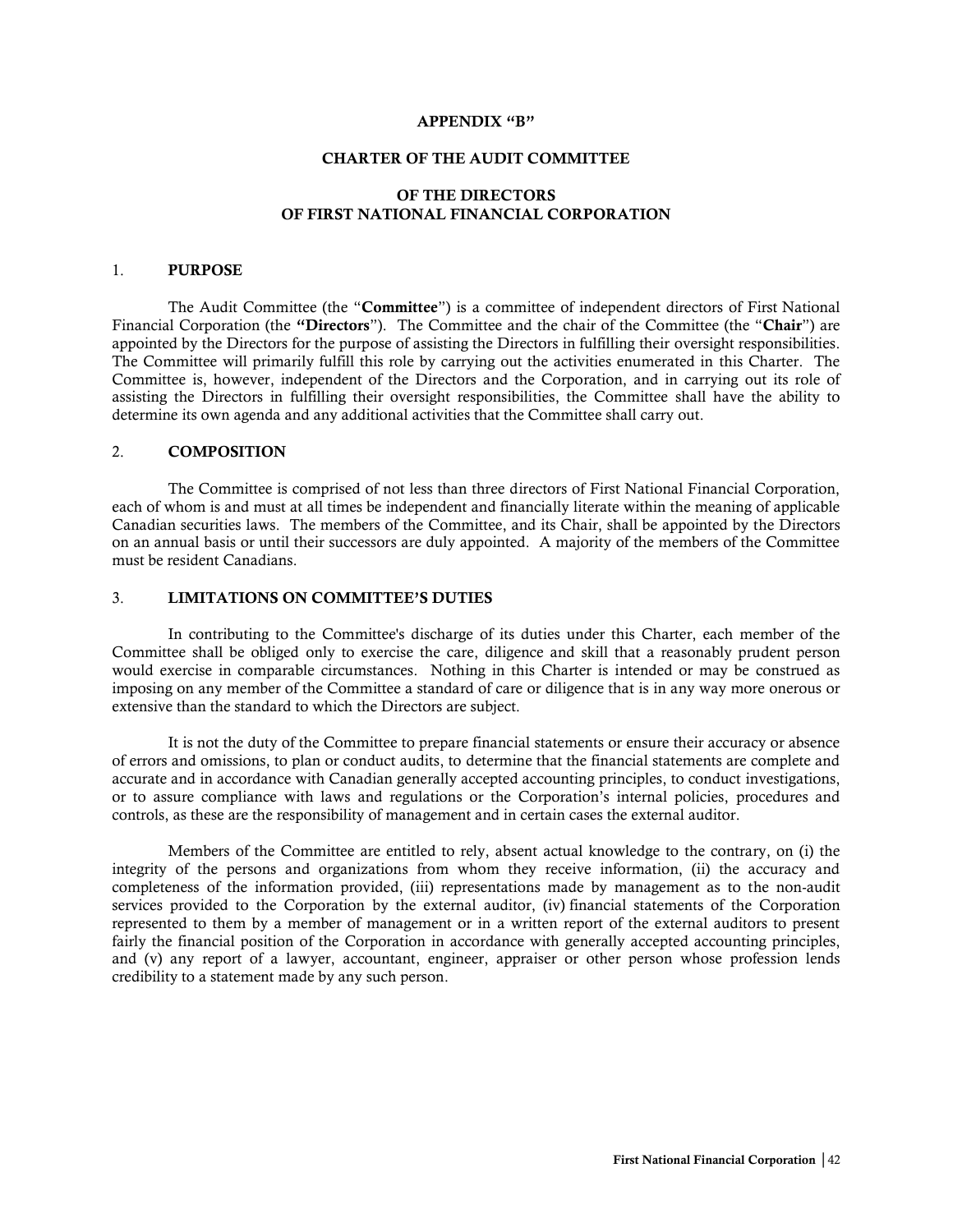#### 4. MEETINGS

The Committee shall meet not less than four times annually. The Committee shall meet within 45 days following the end of the first three financial quarters of the Corporation and shall meet within 90 days following the end of the fiscal year of the Corporation. A quorum for the transaction of business at any meeting of the Committee shall be a majority of the number of members of the Committee or such greater number as the Committee shall by resolution determine, provided that at least two-thirds of the members then present are resident Canadians and provided further that the Chair is present.

The Committee shall keep minutes of each meeting of the Committee. A copy of the minutes shall be provided to each member of the Committee and to each Director.

Meetings of the Committee shall be held from time to time and at such place within Canada as any member of the Committee shall determine upon 7 days prior notice to each of the other Committee members. The members of the Committee may waive the requirement for notice. In addition, each of the Chair, the President and the Chief Financial Officer of the Corporation, and the external auditor shall be entitled to request that the Chair call a meeting.

The Committee may ask members of the Corporation's management, employees or others (including the external auditor) to attend meetings and provide such information as the Committee requests. Members of the Committee shall have full access to all information of the Corporation (including, for greater certainty, its affiliates, subsidiaries and their respective operations) and shall be permitted to discuss such information and any other matters relating to the results of operations and financial position of the Corporation with management, employees, the external auditor and others as they consider appropriate.

The Committee or its Chair will meet at least once per year with management and the external auditor in separate sessions to discuss any matters that the Committee or each of these groups desires to discuss privately. In addition, the Committee or its Chair will meet with the Corporation's management quarterly in connection with the Corporation's interim financial statements.

#### 5. COMMITTEE ACTIVITIES

As part of its function in assisting the Directors in fulfilling their oversight responsibilities (and without limiting the generality of the Committee's role), the Committee will:

- A. Financial Disclosure
	- (1) Review and recommend to the Directors for approval the Corporation's annual financial statements and interim financial reports, including any certification, report, opinion or review rendered by the external auditor and the related Management's Discussion & Analysis, as well as such other financial information, including press releases, of the Corporation provided to the public or any governmental body as the Committee or the Directors require.
	- (2) Satisfy itself that adequate procedures are in place for the review of the Corporation's public disclosure of financial information extracted or derived from the Corporation's financial statements and the related Management's Discussion & Analysis, and periodically assess the adequacy of those procedures.
- B. Relationship with the External Auditor
	- (1) Recommend to the Directors the selection of the external auditor and the fees and other compensation to be paid to the external auditor.
	- (2) Have the authority to communicate directly with the external auditor.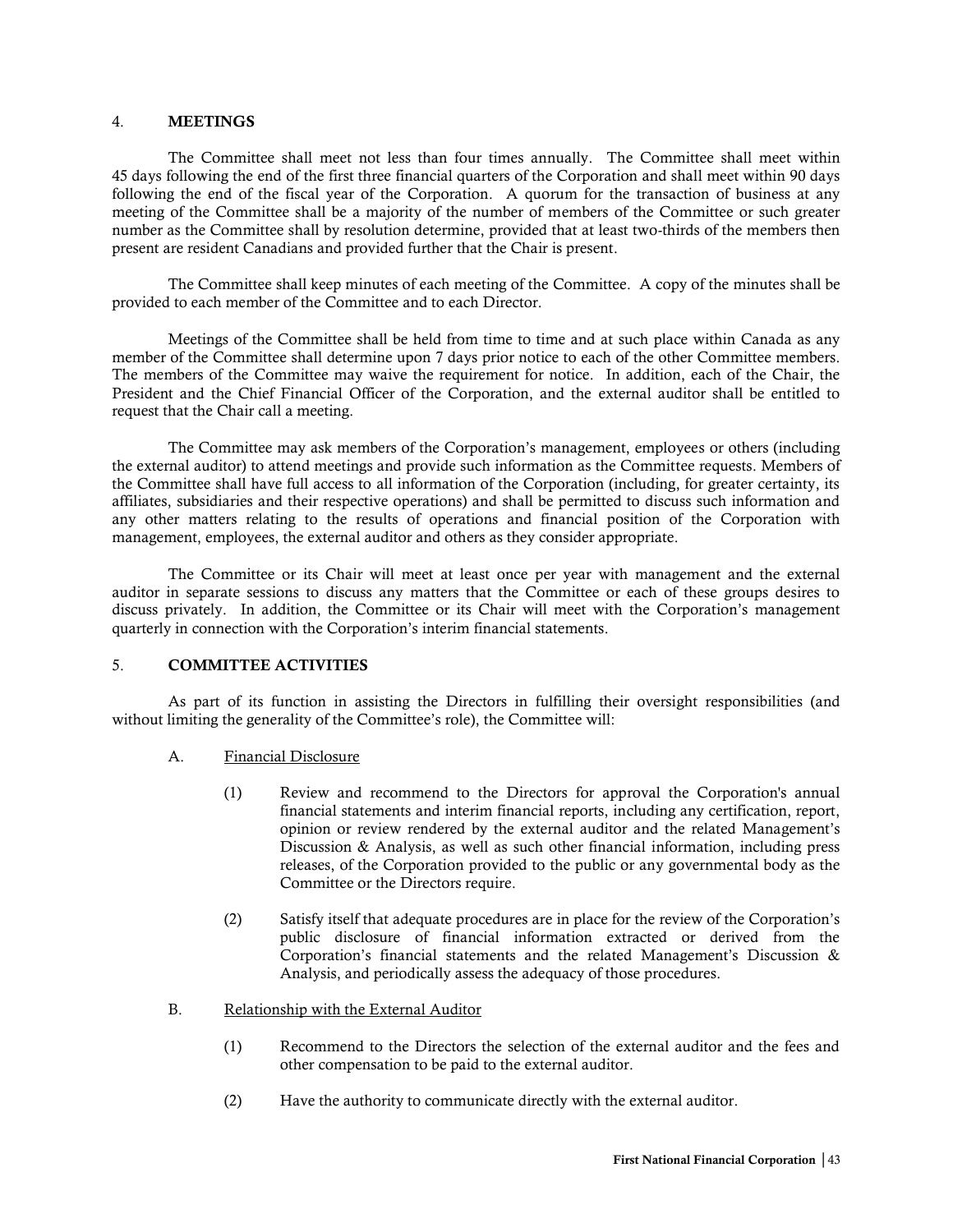- (3) Advise the external auditor that it is required to report to the Committee, and not to management of the Corporation.
- (4) Monitor the relationship between management and the external auditor, including reviewing any management letters or other reports of the external auditor, discussing any material differences of opinion between management and the external auditor and resolving disagreements between the external auditor and management.
- (5) Review and discuss on an annual basis with the external auditor all significant relationships they have with the Corporation, its management or employees that might interfere with the independence of the external auditor.
- (6) Pre-approve all audit, audit-related and non-audit services (or delegate such preapproval, as the Committee may determine and as permitted by applicable Canadian securities laws) to be provided by the external auditor.
- (7) Annually review the performance of the external auditor in connection with an appointment recommendation to the Directors and periodically perform a comprehensive review of the external auditor when the Committee determines that circumstances warrant but at a minimum at least once every 5 years.
- (8) Periodically consult with the external auditor out of the presence of management about:
	- (a) any significant risks or exposures facing the Corporation;
	- (b) internal controls and other steps that management has taken to control such risks; and
	- (c) the fullness and accuracy of the financial statements of the Corporation, including the adequacy of internal controls to expose any payments, transactions or procedures that might be deemed illegal or otherwise improper
- (9) Review and approve any proposed hiring of current or former partners or employees of the current (and any former) external auditor of the Corporation.
- C. Audit Process
	- (1) Review the scope, plan and results of the external auditor's audit and reviews, including the auditor's engagement letter, the post-audit management letter, if any, and the form of the audit report. The Committee may authorize the external auditor to perform supplemental reviews, audits or other work as deemed desirable.
	- (2) Following completion of the annual audit and quarterly reviews if any, review separately with each of management and the external auditor any significant changes to planned procedures, any difficulties encountered during the course of the audit and, if applicable, reviews, including any restrictions on the scope of work or access to required information and the cooperation that the external auditor received during the course of the audit and, if applicable, reviews.
	- (3) Review any significant disagreements among management and the external auditor in connection with the preparation of the financial statements.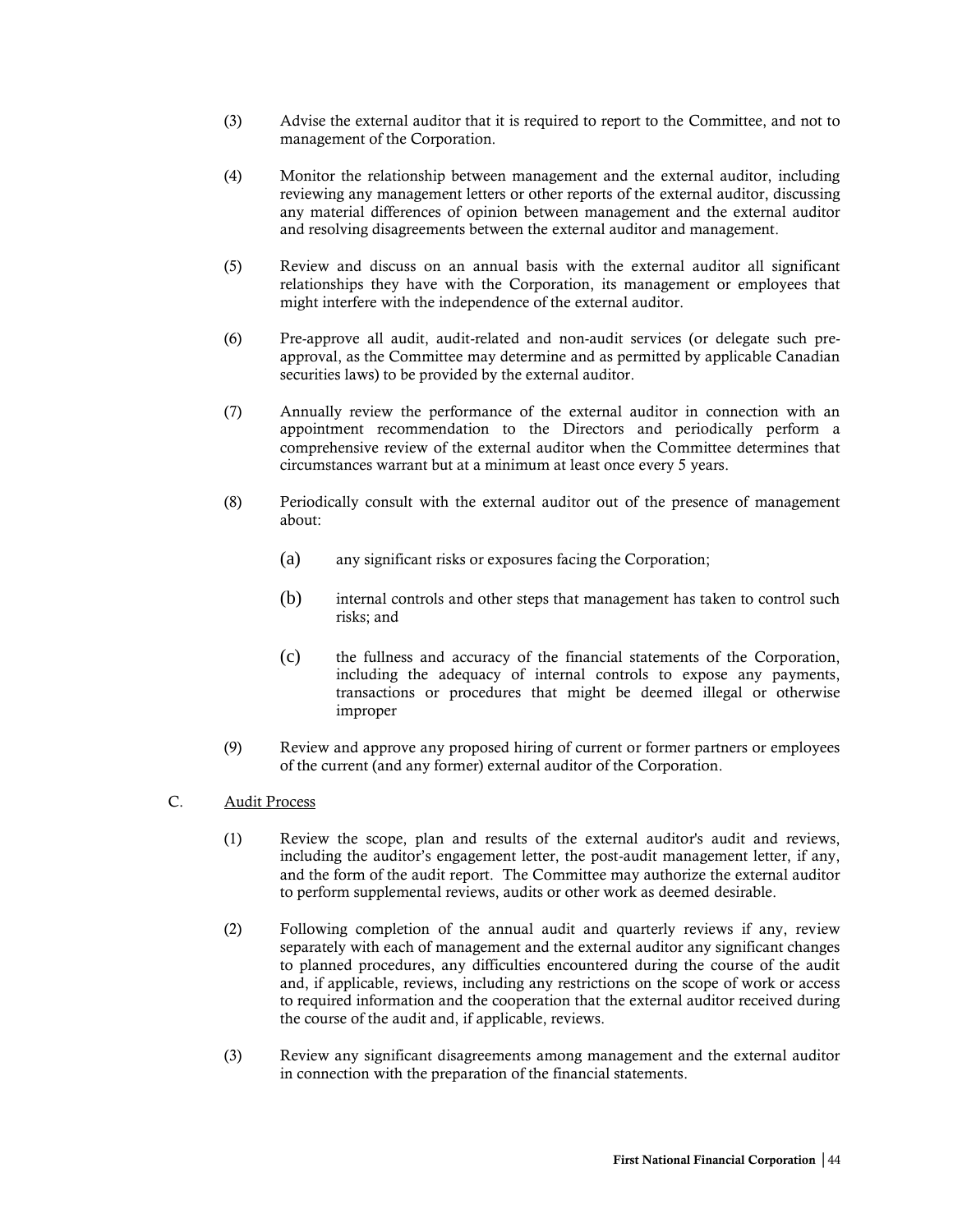- (4) Where there are significant unsettled issues between management and the external auditor that do not affect the audited financial statements, the Committee shall seek to ensure that there is an agreed course of action leading to the resolution of such matters.
- (5) Review with the external auditor and management significant findings and the extent to which changes or improvements in financial or accounting practices, as approved by the Committee, have been implemented.
- (6) Review the system in place to seek to ensure that the financial statements, Management's Discussion & Analysis and other financial information disseminated to governmental organizations and the public satisfy applicable requirements.

## D. Financial Reporting Processes

- (1) Review the integrity of the Corporation's financial reporting processes, both internal and external, in consultation with the external auditor.
- (2) Review all material financial statement issues, material contingent obligations and material related party transactions.
- (3) Review with management and the external auditor the Corporation's accounting policies and any changes that are proposed to be made thereto, including all critical accounting policies and practices used, any alternative treatments of financial information that have been discussed with management, the ramification of their use and the external auditor's preferred treatment and any other material communications with management with respect thereto. Review the disclosure and impact of contingencies and the reasonableness of the provisions, reserves and estimates that may have a material impact on financing reporting.
- E. Internal Audit Function
	- (1) Review the activities of the internal audit department through quarterly reporting by the Director, Audit Services.
	- (2) Review annually the internal audit department's plan for the upcoming fiscal year.
	- (3) Approve any reliance by the external auditors on the internal audit department.
	- (4) Discuss any unresolved matters reported by the internal audit department with the Corporation's management.
	- (5) Discuss the findings of the internal audit department out of the presence of management.

## F. Risk Identification and Oversight

(1) Review of the principal risks of the Corporation's business and operations, and any other circumstances and events that could have a significant impact on the Corporation's assets and stakeholders. Discussing with management potential risks to the Corporation's business and operations, their likelihood and magnitude and the interrelationships and potential compounding effects of such risks. Assessing the steps management has taken to manage such risks in the light of the Corporation's risk tolerance.